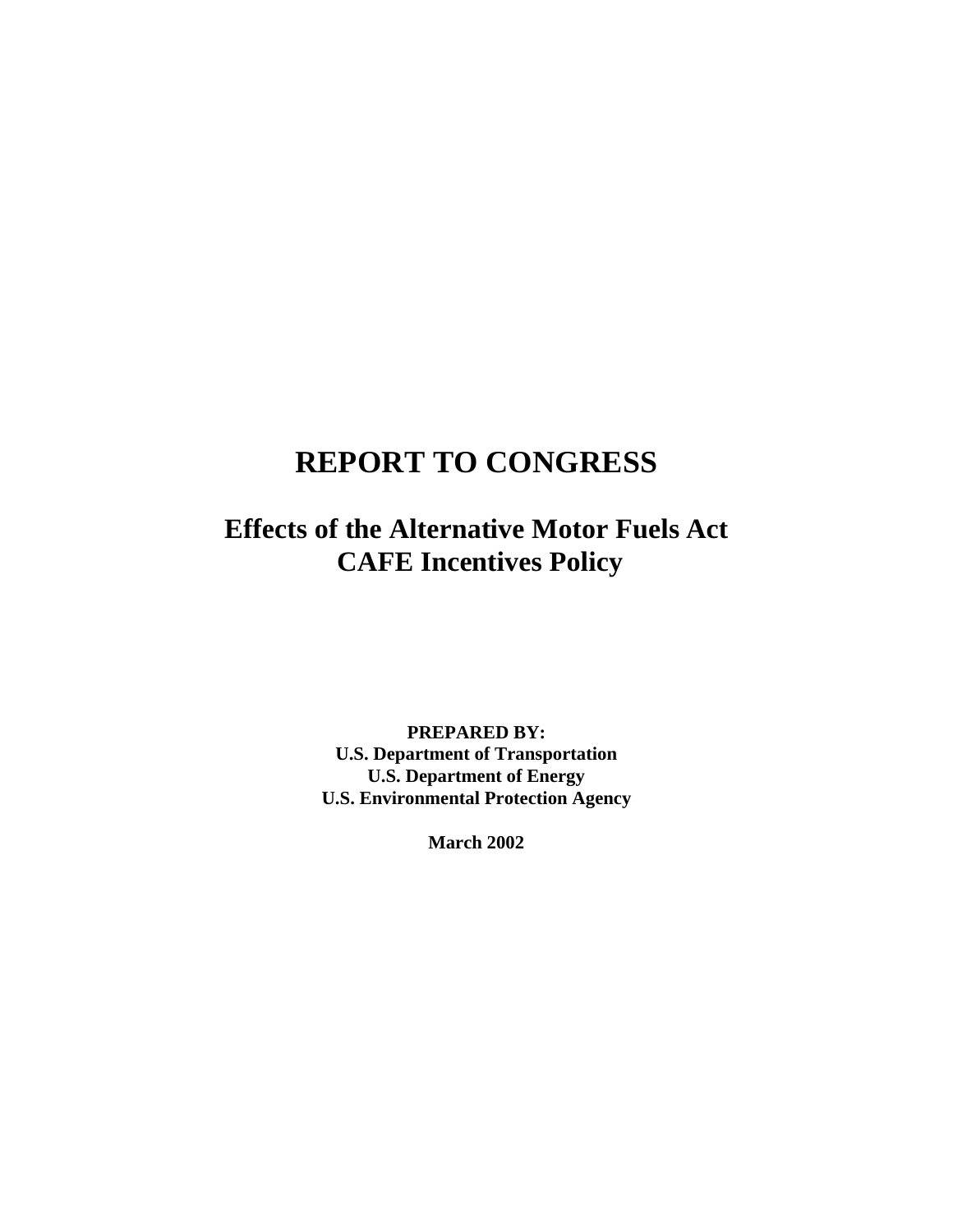## **Table of Contents**

| V. Analysis of the Effects on Energy Conservation                      |
|------------------------------------------------------------------------|
|                                                                        |
|                                                                        |
| <b>Appendix A: Summary of Federal Register Comments</b>                |
| <b>Appendix B: Listing of CAFE Fines Paid by Vehicle Manufacturers</b> |
| Appendix C: U.S. Refueling Site Counts by State and Fuel Type          |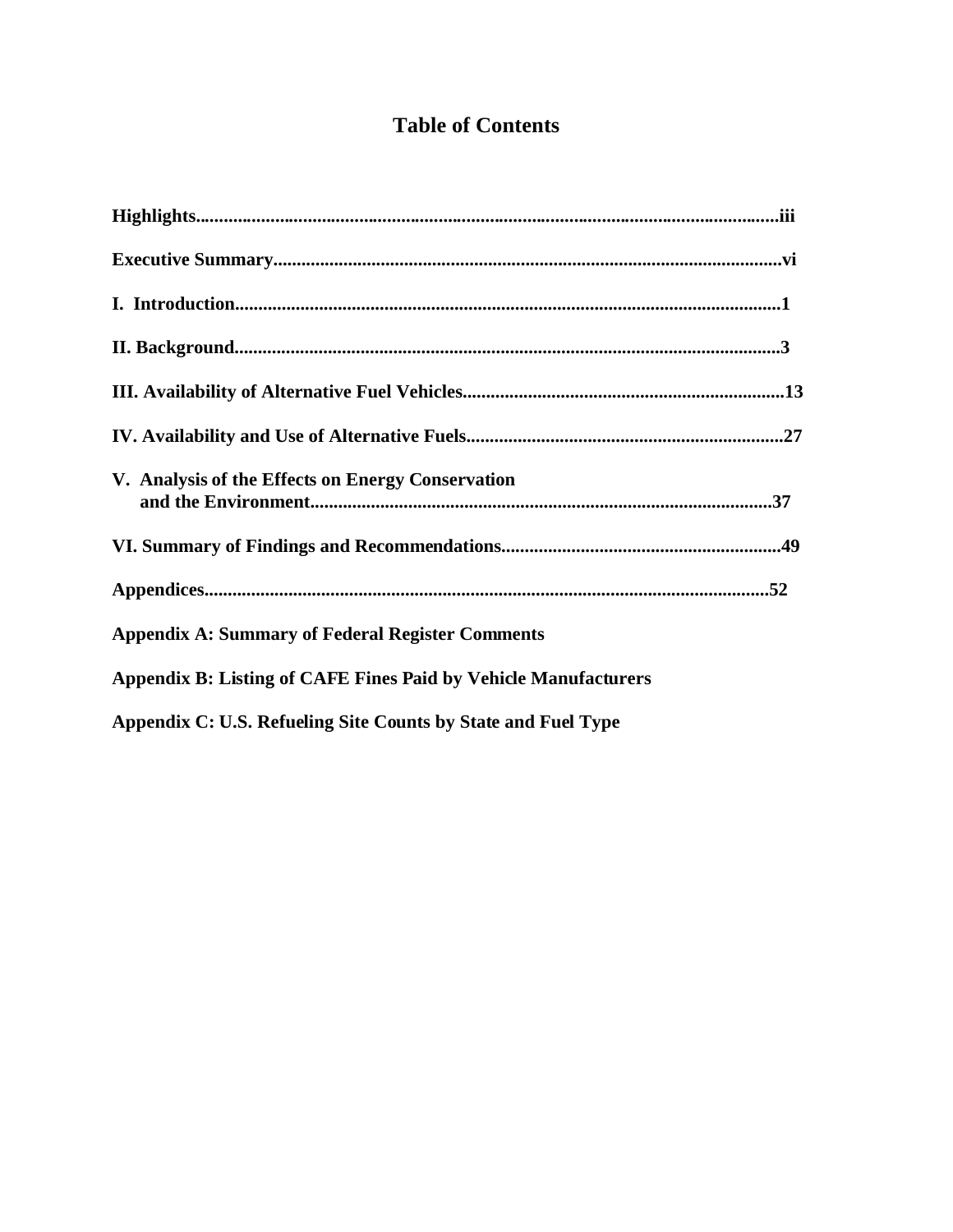## **HIGHLIGHTS**

The Alternative Motor Fuels Act of 1988, Pub. L. 100-94, October 14, 1988, (AMFA) provides Corporate Average Fuel Economy (CAFE) incentives for the manufacture of vehicles that use alcohol or natural gas fuels, either exclusively or as an alternative fuel in conjunction with gasoline or diesel fuel. AMFA directs the Secretary of Transportation, in consultation with the Environmental Protection Agency Administrator and the Secretary of Energy, to conduct a study and submit a report to Congress evaluating the success of the policy decision to offer CAFE credit incentives for the production and sale of dual-fuel vehicles.

As required by the statutory language, this study evaluates: (1) the availability to the public of alternative fuel vehicles and alternative fuels; (2) energy conservation and security; (3) environmental considerations; and (4) other relevant factors. It is also required that the Department of Transportation either extend the incentive program for dual-fuel vehicles up to four years beyond model year 2004, with a maximum allowable increase in average fuel economy per manufacturer of 0.9 miles per gallon (the maximum through MY 2004 is 1.2 miles per gallon); or issue a *Federal Register* notice that explains why the incentive program was not extended.

This study indicates that the AMFA CAFE credit incentive program for producing dual-fuel vehicles has had mixed results. Key findings include:

- � The AMFA CAFE credit program has been successful in stimulating a significant increase in the availability of alternative fuel vehicles. Nearly all of these have been flexible-fuel vehicles that can operate on gasoline or E85 fuel (a mixture of 15 percent gasoline and 85 percent ethanol). There are currently about 1.2 million of these vehicles on the road. Because manufacturers had to overcome technological challenges, nearly the entire increase in the number of these vehicles has been in the past three years.
- The auto manufacturers stated that the CAFE incentive program has been a major factor in developing and manufacturing alternative fuel vehicles in high volumes. They also stated that extension of the credit provision will be a major factor in their decision to continue offering dual-fuel vehicles in the volumes that are being produced today.
- � While the availability and use of alternative fuels has increased since the inception of the CAFE credit incentive provision, it has not nearly kept pace with the increase in the number of alternative fuel vehicles. Although there are 176,000 gasoline stations nationwide, there are only 5,236 alternative fuel refueling sites and just 121 of these offer E85. The Federal government, and specifically DOE, the General Services Administration and the U.S. Department of Agriculture (USDA) are involved with efforts to promote the use and expansion of alternative fuels and the alternative fuel infrastructure. A major focus of these efforts is the development of different feedstocks for ethanol and on partnerships that result in the expansion of the ethanol fueling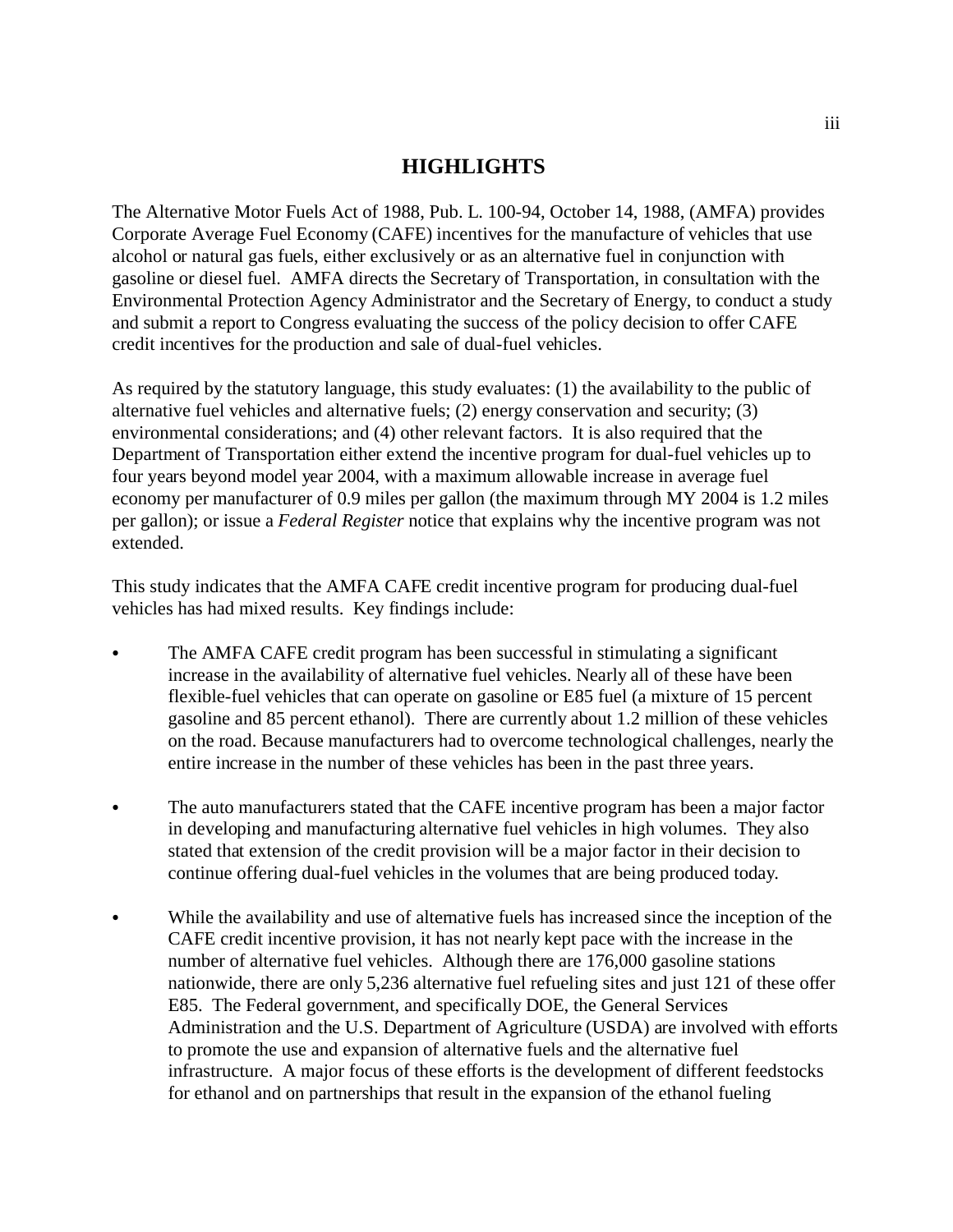infrastructure.

- Due to the lagging development of the alternative fuel infrastructure and the fact that E85 fuel is typically more expensive on a gasoline-equivalent basis, the vast majority of dualfuel vehicles rarely operate on alternative fuel. Even under these circumstances, use of E85 increased from 694,000 gasoline gallon equivalents in1996, to more than 3.3 million gasoline gallon equivalents in 2000. It is also important to note that even if relatively few of these vehicles are actually being operated on E85, it is still valuable to be increasing that capability throughout the fleet because it could potentially contribute to the future transition away from petroleum, could spur an increase in the number of E85 refueling sites, and provide consumers an alternative if there are gas shortages or gas prices increase significantly.
- Conducting an assessment of the energy and environmental impacts of the dual-fuel vehicle credit incentive is complicated by uncertainty regarding automobile manufacturers' behavior. While the use of alternative fuels can reduce petroleum consumption and greenhouse gas emissions, the energy consumption and environmental impacts cannot be assessed with any reasonable amount of certainty because we cannot determine what manufacturers would have done in the absence of the credit incentive.
- � If it is assumed that vehicle manufacturers took advantage of the incentive to relax the effect of the CAFE standard on the rest of their fleet, then the credit incentive has resulted in an increase in alternative fuel use (almost all E85), and some slight increase in petroleum consumption (about one percent) and greenhouse gas emissions (well less than one percent). Unless the availability and use of alternative fuels is significantly expanded, the CAFE credit incentive program will not result in any reduced petroleum consumption or greenhouse gas emissions in the future.
- It is also possible that manufacturers might have responded to strong consumer demand for performance and utility and produced the same vehicles without the provision as they did with it. In this case, manufacturers would have chosen to pay civil penalties rather than meet the CAFE standard. Under this scenario, the main effect of the program has been to greatly expand the population of vehicles that have the potential to use alternative fuels.
- In the past year, three significant initiatives have addressed issues related to the dual-fuel vehicle CAFE credit incentive. The National Energy Policy Development Group, in its May 17, 2001, report on the National Energy Policy states that, "ethanol vehicles offer tremendous potential if ethanol production can be expanded." Additionally, the report states that, "a considerable enlargement of ethanol production and distribution capacity would be required to expand beyond their current base in the Midwest in order to increase use of ethanol-blended fuels." In July 2001, the National Academy of Sciences' report on CAFE recommended that credits for dual-fuel vehicles should be eliminated, with the

iv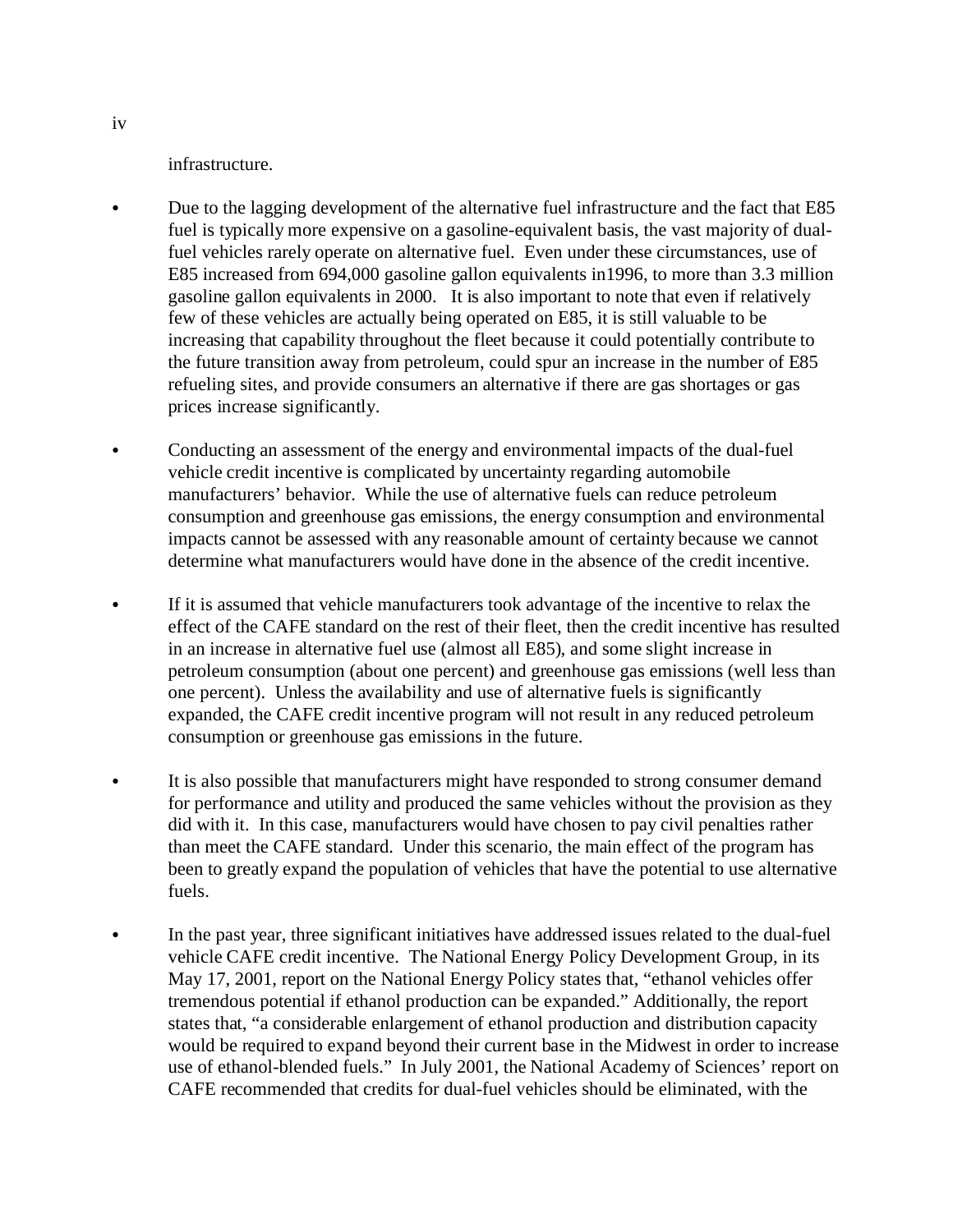provision that enough lead-time be given to limit adverse impacts on the automotive industry." Finally, on August 2, 2001, the U.S. House of Representatives passed H.R. 4, which is entitled the Securing America's Future Energy (SAFE) Act of 2001. This bill, which has been placed on the Senate legislative calendar, includes a provision that would extend the dual-fuel vehicle CAFE credit incentive program through model year 2008.

Based on the results of this study, our preliminary conclusion is that continuation of the program should consider other actions that could improve the program and its chances for success. Specific actions by Congress or others might include any or all of the following:

(1) Examine alternatives to the current dual-fuel vehicle CAFE credit program structure, such as linking the CAFE credit to actual alternative fuel used;

(2) Develop, implement, and evaluate policies, regulations, or programs to promote the actual use of alternative fuels by consumers; and

(3) Develop, implement, and evaluate policies and programs that facilitate more rapid expansion and use of the alternative fuel infrastructure. Such policies and programs should be evaluated, taking into account the availability of alternative fuel and other potential transportation uses for each fuel.

In view of the nation's energy security interests, it is important to increase alternative fuel capability throughout the fleet. Given the mixed results of the program to date, it would be prudent for Federal agencies, Congress, industry, and other interested stakeholders to identify additional programs and authorities that could contribute to achieving greater use of alternative fuels in dual-fuel vehicles that receive the CAFE credit.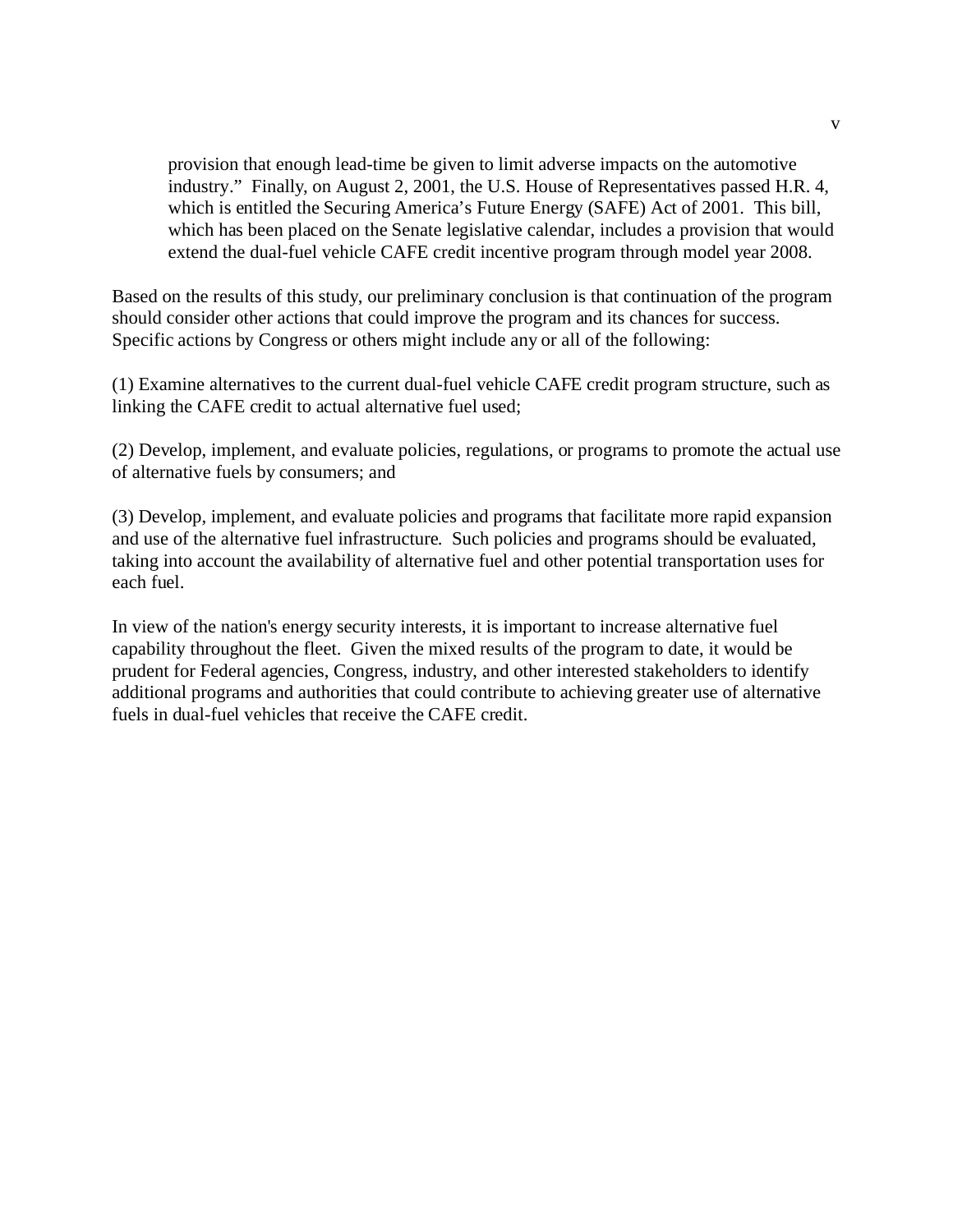## **EXECUTIVE SUMMARY**

## *I. BACKGROUND*

## *Corporate Average Fuel Economy (CAFE***)**

In the wake of the Arab oil embargo and petroleum shortages in the 1970's, Congress enacted the Energy Policy and Conservation Act (EPCA) in 1975. This Act created the Corporate Average Fuel Economy (CAFE) program under which mandatory fuel economy standards are set for passenger car and light truck fleets.

Corporate average fuel economy is the average fuel economy, expressed in miles per gallon (mpg) of a manufacturer's fleet of either 1) passenger cars or 2) light trucks up to 8,500 lbs. gross vehicle weight rating (GVWR) produced in the U.S. over any particular model year. The values are determined by computing the weighted fuel economy average of the various model types of a manufacturer in a model year.

Fuel economy values are based on the results of tests required and conducted by the U.S. Environmental Protection Agency (EPA). Compliance is determined first by considering each manufacturer's actual average fuel economy achievement for the model year. If the manufacturer exceeds the standard for that year, the law permits the surplus to be used as "credits" to be carried forward or backward up to three years to help offset shortfalls in other years. However, if those credits are not sufficient to fully offset the shortfall, the manufacturer is subject to civil penalties.

### *Alternative Motor Fuels Act of 1988 (AMFA)*

AMFA, Pub. L. 100-94, October 14, 1988, provides CAFE credit incentives for the manufacture of vehicles that use alcohol or natural gas fuels, either exclusively or as an alternate fuel in conjunction with gasoline or diesel fuel. The primary purpose of AMFA is to encourage the widespread use of these fuels and to promote the production of alternative fuel vehicles by manufacturers.

In enacting AMFA, Congress sought to provide incentives directly to the auto makers in order to put an end to the "cause and effect" paradigm, in which auto makers had consistently argued that they would manufacture and market alternative fuel vehicles, if only a supply and distribution infrastructure were available to support an alternative fuel vehicle fleet. The fuel industry, for their part, argued that it would develop such an infrastructure, if there were significant demand for alternative fuels in the marketplace that would justify the capital expense.

Congress sought to address this situation by allowing special treatment of CAFE calculations for "dedicated" and "dual-fuel" (also referred to as "flexible-fuel") vehicles. Through AMFA,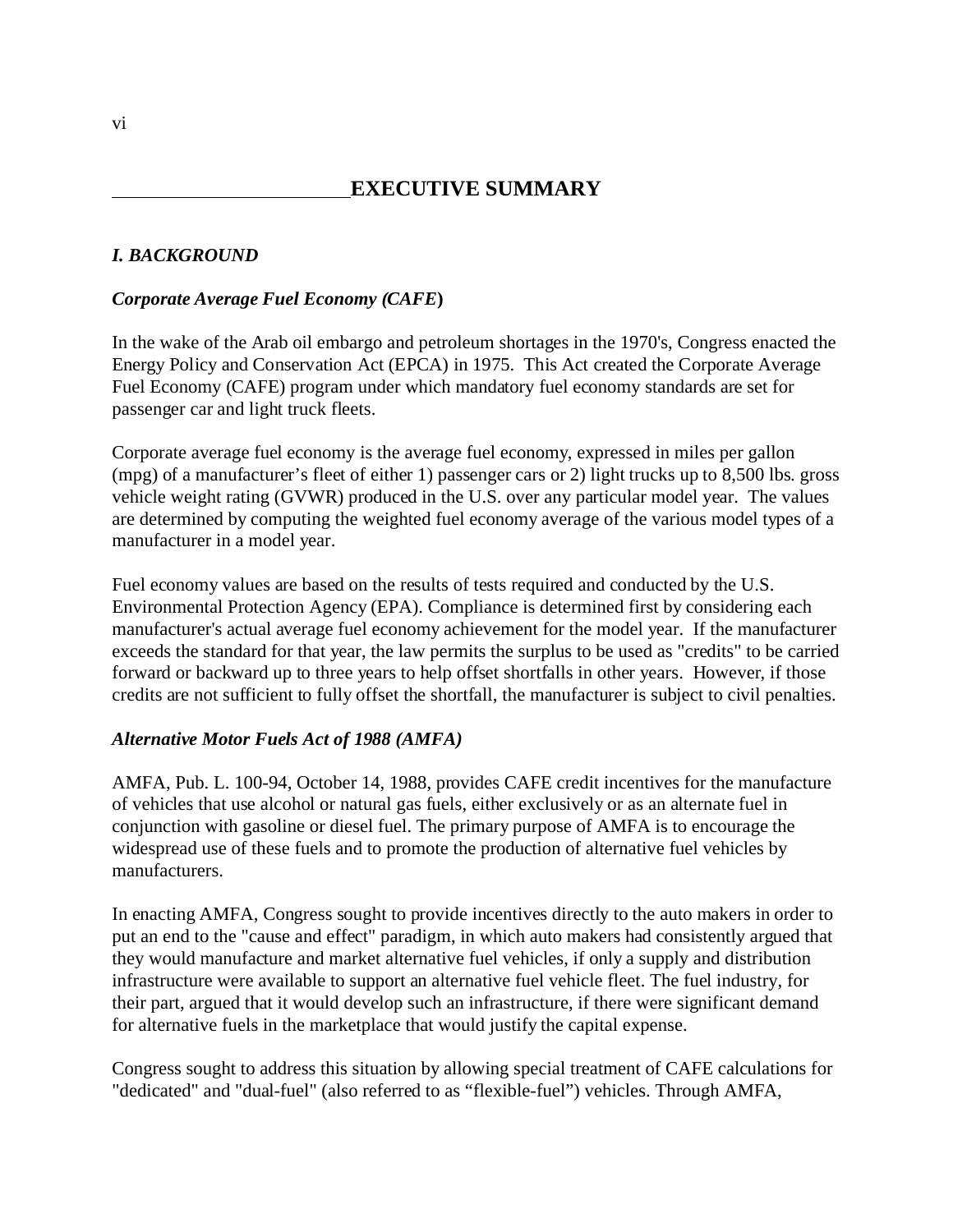Congress amended the automotive fuel efficiency provisions of Title V of the Motor Vehicle Information and Cost Savings Act by the addition of a new section that contains incentives for the manufacture of vehicles designed to operate either exclusively or flexibly on methanol, ethanol or natural gas. A manufacturer producing alternative fuel vehicles that meet specific energy efficiency and minimum driving range requirements is able, if the manufacturer chooses, to raise its overall fleet fuel economy average by manufacturing these vehicles.

The maximum CAFE benefit permitted from the addition of dual-fuel vehicles to a manufacturer's fleet is 1.2 mpg for model years 1993 through 2004. Most vehicles produced in response to AMFA have been flexible-fuel vehicles designed to operate on E85, a mixture of 85 percent ethanol and 15 percent gasoline. Vehicles powered by electricity, liquid petroleum gasoline (LPG), and bio-diesel are not covered by AMFA.

## *Reporting Requirements*

AMFA directs the Secretary of Transportation, in consultation with the EPA Administrator and the Secretary of Energy, to conduct a study and submit a report by September 30, 2000, to the Commerce Committee of the U.S. House of Representatives and the U.S. Senate Committees on Commerce, Science, and Transportation and Governmental Affairs, evaluating the success of the policy decision to offer CAFE credit calculation incentives for dual-fuel and gaseous dual-fuel vehicles. Accordingly, this report focuses primarily on the impact of dual-fuel (flexible-fuel) vehicles, although it also presents some information on the larger group of alternative fuel vehicles, which includes dedicated vehicles.

As required by the statutory language, the evaluation is based on: (1) the availability to the public of alternative fuel automobiles and alternative fuels; (2) energy conservation and security; (3) environmental considerations; and (4) other relevant factors. The statutory language also requires that by December 31, 2001, the Department of Transportation either extend the incentive program for dual-fuel vehicles beyond MY 2004 for up to four more years with a maximum allowable increase in average fuel economy for a manufacturer of 0.9 miles per gallon; or issue a *Federal Register* notice that justifies termination of the incentive program.

## **II.** *METHODOLOGY*

Multiple sources of data and information were used to support the analyses and conclusions in this report. Sources include the DOE Alternative Fuels Data Center (AFDC) and publications from the Energy Information Administration (DOE/EIA), the Center for Transportation Research at Argonne National Laboratory, and the Oak Ridge National Laboratory (ORNL). The AFDC was created to facilitate the directives of AMFA, to gather and analyze information on the fuel consumption, emissions, operation, and durability of alternative fuel vehicles, and to provide information on alternative fuel vehicles to government agencies, private industry, research institutions, and other related organizations. Other contributors and resources used for this study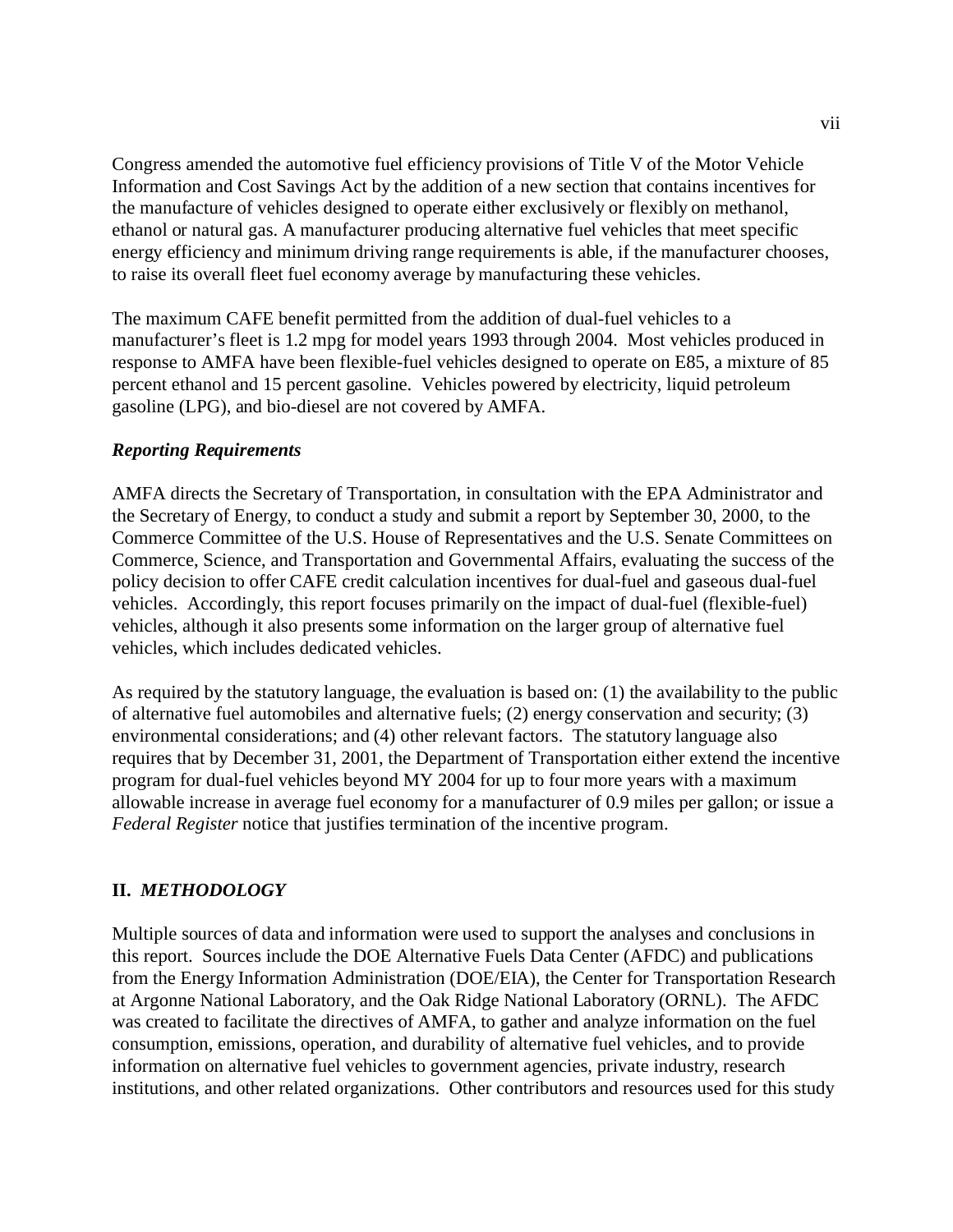#### viii

are EPA's National Vehicle and Fuel Emissions Laboratory, the California Energy Commission and the Government Accounting Office. Private sector sources include the American Petroleum Institute (API) and the American Methanol Institute (AMI). NHTSA data and analyses also were used.

In addition to these sources, NHTSA published a *Federal Register* notice soliciting responses to questions and issues related to automobile manufacturing, fuel production, distribution and retailing and topics of general public interest. (See 65 FR 26805; May 9, 2000--Docket No.: NHTSA 2000-7087.) The agency received comments on the published notice from eight organizations: three automotive manufacturers (General Motors Corporation, DaimlerChrysler Corporation, and Ford Motor Corporation), an automotive association (Alliance of Automobile Manufacturers), three alternate fuels coalitions (National Ethanol Vehicle Coalition, Clean Fuels Development Coalition, and Members of the Renewable Fuels Association), and a state government (Missouri Department of Natural Resources' Energy Center). No comments were received from environmental groups or the oil industry.

As well as responding to some of the questions presented in the *Federal Register* notice, all of the organizations that commented expressed support for extending the CAFE credit incentives for dual-fuel vehicles for the additional four years (through 2008). Subsequent to closing of the comment period, letters in support of extending the credit provision were received from several Senators and House Members. Also subsequent to closing of the comment period, a joint letter expressing opposition to extension of the provision was received from the Sierra Club, the American Council for an Energy-Efficient Economy, the Center for Auto Safety, and the U.S. Public Interest Research Group.

## **III.** *FINDINGS*

### *Availability of Alternative Fuel Vehicles*

The number of dual-fuel alternative fuel vehicles has increased to over 1.2 million vehicles. The vast majority of these vehicles are light trucks. Those vehicles using E85 as an alternative fuel include 115,000 passenger cars and 1,077,000 light trucks. Recent increases (MY 1998 through MY 2000) have been dramatic. In 1997, there were no dual-fuel light trucks. By 2000, close to 8 percent of all light trucks produced were dual-fueled vehicles. About 1.4 percent of passenger cars produced in MY 2000 were dual-fueled vehicles (compared to .025 percent in 1993).

Some manufacturers have used the CAFE credits for producing dual-fuel vehicles to help meet their CAFE requirements, notably Ford in its 1999 light truck fleet and DaimlerChrysler in its 1998 and 1999 light truck fleets. None of the automobile manufacturers have achieved the maximum benefit level of 1.2 mpg for their fleet. However, both Ford and DaimlerChrysler are approaching the 0.9 mpg maximum benefit level that would be allowed, if the dual-fuel vehicle CAFE credit provision were extended. In addition, GM has announced plans to significantly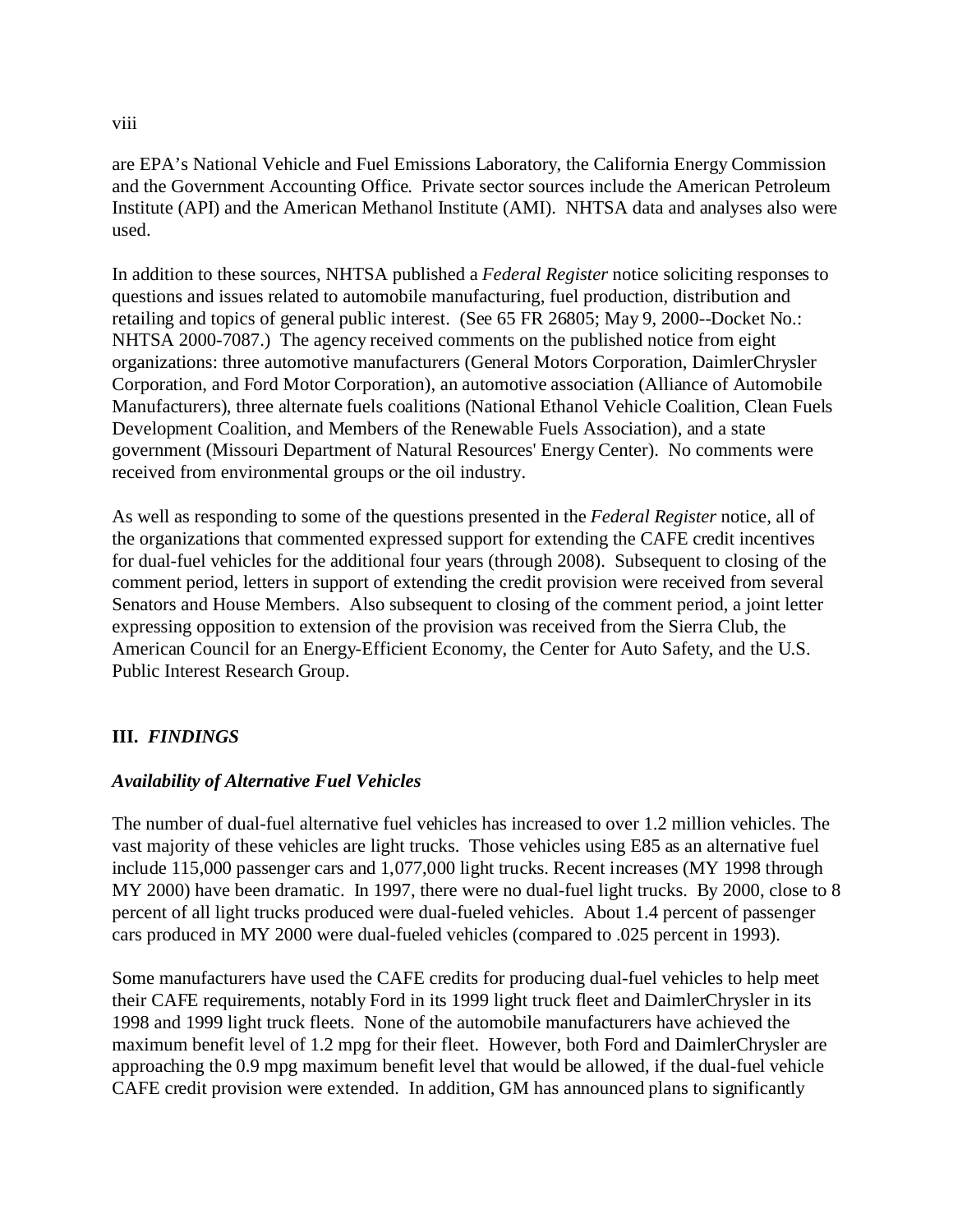increase its production of dual-fuel vehicles.

Based on the automobile manufacturers' responses to the *Federal Register* notice, termination of the CAFE incentive program would significantly reduce the amount and types of alternative fuel vehicles available in the U.S. The manufacturers stated that the CAFE incentive program has been a major factor in developing and manufacturing alternative fuel vehicles in high volumes. They also stated that extension of the credit provision will be a major factor in their decision to continue offering dual-fuel vehicles in the volumes that are being produced today. A reduction in the production of these vehicles would likely result in a sharp decrease in interest in expanding the alternative fuel refueling infrastructure, and possibly result in a decrease in the number of alternative fuel refueling stations being operated.

### *Availability of Alternative Fuel*

While there are an estimated 176,000 conventional fuel refueling stations nationwide, the National Renewable Energy Laboratory (NREL) reports that there are 5,236 alternative fuel refueling sites as of May, 2001, with alternative fuel refueling sites in all 50 states. In comparison, there were 4,676 alternative fuel refueling sites in the U.S. in 1995. Unfortunately, while ethanol is the alternative fuel that most of the dual-fuel vehicles that have been produced can operate on, less than three percent of the alternative fuel refueling sites offer ethanol. The vast majority of alternative refueling sites (3,270) are those that offer liquefied petroleum gas (LPG).

Ethanol: There are 121 ethanol (E85) refueling sites in the U.S., up from 37 in 1995. Ethanol refueling sites can be found predominantly in the Midwest, close to the major supplies of ethanol. Efforts by DOE are underway in Minnesota to help construct a number of ethanol refueling sites. As seen with CNG, fuel suppliers can rise to meet the demand by developing the necessary infrastructure. Although the trend in alternative fuels is in the direction of E85 use, the infrastructure has been slow to develop because these vehicles can use conventional fuel. Further, studies have shown that refueling stations need at least 200 steady customers for any single grade in order to make profitable use of the facilities. Though large numbers of flexiblefuel vehicles are being sold, they are spread out over the entire nation, and achieving a "critical mass" of 200 that use a single refueling station is still difficult to achieve. The small number of outlets available today points out the need to intensify the E85 refueling infrastructure. In addition, it is safe to say that many people who have purchased flexible-fuel vehicles do not know they could use E85. More public education in areas where E85 refueling stations exist is needed to inform people so that they are aware they can use E85.

Methanol: There are only two methanol (M85) refueling sites in the U.S., significantly down from 88 in 1995. Both of these sites can be found in California. The total number of methanol (M85) refueling stations has been dropping in the past few years, due to the lack of M85-capable flexible-fuel vehicles.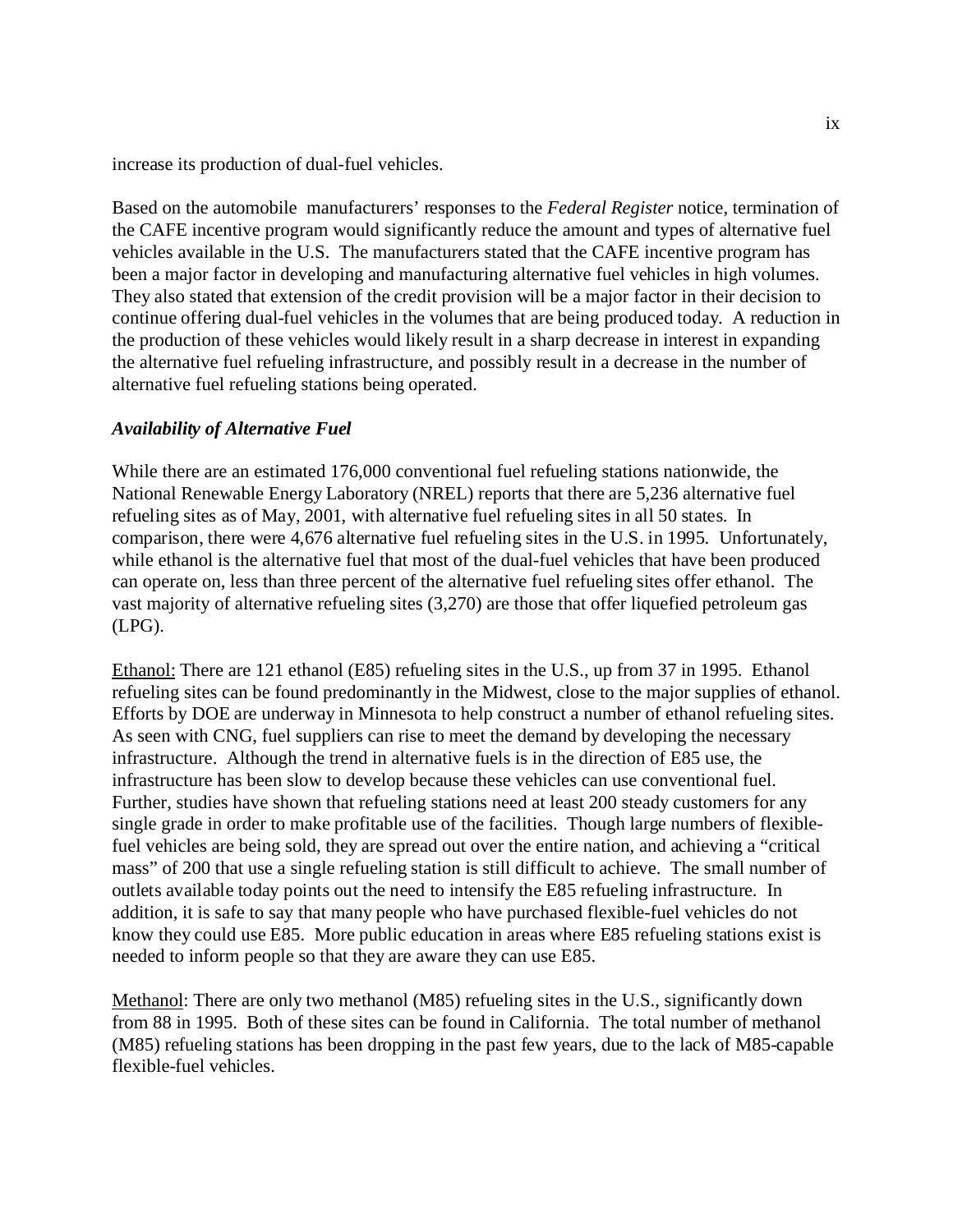x

Natural Gas: There are currently 1,237 compressed natural gas (CNG) refueling sites and 44 liquified natural gas (LNG) refueling sites in the U.S., up from 1,065 CNG refueling sites in 1995. Natural gas refueling stations are usually located in urban areas near the major concentrations of natural gas vehicles, and are frequently constructed on a company's site to serve its fleet vehicles. Dedicated CNG vehicles, both heavy duty and industrial use, have been in the marketplace for some time, thus the larger number of refueling sites compared to E85 where the influx of vehicles using E85 in large numbers has just materialized in the past three years.

The cost to retrofit an existing refueling station's or retail outlet's gasoline/tank for E85 ranges from \$5,000 to \$30,000. For a new, underground tank and pump, the price ranges from \$50,000 to \$70,000. For LPG, the installation cost of a new outlet is \$25,000 to \$40,000. For CNG, the installation cost for an initial outlet is \$250,000 to \$500,000.

Since ethanol is the alternative fuel that most dual-fuel vehicles are capable of operating on, it is important to note the current water quality concerns regarding Methyl Tertiary-Butyl Ether (MTBE), an additive used to increase the oxygen content of gasoline. If MTBE is banned as a gasoline additive and fuel producers replace MTBE with ethanol, it is uncertain if there will be enough refinery capacity to both replace MTBE and to fuel flexible-fuel vehicles a substantial portion of the time with E85. Because of this situation, along with the small number of ethanol refueling stations nationwide coupled with the growing number of vehicles capable of using ethanol entering the marketplace, some special incentives to spur the development of an E85 refueling supply and distribution network might be warranted.

The Federal government, and specifically DOE, the General Services Administration and the U.S. Department of Agriculture (USDA) are involved with efforts to promote the use and expansion of alternative fuels and the alternative fuel infrastructure. A major focus of these efforts is the development of different feedstocks for ethanol and on partnerships that result in the expansion of the ethanol fueling infrastructure.

DOE runs the Clean Cities Program, which unites public-private partnerships that deploy AFVs and build supporting infrastructure, with the common goal of building the alternative fuels market. DOE also operates the Office of Fuels Development (OFD), whose primary focus is on working to reduce the cost of replacing imported oil with ethanol made from domestic resources such as corn fiber, bagasse and rice straw. OFD also includes a vital outreach and educational effort under its purview - the Regional Biomass Energy Program (RBEP). The specific goal of the RBEP is to increase the production and use of bioenergy resources, and help to advance the use of biomass feedstocks and technologies.

DOE and the General Services Administration (GSA) are jointly managing a program called the Federal AFV USER Program, whose goal is to support the expansion of an alternative fuel infrastructure by concentrating large quantities of Federal AFVs and substantially increasing the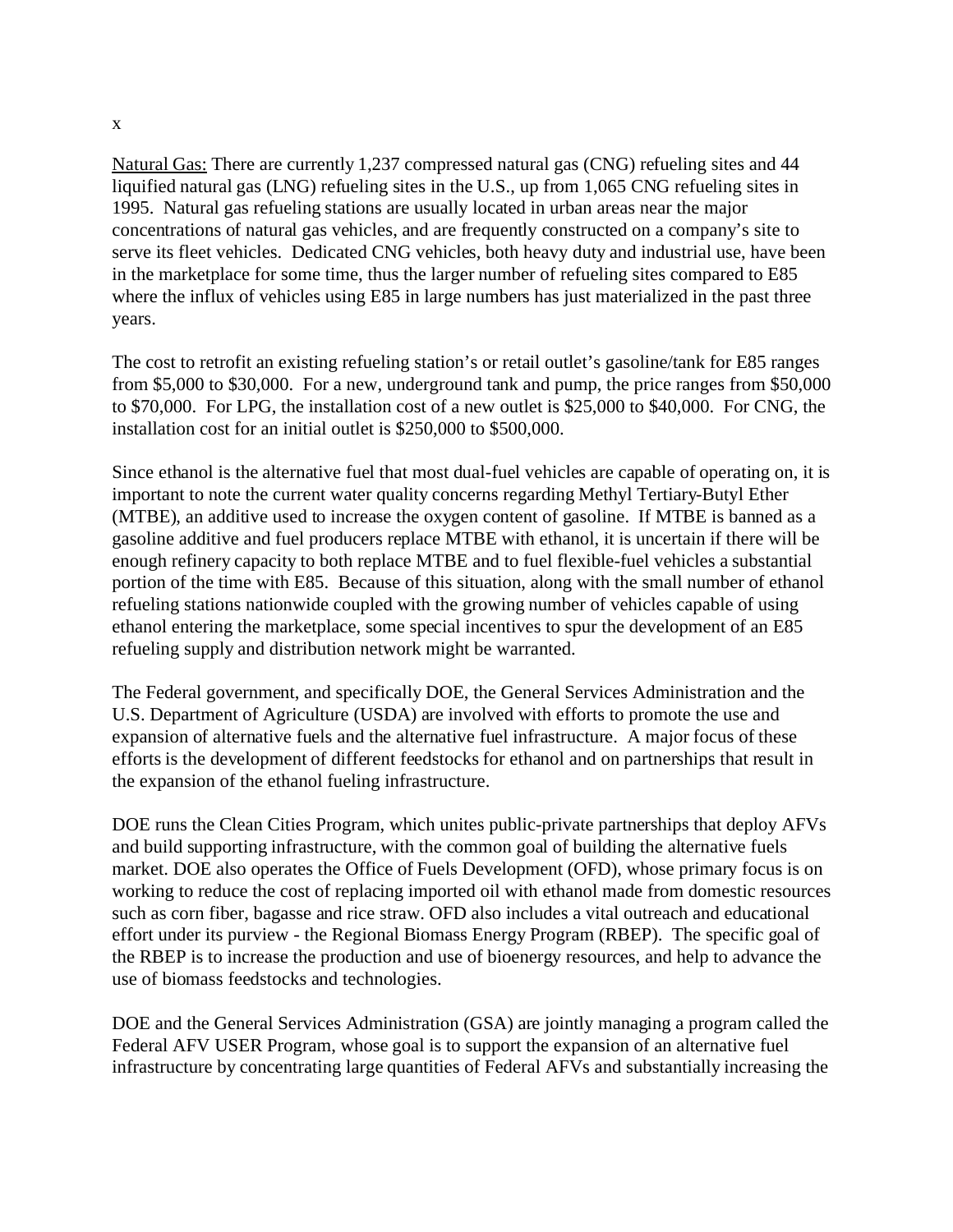use of alternative fuels in Federal AFVs in six selected areas: Albuquerque, NM; Denver, CO; Melbourne/Titusville/Kennedy Space Center, FL; Minneapolis/St. Paul, MN; Salt Lake City, UT; and the San Francisco Bay area.

USDA agencies will use ethanol fuels in their fleet vehicles where practicable and reasonable in cost. USDA's E85 flex-fuel vehicles will use ethanol fuel where those vehicles operate in geographical areas that offer E85 fueling stations, and USDA agencies will purchase or lease alternative fuel vehicles, including E85 flex-fuel vehicles, for geographic areas that offer alternative fueling.

## *Use of Alternative Fuels*

While alternative fuel use in alternative fuel vehicles in the U.S. has been rising over the past decade, it still represents a very small portion of total highway fuel use. In 1992, the Energy Information Administration estimated that a total of 230 million gasoline gallon equivalents of alternative fuel was used in alternative fuel vehicles. For 2001, that number was projected to rise to 366 million gasoline gallon equivalents, or an increase of roughly 6 percent per year. In comparison, the highway use of gasoline and diesel was about 133 billion gallons in 1992, and that number was projected to rise to about 164 billion gallons in 2001, or an increase of roughly 2 percent per year. Thus, alternative fuel use in alternative fuel vehicles has been rising at a rate three times faster than the total highway use of gasoline and diesel. Nonetheless, alternative fuel use only accounts for 0.22 percent of total highway fuel use.

## *Analysis of the Effects on Energy Conservation and the Environment*

The current trend in alternative fuels seems to be in the direction of ethanol (E85), due to the relative transparency to the operator in using either ethanol or gasoline, and the relative ease and minimal cost associated with converting a gasoline-fueled vehicle to one that can accept either gasoline or ethanol. The CAFE incentives available to automobile manufacturers for selling vehicles capable of operating on alternative fuels have led to sales of more than one million ethanol flexible-fuel vehicles through the 2000 model year. Automobile manufacturers have responded to the incentives Congress provided in the Act. However, for several reasons, these flexible-fuel vehicles are operating almost exclusively on gasoline.

The CAFE credit incentive for dual-fuel vehicles can assist manufacturers in complying with the CAFE standards. Other than producing dual-fuel vehicles, manufacturers must either use other means (weight reductions, advanced technology, pricing, product mix shifting, and/or marketing) to meet the standards or pay civil penalties for not meeting the standard.

Conducting an assessment of the energy and environmental impacts of the CAFE credit incentive is complicated by behavioral uncertainty. While the use of alternative fuels can reduce petroleum consumption and greenhouse gas emissions, the energy consumption and environmental impacts cannot be determined with any reasonable amount of certainty because we cannot predict what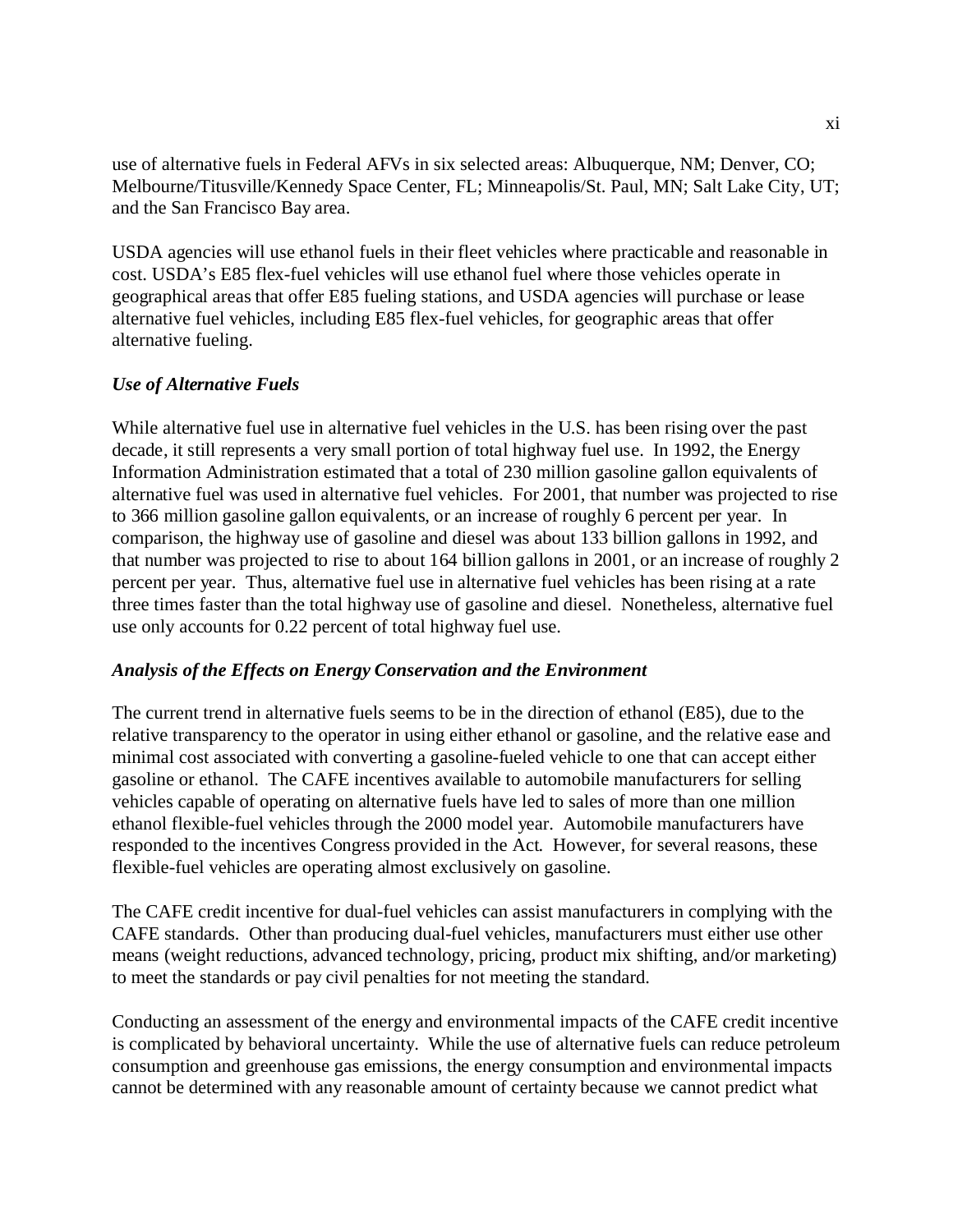#### xii

manufacturers would have done in the absence of the credit incentive. If vehicle manufacturers took advantage of the incentive to relax the effect of the CAFE standard on the rest of their fleet, then the credit incentive has resulted in some slight increase in alternative fuel use (almost all E85), petroleum consumption (about one percent) and greenhouse gas emissions (well less than one percent).

It is also possible that manufacturers might have responded to strong consumer demand for performance and utility and produced the same vehicles without the provision as they did with it. In this case, manufacturers would have chosen to pay civil penalties rather than meet the CAFE standard. Under this scenario, the main effect of the program has been to greatly expand the population of vehicles that have the potential to use alternative fuels.

This report presents an analysis of the energy conservation and environmental effects to date, as well as projections through 2008, using an assumption that manufacturers used the incentive to relax the effect of the CAFE standard on the rest of their fleet. This assumption yields an "upper bound" estimate of the increase in petroleum consumption and greenhouse gas emissions. The analysis focuses on E85 flexible-fuel vehicles because they represent almost all of the vehicles that have been produced that are eligible for the credit. Note that because dual-fuel vehicles must meet Federal emission standards for criteria pollutants such as NO<sub>x</sub> or volatile organic compounds, on both gasoline and the alternative fuel, the most significant environmental impacts are on greenhouse gas emissions. Therefore, the analysis of environmental impacts is focused on greenhouse gas emissions. In the case of petroleum consumption, 85 percent of E85 fuel used by flexible-fuel vehicles offsets the increase in gasoline use that results from the lower fuel economy associated with the credit, since 85 percent of E85 is ethanol and 15 percent is gasoline. In the case of greenhouse gas emissions, the offset is about 25 percent, since flexible-fuel vehicles burning E85 still generate some greenhouse gas emissions. The results of the analysis indicate that the incentive has resulted in an increase in alternative fuel use (almost all E85), and some slight increase (about one percent) in petroleum consumption and greenhouse gas emissions for 1996 through 2000. The effects beyond 2000 will depend almost entirely on the amount of E85 fuel used by FFVs. Unless actions are taken to significantly expand the availability and use of alternative fuels, the CAFE credit incentive program will not result in any reduced petroleum consumption or greenhouse gas emissions in the future.

It is important to note that the analysis assumes that, in the absence of the CAFE credit incentive, manufacturers would have chosen to take other actions to improve their average fleet fuel economy rather than pay CAFE penalties. We do not know with certainty that the manufacturers wouldn't have produced the same vehicles in the absence of the credit incentive. Therefore, the actual energy and environmental impacts are uncertain.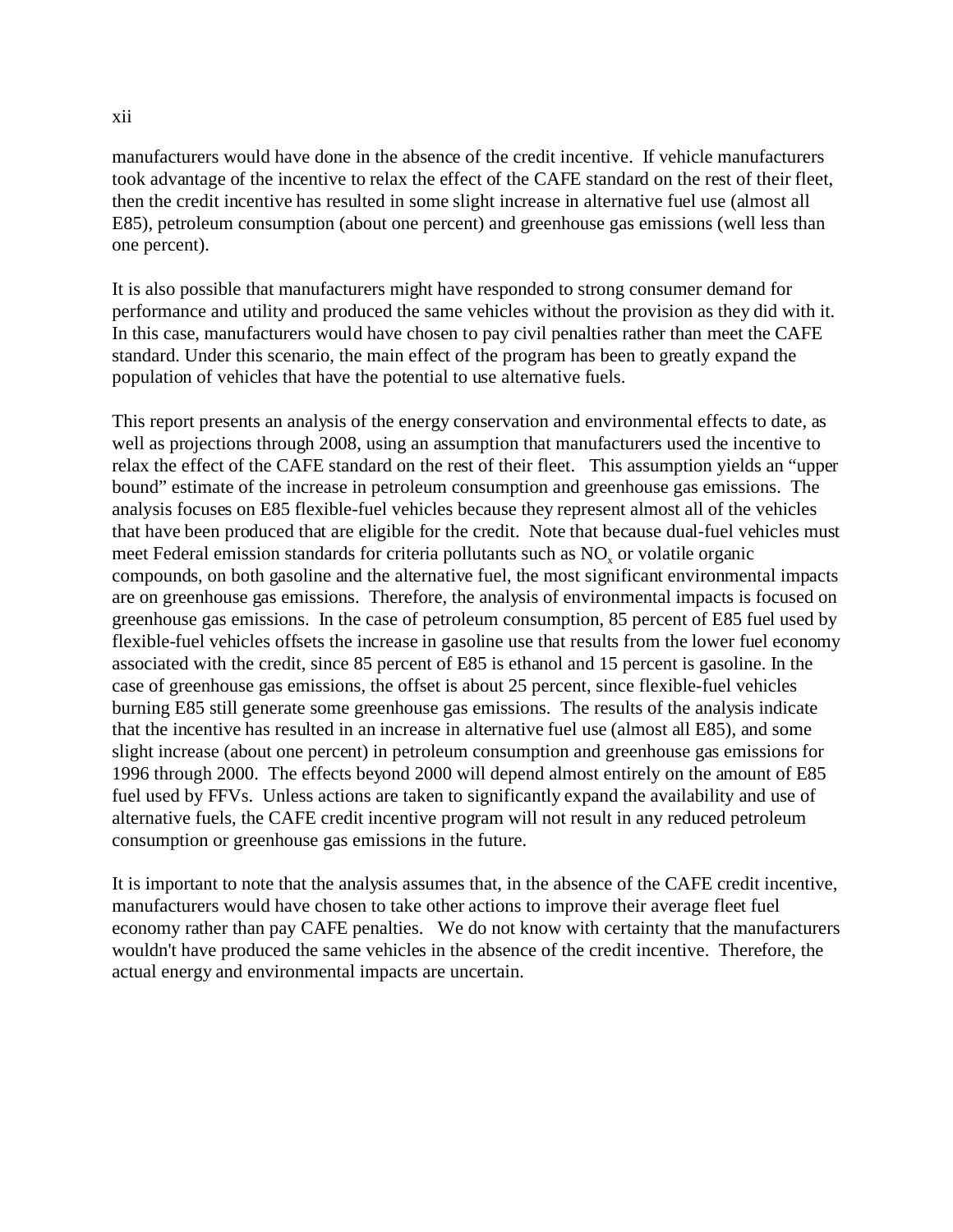## **IV.** *CONCLUSIONS*

Our evaluation of the AMFA CAFE credit incentive policy for dual-fuel vehicles indicates that the program has had mixed results. Key findings include:

- � The AMFA CAFE credit program has been successful in stimulating a significant increase in the availability of alternative fuel vehicles. Nearly all of these have been flexible-fuel vehicles that can operate on gasoline or E85 fuel (a mixture of 15 percent gasoline and 85 percent ethanol). There are currently about 1.2 million of these vehicles on the road. Because manufacturers had to overcome technological challenges, nearly the entire increase in the number of these vehicles has been in the past three years.
- The auto manufacturers stated that the CAFE incentive program has been a major factor in developing and manufacturing alternative fuel vehicles in high volumes. They also stated that extension of the credit provision will be a major factor in their decision to continue offering dual-fuel vehicles in the volumes that are being produced today.
- While the availability and use of alternative fuels has increased since the inception of the CAFE credit incentive provision, it has not nearly kept pace with the increase in the number of alternative fuel vehicles. Although there are 176,000 gasoline stations nationwide, there are only 5,236 alternative fuel refueling sites and just 121 of these offer E85. The Federal government, and specifically DOE, the General Services Administration and the U.S. Department of Agriculture (USDA) are involved with efforts to promote the use and expansion of alternative fuels and the alternative fuel infrastructure. A major focus of these efforts is the development of different feedstocks for ethanol and on partnerships that result in the expansion of the ethanol fueling infrastructure.
- Due to the lagging development of the alternative fuel infrastructure and the fact that E85 fuel is typically more expensive on a gasoline-equivalent basis, the vast majority of dualfuel vehicles rarely operate on alternative fuel. Even under these circumstances, use of E85 increased from 694,000 gasoline gallon equivalents in1996, to more than 3.3 million gasoline gallon equivalents in 2000. It is also important to note that even if relatively few of these vehicles are actually being operated on E85, it is still valuable to be increasing that capability throughout the fleet because it could potentially contribute to the future transition away from petroleum, could spur an increase in the number of E85 refueling sites, and provide consumers an alternative if there are gas shortages or gas prices increase significantly.
- Conducting an assessment of the energy and environmental impacts of the dual-fuel vehicle credit incentive is complicated by uncertainty regarding automobile manufacturers' behavior. While the use of alternative fuels can reduce petroleum consumption and greenhouse gas emissions, the energy consumption and environmental impacts cannot be assessed with any reasonable amount of certainty because we cannot determine what manufacturers would have done in the absence of the credit incentive.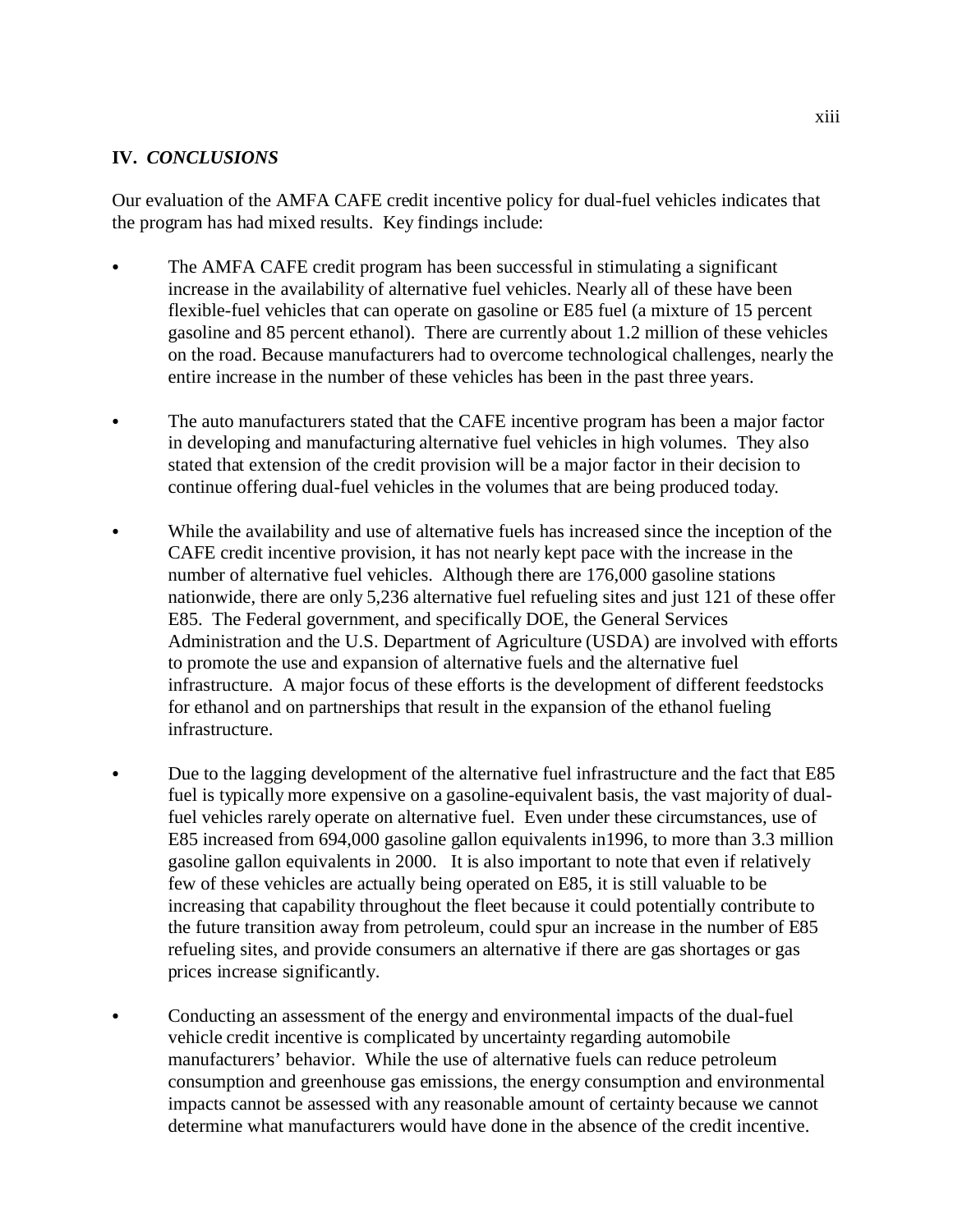- � If it is assumed that vehicle manufacturers took advantage of the incentive to relax the effect of the CAFE standard on the rest of their fleet, then the credit incentive has resulted in an increase in alternative fuel use (almost all E85), and some slight increase in petroleum consumption (about one percent) and greenhouse gas emissions (well less than one percent). Unless the availability and use of alternative fuels is significantly expanded, the CAFE credit incentive program will not result in any reduced petroleum consumption or greenhouse gas emissions in the future.
- � It is also possible that manufacturers might have responded to strong consumer demand for performance and utility and produced the same vehicles without the provision as they did with it. In this case, manufacturers would have chosen to pay civil penalties rather than meet the CAFE standard. Under this scenario, the main effect of the program has been to greatly expand the population of vehicles that have the potential to use alternative fuels.
- In the past year, three significant initiatives have addressed issues related to the dual-fuel vehicle CAFE credit incentive. The National Energy Policy Development Group, in its May 17, 2001, report on the National Energy Policy states that, "ethanol vehicles offer tremendous potential if ethanol production can be expanded." Additionally, the report states that, "a considerable enlargement of ethanol production and distribution capacity would be required to expand beyond their current base in the Midwest in order to increase use of ethanol-blended fuels." In July 2001, the National Academy of Sciences' report on CAFE recommended that credits for dual-fuel vehicles should be eliminated, with the provision that enough lead-time be given to limit adverse impacts on the automotive industry." Finally, on August 2, 2001, the U.S. House of Representatives passed H.R. 4, which is entitled the Securing America's Future Energy (SAFE) Act of 2001. This bill, which has been placed on the Senate legislative calendar, includes a provision that would extend the dual-fuel vehicle CAFE credit incentive program through model year 2008.

Based on the results of this study, our preliminary conclusion is that continuation of the program should consider other actions that could improve the program and its chances for success. Specific actions by Congress or others might include any or all of the following:

(1) Examine alternatives to the current dual-fuel vehicle CAFE credit program structure, such as linking the CAFE credit to actual alternative fuel used;

(2) Develop, implement, and evaluate policies, regulations, or programs to promote the actual use of alternative fuels by consumers; and

(3) Develop, implement, and evaluate policies and programs that facilitate more rapid expansion and use of the alternative fuel infrastructure. Such policies and programs should be evaluated, taking into account the availability of alternative fuel and other potential transportation uses for each fuel.

xiv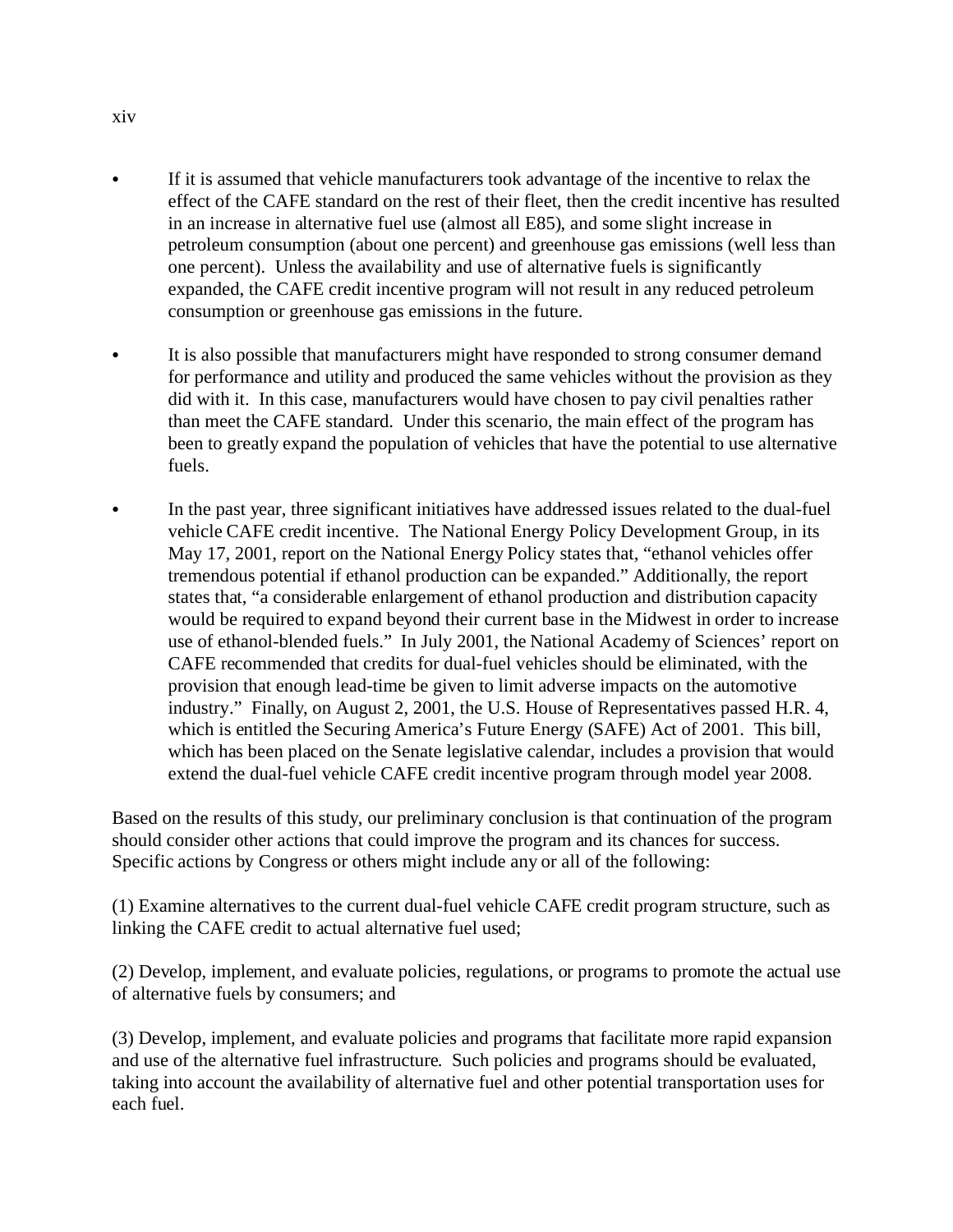In view of the nation's energy security interests, it is important to increase alternative fuel capability throughout the fleet. Given the mixed results of the program to date, it would be prudent for Federal agencies, Congress, industry, and other interested stakeholders to identify additional programs and authorities that could contribute to achieving greater use of alternative fuels in dual-fuel vehicles that receive the CAFE credit.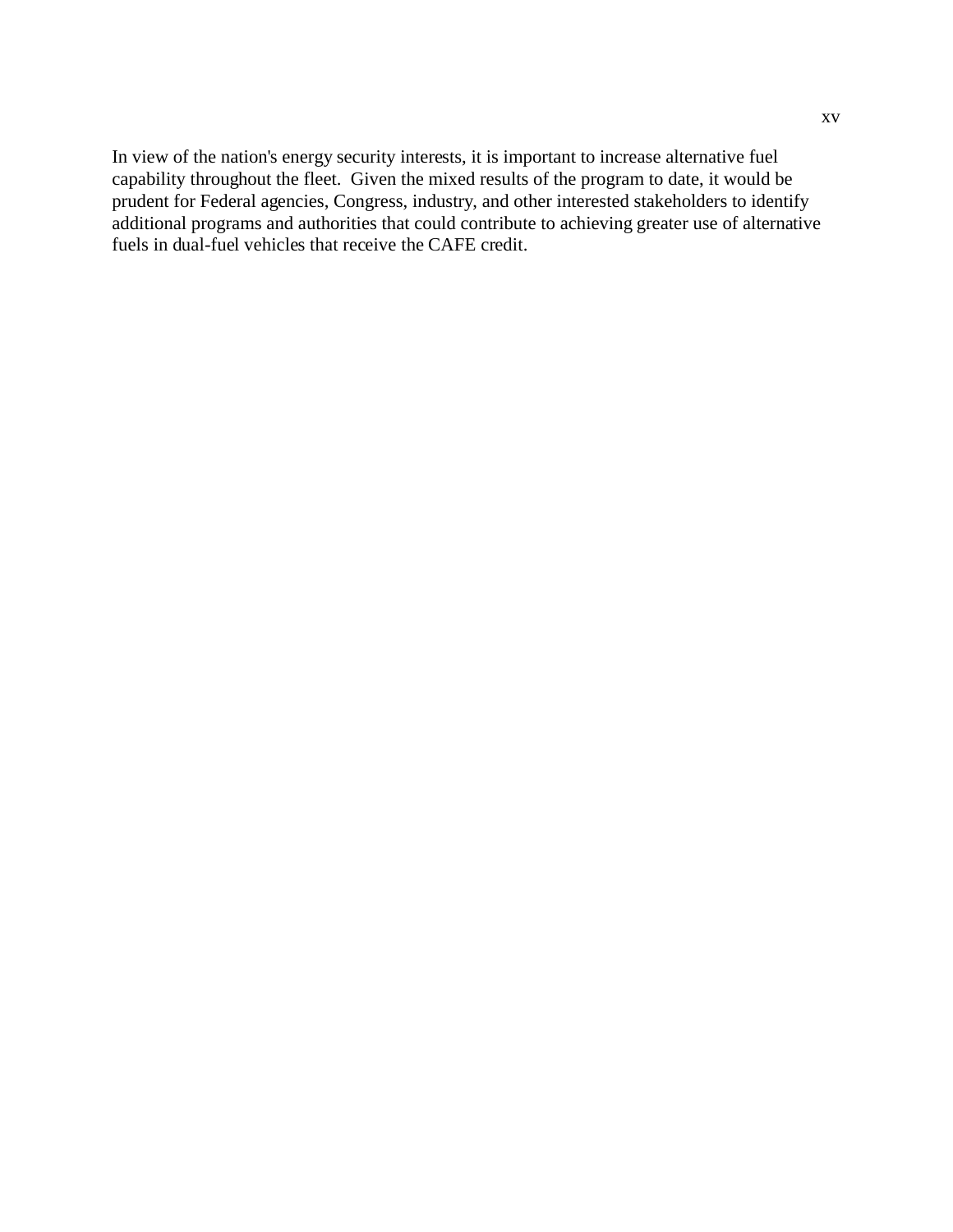#### **I. Introduction**

Recognizing the substantial portion of energy consumption attributed to the light vehicle transportation sector, the need to conserve the Nation's energy resources, and the need to reduce the dependence upon foreign energy feed stocks and improve air quality, Congress passed the Energy Conservation and Policy Act of 1975 to institute fuel efficiency requirements for passenger cars and light trucks. Corporate average fuel economy, or "CAFE," the weighted sales average of a manufacturer's fleet of new passenger cars and light duty trucks, was mandated for newly manufactured passenger cars produced after 1977 and light trucks after 1978. Congress directed the Department of Transportation's National Highway Traffic Safety Administration (NHTSA) to promulgate these fuel economy standards and to enforce them via civil penalties levied against automakers that do not comply with established CAFE levels.

Along with the improvements in light transportation fleet fuel efficiency, legislators sought to address the conservation of domestic energy resources, or more specifically, the reduction in fossil fuel consumption, through a replacement strategy accomplished by use of alternative fuels. In order to promote this method of conserving fossil fuels, Congress enacted the Alternative Motor Fuels Act of 1988, Pub. L. 100-94, October 14, 1988, (AMFA). To assist in achieving the goals of promoting the use of alternative fuels, AMFA provided incentives for manufacturers of light vehicles to design, develop, manufacture and market passenger cars and light trucks that would operate on the alternative fuels. AMFA's manufacturing incentives were established through amendments to the Motor Vehicle Information and Cost Savings Act by allowing for special considerations in CAFE calculations for vehicles that operate intermittently or exclusively on the alcohol and natural gas fuels. The Energy Policy Act of 1992, Pub. L. 102- 486, October, 24, 1992, (EPACT) sought to further reduce transportation fossil fuels consumption through replacement with alternative fuels, and expanded the definition of what constituted an alternative fuel.

Along with these provisions for light vehicle manufacturing incentives, AMFA directs the Department of Transportation, in consultation with DOE and the Environmental Protection Agency, to conduct an evaluation and issue a report on the impact of the CAFE incentives program on the extent of fossil fuel replacement and other associated benefits and to issue its findings to Congress, along with recommendations for continuing to offer these manufacturing incentives. AMFA also directs NHTSA to issue, by December 31, 2001, either a final rule that extends the incentive program for up to an additional four years with a reduced maximum mile per gallon CAFE credit attribution, or a *Federal Register* notice that the program will be discontinued with justification for that decision. The evaluation is to be conducted based on the availability to the public of alternative fueled automobiles and the alternative fuels; energy conservation and security; environmental considerations; and any other factors deemed to be relevant.

Multiple resources were used to collect and to analyze information and data to facilitate this study and report. The majority of information was extracted from U.S. Department of Energy data sources, including the Alternative Fuels Data Center (AFDC), the Energy Information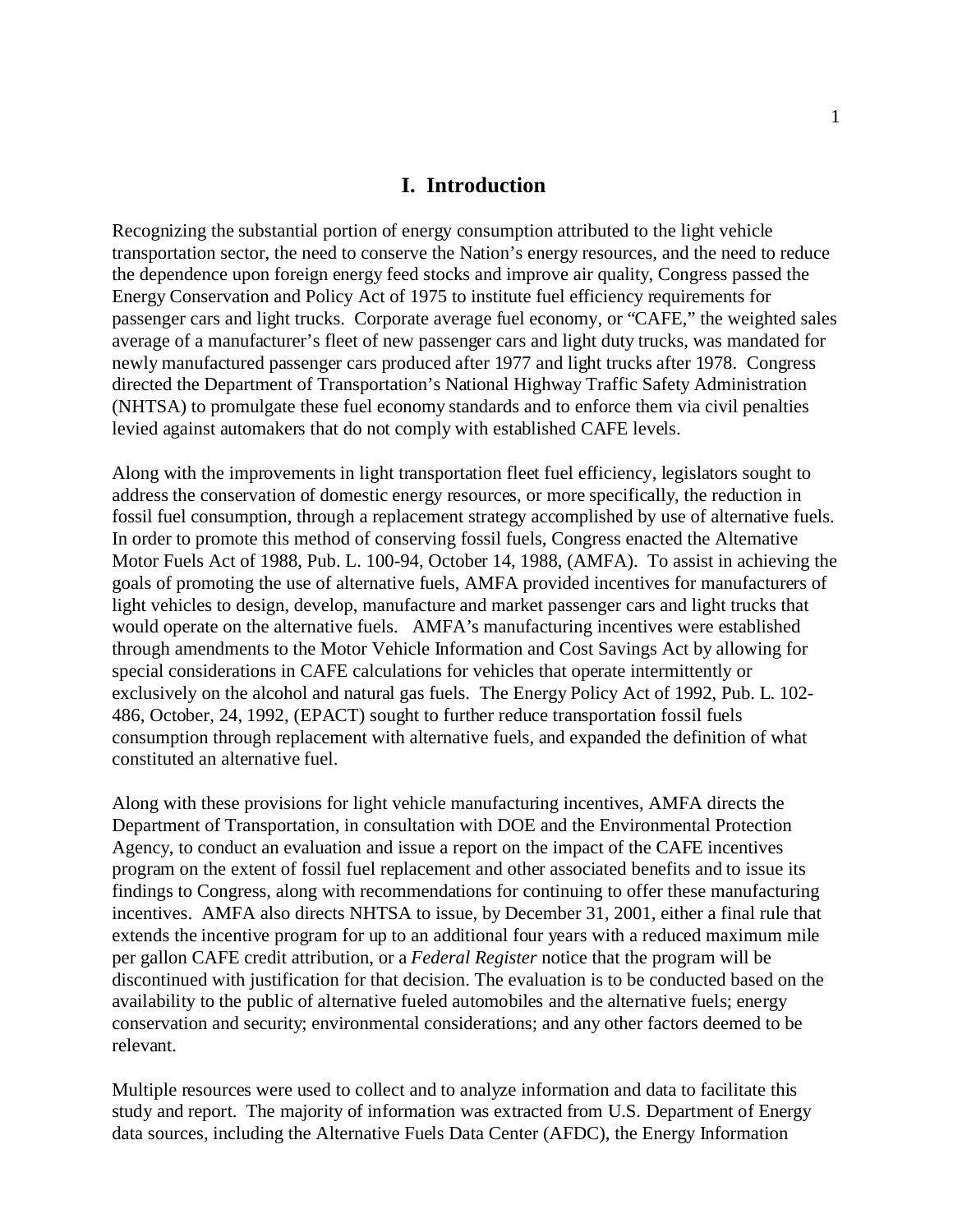## Administration (EIA), the 19<sup>th</sup> edition of the Transportation Energy Data Book, publications from the Center for Transportation Research at Argonne National Laboratory, and the Oak Ridge National Laboratory (ORNL). The AFDC was created to facilitate the directives of AMFA. The purpose of the AFDC is to gather and analyze information on the fuel consumption, emissions, operation, and durability of alternative fuel vehicles, and to provide unbiased, accurate information on alternative fuel vehicles to government agencies, private industry, research institutions, and other related organizations. Other significant government and public resources include the EPA, the California Energy Commission, and the General Accounting Office. Private sector sources include the American Petroleum Institute (API) and the American Methanol Institute (AMI). Statistical data and related information were also accessed from NHTSA's inhouse data and analyses.

In order to obtain specific information relative to alternative fuels and alternative fuel vehicles from the private sector, NHTSA published a *Federal Register* notice (65 FR 26805; May 9, 2000) requesting both specific information in the form of responses to questions, as well as other relevant factual information, including but not limited to statistical and cost data or marketing studies, and the sources of that information. Questions were grouped into three main categories: 1) Questions/ Issues Primarily Related to Automobile Manufacturers; 2) Questions/Issues Primarily Related to Fuel Producers, Distributors and Retailers; and 3) Questions/Issues of General Interest. Auto makers were requested to provide specific information on whether and to what extent the incentives program was a factor in offering alternative fuel vehicles for sale; what costs were incurred in the design and manufacturing of these vehicles; what costs were passed on to consumers in the form of a price differential to their baseline conventional fuel models; how and to what extent these vehicles were marketed; what specific technologies were developed to accommodate the alternative fuels; and what future plans would be with or without the extension of the incentives program.

The fuel producers, refiners, distributors and marketers were requested to provide relevant information on AMFA's effect on plans to produce alternative fuels; how the program directly affects the decisions to make the fuel accessible to consumers, expressed in terms of capital expenditures to improve and expand the supply and distribution infrastructure, and what efforts have been made to educate the consumers on the merits of alternative fuels as a replacement for conventional fossil fuels. Questions of general interest were targeted at consumers and focused on purchasing decisions, complaints or issues relative to vehicle driveability and dependability; what complimentary programs would aid in the proliferation of purchases of alternative fuels and vehicles; and other questions focusing on consumers' commercial acceptance of alternative fuels and vehicles. Responses to these questions and other comments of relevance are contained in Appendix A.

## 2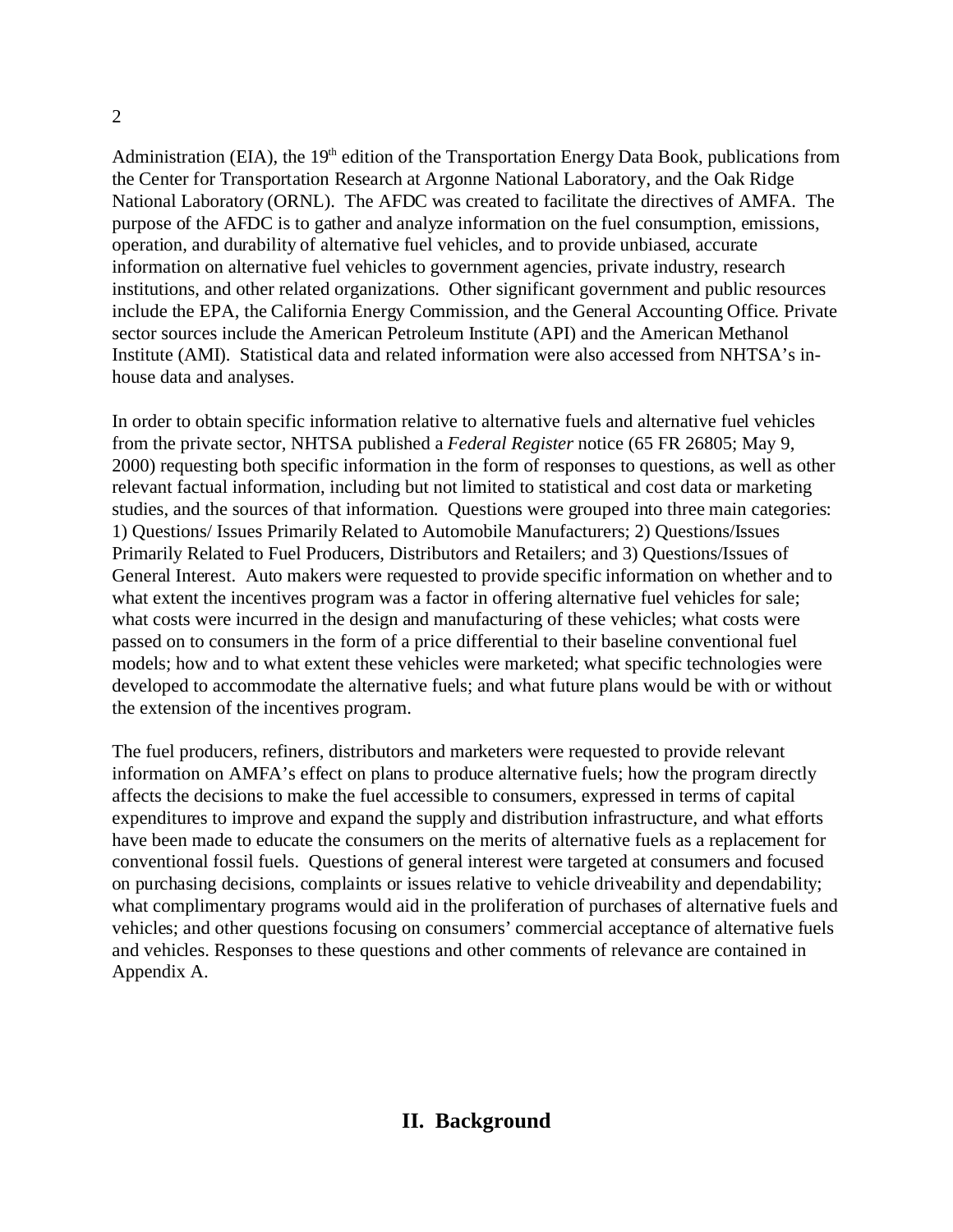The vitality and economic growth of the U.S. is linked to affordable transportation. Relative to most countries, the U.S. is sparsely populated and development depends on access by highway vehicles. The interstate highway system made possible large scale freight movement by truck and facilitated travel by car. The availability of good roads and inexpensive fuel resulted in the development of large cars without much regard for fuel efficiency. The decade of the 1960s was one of the most productive in U.S. history due in part to a thriving automotive industry and inexpensive petroleum fuel. This fortuitous situation came to a rapid end in 1973 when the Organization of Petroleum Exporting Countries (OPEC) dramatically raised the price of crude oil. The resulting increases in fuel prices caused auto sales to decline and induced a long period of slow growth and inflation in the U.S.

#### *The Corporate Average Fuel Economy Program (CAFE)*

As a result of the energy crisis of 1973, and in recognition of the Nation's increasing utilization and subsequent dependency upon foreign sources of fossil fuels, Congress enacted the Energy Conservation and Policy Act of 1975 (PL 94-163; December 22, 1975). The Act amended the Motor Vehicle Information and Cost Savings Act by adding Title V: "Improving Automotive Efficiency," establishing corporate average fuel economy requirements for passenger cars and light trucks. Fuel economy is defined as the average mileage traveled by an automobile per gallon of gasoline (or an equivalent amount of other fuel) consumed as measured in accordance with the testing and evaluation protocol set forth by the Environmental Protection Agency (EPA) Administrator (49 U.S.C. §32904). Corporate average fuel economy is the sales weighted average fuel economy, expressed in miles per gallon, of a manufacturer's fleet of passenger cars or light trucks with a gross vehicle weight rating (GVWR) of 8,500 lbs. (3636.4 Kg) or less manufactured for sale in the United States, for any given model year (49 U.S.C. §32901).

The Act authorized the Secretary of Transportation to administer the CAFE program. The Secretary delegated the authority to the NHTSA Administrator. (41 FR 25015; June 22, 1976). NHTSA was authorized to determine the maximum feasible CAFE levels; approve credit "carry back" and "carry forward" plans; determine and either grant or deny exemptions from the requirements for low-volume manufacturers; monitor the program through mandatory pre-model year and mid-model year manufacturer reports; and submit annually to Congress a report on the current status of the CAFE program. CAFE standards are to be promulgated 18 months prior to the beginning of the model year for which they are subscribed, with their determination established upon four basic statutory criteria: 1) technological feasibility; 2) economic practicability; 3) the effect of other Federal standards upon fuel economy; and 4) the need for the Nation to conserve energy.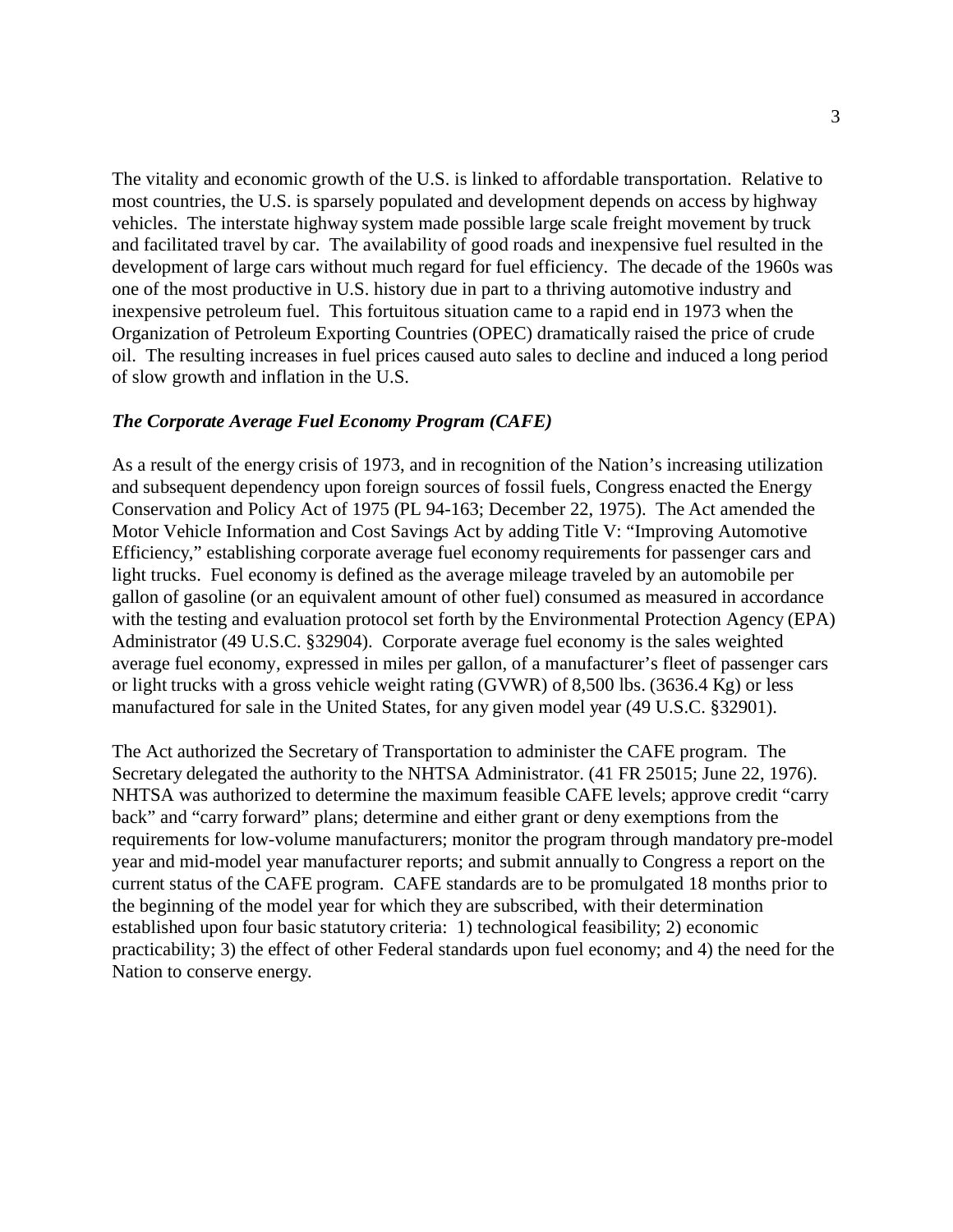The first year for which the standards were established for passenger cars was model year (MY) 1978 at a level of 18.0 miles per gallon (mpg); the standards increased to 19.0 mpg for MY 1979 and 20.0 mpg for MY 1980. The Act directed NHTSA to establish and promulgate standards administratively for MYs 1981, 1982, 1983 and 1984, and to specify fuel economy requirements for MYs 1985 and thereafter at 27.5 mpg. The fuel economy standard for light trucks was established for MY 1979 at 17.2 mpg for 2-wheel drive models and 15.6 mpg for models equipped with 4-wheel drive. Several changes in characterizing light truck fleet composition were made over the years, including mandatory and optional calculation of combined 2- and 4-wheel drive configurations in combination with domestically produced vehicles and "captive" imports, which are vehicles produced outside of the U.S. that are marketed under a domestic manufacturer's nameplate; optionally calculated domestic and import fleets; and finally single fleet calculations. Passenger vehicle calculations also changed over the years, and current calculations are made for manufacturers import fleets and the domestically produced fleet. Table II-1 summarizes the history of fuel economy standards for both passenger cars and light trucks from the program's inception through MY 2002, the latest year for which targets have been set.

The most recent fuel efficiency requirements for a manufacturer's passenger car fleets, either those domestically produced or imported, is 27.5 mpg, the same performance level that was established by the Act for 1985**.** Light truck CAFE has been established through MY 2003 at 20.7 mpg. This level has remained unchanged since MY 1996 as a result of a rider incorporated into each year's Transportation and Related Agencies Appropriations Act that forbids NHTSA from changing the standard.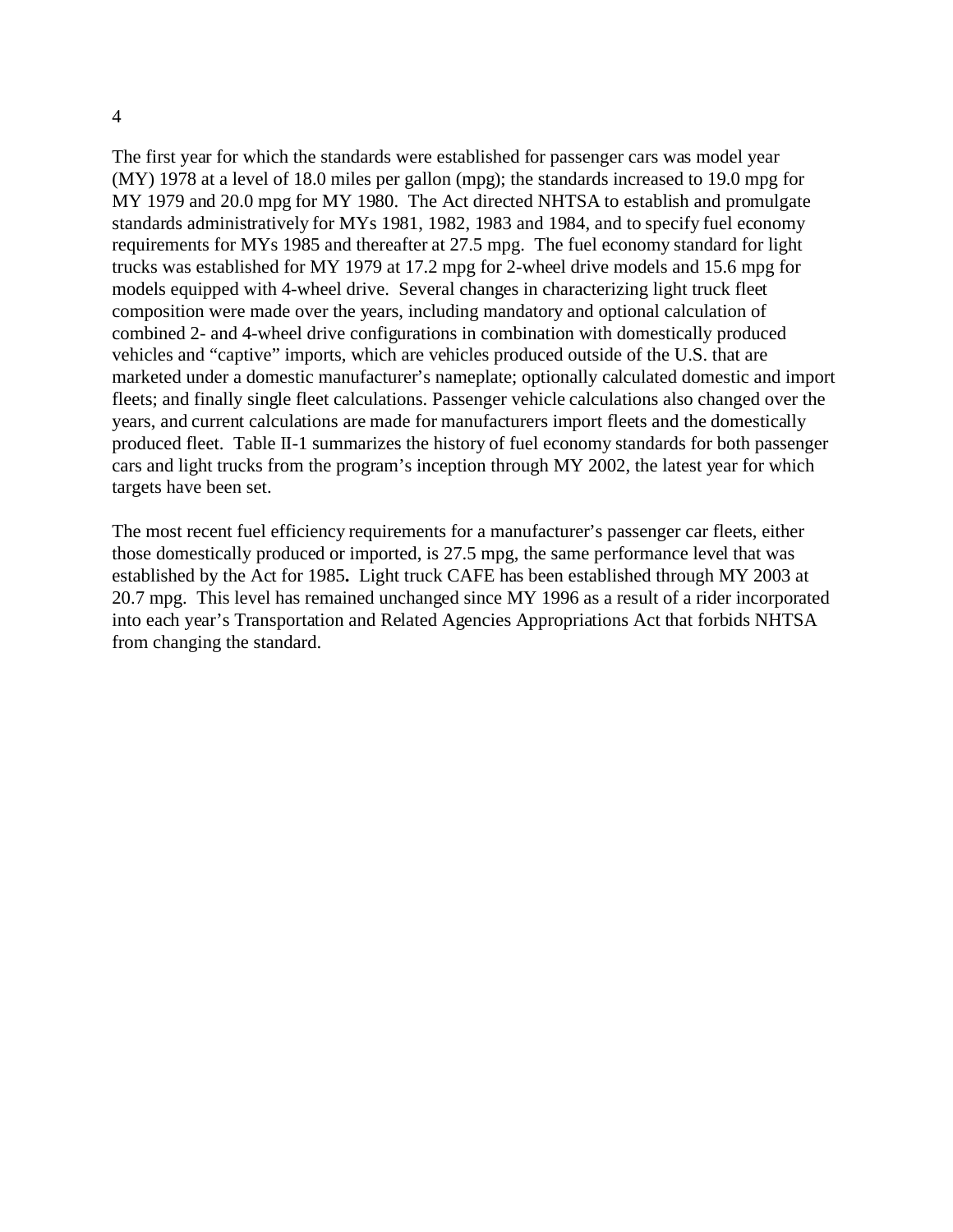| Fuel Economy Standards for Passenger Cars and Light Trucks<br>Model Years 1978 through 2002 (in MPG) |                       |                             |                      |                          |  |  |
|------------------------------------------------------------------------------------------------------|-----------------------|-----------------------------|----------------------|--------------------------|--|--|
|                                                                                                      |                       | Light Trucks <sup>(1)</sup> |                      |                          |  |  |
| Model<br>Year                                                                                        | Passenger<br>Cars     | Two-wheel<br>Drive          | Four-wheel<br>Drive  | Combined $(2)$ , $(3)$   |  |  |
| 1978                                                                                                 | $18.0^{(4)}$          | $\sim$ $\sim$ $\sim$        | $\sim$ $\sim$ $\sim$ | .                        |  |  |
| 1979                                                                                                 | $19.0^{(4)}$          | 17.2                        | 15.8                 | $\sim$ $\sim$ $\sim$     |  |  |
| 1980                                                                                                 | $20.0^{(4)}$          | 16.0                        | 14.0                 | $\cdot$ $\cdot$ $(5)$    |  |  |
| 1981                                                                                                 | 22.0                  | $16.7^{(6)}$                | 15.0                 | $\cdot$ . <sup>(5)</sup> |  |  |
| 1982                                                                                                 | 24.0                  | 18.0                        | 16.0                 | 17.5                     |  |  |
| 1983                                                                                                 | 26.0                  | 19.5                        | 17.5                 | 19.0                     |  |  |
| 1984                                                                                                 | 27.0                  | 20.3                        | 18.5                 | 20.0                     |  |  |
| 1985                                                                                                 | $27.5^{(4)}$          | $19.7^{(7)}$                | $18.9^{(7)}$         | $19.5^{(7)}$             |  |  |
| 1986                                                                                                 | $26.0^{(8)}$          | 20.5                        | 19.5                 | 20.0                     |  |  |
| 1987                                                                                                 | $26.0$ <sup>(9)</sup> | 21.0                        | 19.5                 | 20.5                     |  |  |
| 1988                                                                                                 | $26.0^{(9)}$          | 21.0                        | 19.5                 | 20.5                     |  |  |
| 1989                                                                                                 | 26.5(10)              | 21.5                        | 19.0                 | 20.5                     |  |  |
| 1990                                                                                                 | $27.5^{(4)}$          | 20.5                        | 19.0                 | 20.0                     |  |  |
| 1991                                                                                                 | 27.5(4)               | 20.7                        | 19.1                 | 20.2                     |  |  |
| 1992                                                                                                 | $27.5^{(4)}$          | .                           | $\cdots$             | 20.2                     |  |  |
| 1993                                                                                                 | 27.5(4)               | $\ldots$ .                  | $\ldots$ .           | 20.4                     |  |  |
| 1994                                                                                                 | $27.5^{(4)}$          | .                           | $\sim$ $\sim$ $\sim$ | 20.5                     |  |  |
| 1995                                                                                                 | $27.5^{(4)}$          | $\sim$ $\sim$ $\sim$        | $\ldots$ .           | 20.6                     |  |  |
| 1996                                                                                                 | $27.5^{(4)}$          | $\cdots$                    | $\ldots$ .           | 20.7                     |  |  |
| 1997                                                                                                 | $27.5^{(4)}$          | $\sim$ $\sim$ $\sim$        | $\sim$ $\sim$ $\sim$ | 20.7                     |  |  |
| 1998                                                                                                 | $27.5^{(4)}$          | $\sim$ $\sim$ $\sim$        | $\sim$ $\sim$ $\sim$ | 20.7                     |  |  |
| 1999                                                                                                 | $27.5^{(4)}$          | $\ldots$ .                  | $\sim$ $\sim$ $\sim$ | 20.7                     |  |  |
| 2000                                                                                                 | $27.5^{(4)}$          | $\cdots$                    | $\sim$ $\sim$ $\sim$ | 20.7                     |  |  |
| 2001                                                                                                 | $27.5^{(4)}$          | $\cdots$                    | $\sim$ $\sim$ $\sim$ | 20.7                     |  |  |
| 2002                                                                                                 | $27.5^{(4)}$          | $\cdots$                    | $\sim$ $\sim$ $\sim$ | 20.7                     |  |  |

Table II-1

1. Standards for MY 1979 light trucks were powered exclusively by basic engines which<br>established for vehicles with a gross were not also used in passenger cars could established for vehicles with a gross were not also used in passenger cars could<br>vehicle weight rating (GVWR) of 6,000 pounds meet standards of 14 mpg and 14.5 mpg in MY or less. Standards for MY 1980 and beyond are for light trucks with a GVWR of 8,500

- 2. For MY 1979, light truck manufacturers could 7. Revised in October 1984 from 21.6 mpg for comply separately with standards for two-wheel drive, 19.0 mpg for four-wheel comply separately with standards for two-wheel drive, 19.0 mpg for four-wheel four-wheel drive, general utility vehicles drive, and 21.0 mpg for combined. and all other light trucks, or combine their trucks into a single fleet and comply with 8. Revised in October 1985 from 27.5 mpg. the standard of 17.2 mpg.
- 3. For MYs 1982-1991, manufacturers could comply with the two-wheel and four-wheel drive standards or could combine all light trucks and comply with the combined standard.
- 4. Established by Congress in Title V of the Motor Vehicle Information and Cost Savings Act.

5. A manufacturer whose light truck fleet was

meet standards of 14 mpg and 14.5 mpg in MYs<br>1980 and 1981, respectively.

6. Revised in June 1979 from 18.0 mpg.

- 
- 9. Revised in October 1986 from 27.5 mpg.
- 10. Revised in September 1988 from 27.5 mpg.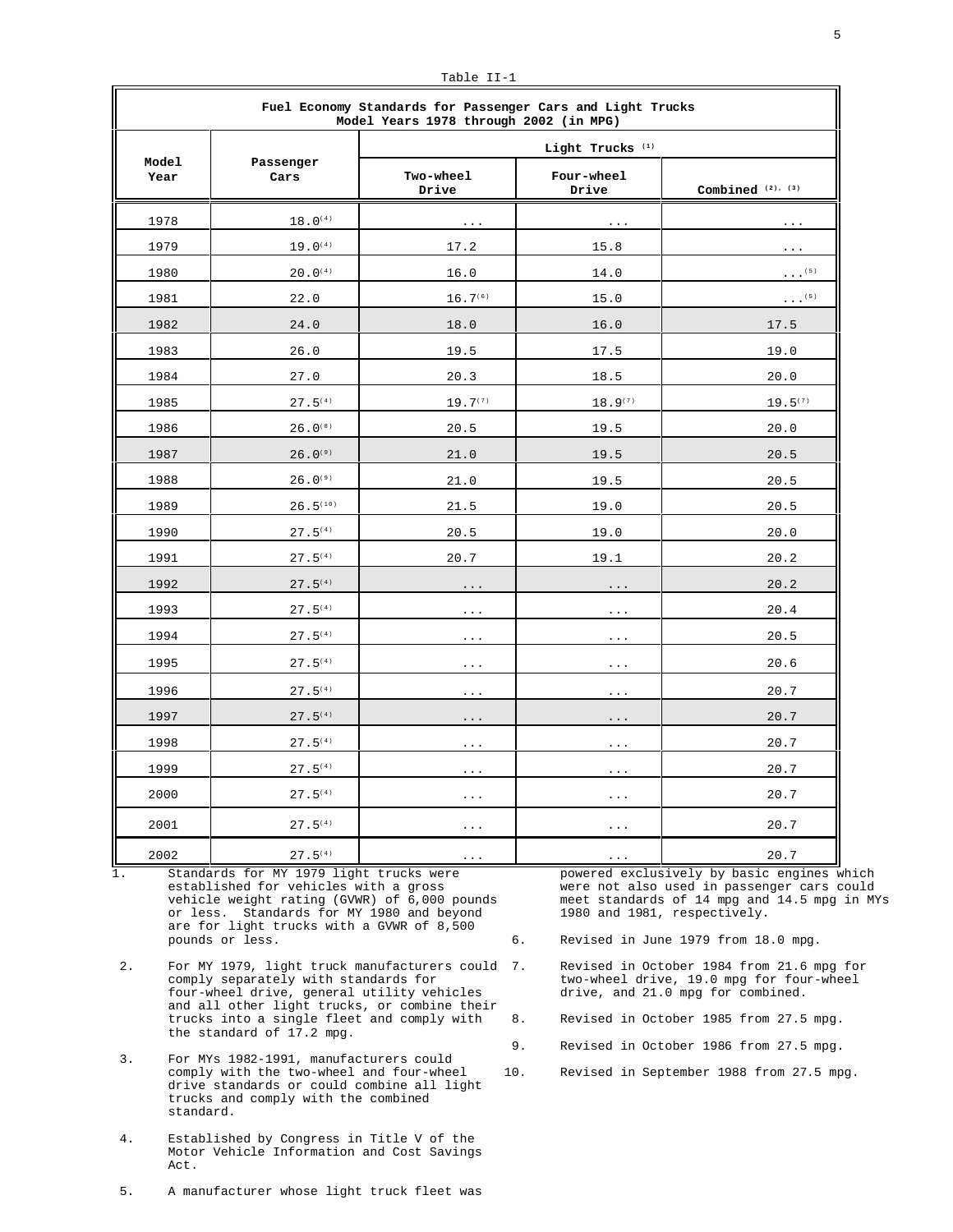A manufacturer whose CAFE level for its passenger car or light truck fleet does not meet the standard for a given model year is subject to a civil penalty of \$5.50 for each tenth of a mile below the required fuel efficiency level for each vehicle sold in the model year (49 U.S.C. §32912(b)). Historically, Asian and domestic manufacturers (Chrysler, prior to the merger with Daimler-Benz; Ford; and General Motors) have either met or exceeded both the passenger car and light truck fleet requirements, whereas several of the European luxury vehicle manufacturers have consistently failed to comply with the passenger car fleet requirements and have paid substantial penalties over the years. Appendix B summarizes those manufacturers who have failed to meet the requirements and the associated penalties paid for those non-compliances.

Manufacturers can earn CAFE "credits" to offset their deficiencies in their CAFE performances. Specifically, when the average fuel economy of either the passenger car or light truck fleet for a particular model year exceeds the established standard, the manufacturer earns credits. The number of credits a manufacturer earns is determined by multiplying the tenths of a mile per gallon that the manufacturer exceeded the CAFE standard in that model year by the amount of vehicles they manufactured in that model year. These credits can be applied to any three consecutive model years immediately prior to or subsequent to the model year in which the credits are earned. The credits earned and applied to the model years prior to the model year for which the credits are earned are termed "carry back" credits, while those applied to model years subsequent to the model year in which the credits are earned are known as "carry forward" credits (49 U.S.C. §32903(b)). Failure to exercise carry forward credits within the three years immediately following the year in which they are earned will result in the forfeiture of those credits. As is evident in Appendix B, penalties for failing to meet fuel economy standards can be substantial. The United States has collected close to a half billion dollars in CAFE penalties through 1999. Earned and "banked" credits that can offset shortfalls in fuel efficiency can have significant financial implications for manufacturers.

CAFE has impacted the amount of highway fuel used in the U.S. Figure 1 illustrates highway fuel use in the U.S. since 1970. Figure 2 illustrates the average fuel economy for cars and light trucks since CAFE standards were implemented in the late 1970s. The impact of CAFE is clearly shown on Figure 1. Without CAFE, highway fuel use might be 35 percent higher than it is today.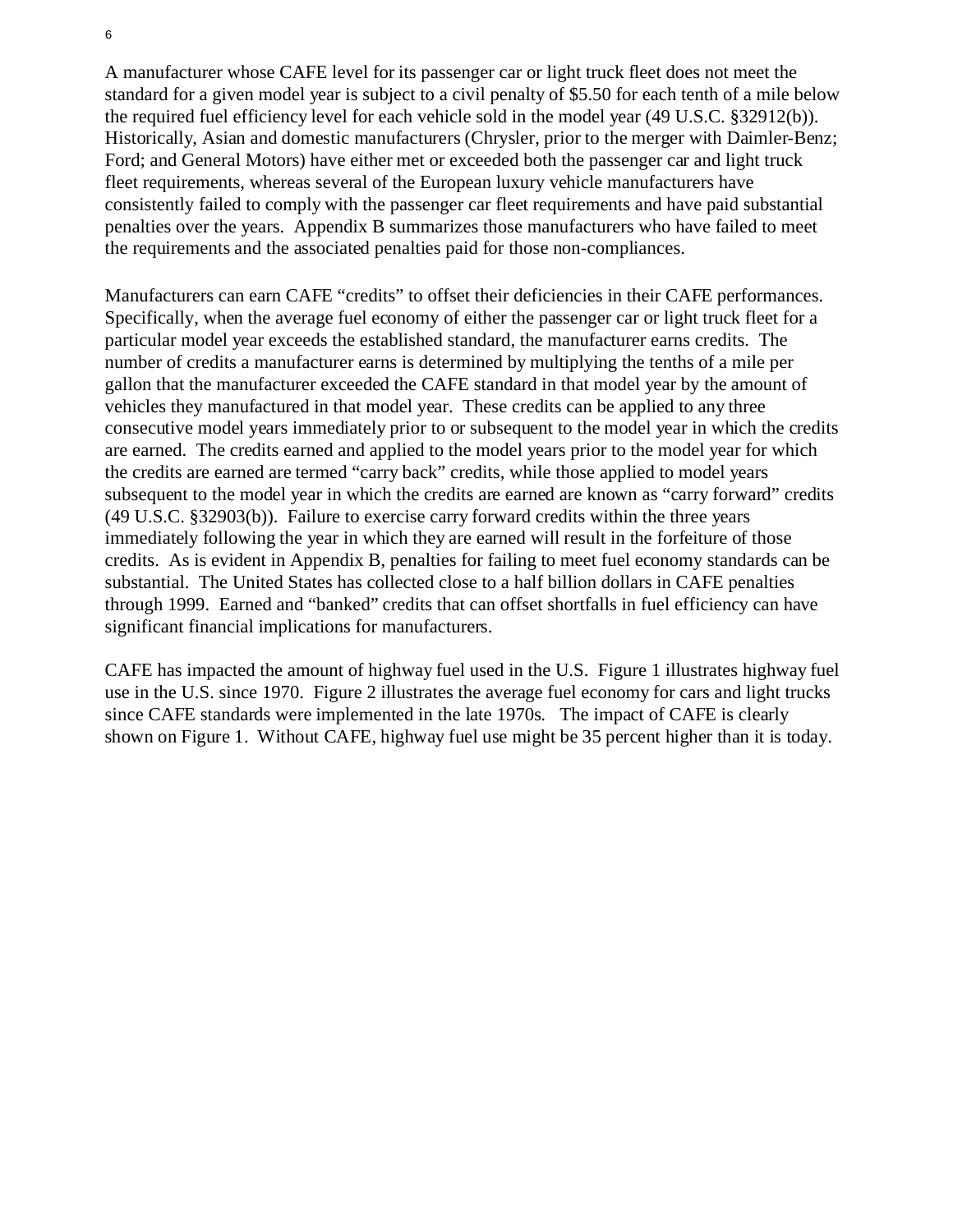

Figure 1. U.S. Highway Fuel Use Since 1970 Source: Energy Information Agency



Figure 2. Car and Light Truck CAFE Since Inception Source: U.S. Department of Transportation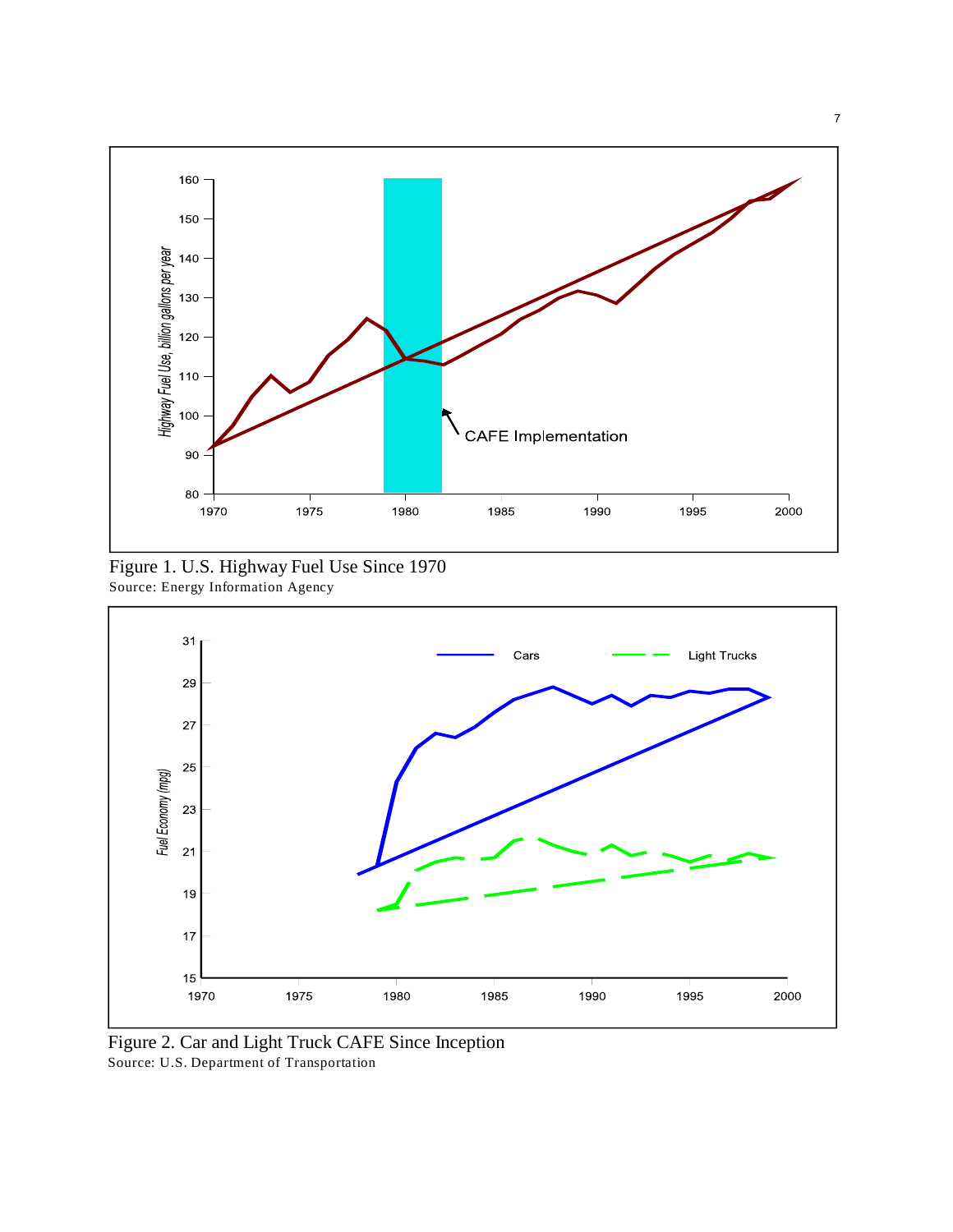#### *AMFA CAFE Credits*

Though CAFE has been effective in improving the average fuel economy of the light vehicle fleet, the transportation sector remains overwhelmingly dependent on petroleum-based fuels (approximately 95 percent of transportation energy comes from petroleum) and on technologies that provide virtually no flexibility. The transportation sector currently accounts for approximately two-thirds of all U.S. petroleum use and roughly one-fourth of total U.S. energy consumption. Highway transportation petroleum consumption has risen from 121 billion gallons per year in 1979, when CAFE was enacted, to 155 billion gallons per year in 1999 (28 percent over 20 years). EIA projects U.S. dependence on imported petroleum will grow to 54 percent in 2000 and 57 percent in 2005. Dependence of U.S. autos and trucks on imported oil was one of the major driving forces behind congressional passage of AMFA and EPACT.

Citing the dependency upon foreign energy sources and the associated compromise to National energy security; the increasing deleterious effect of combustion of petroleum upon the atmosphere; and that replacement fuels such as methanol, ethanol and natural gas would burn cleaner and more efficiently and would reduce the amounts of carbon dioxide released to the atmosphere, Congress enacted AMFA. The primary purpose of AMFA was to encourage the widespread use of methanol, ethanol and natural gas as light vehicle transportation fuels and to promote the production of alternative fuel vehicles by automobile manufacturers. In enacting AMFA, Congress sought to provide incentives directly to the auto makers in order to put an end to the "cause and effect" paradigm, in which auto makers had consistently argued that they would manufacture and market alternative fuel vehicles if only a supply and distribution infrastructure were available to support an alternative fuel vehicle fleet as the fuel industry simultaneously argued that it would develop such an infrastructure if there was significant demand for alternative fuels in the marketplace that would justify the capital expenditures.

AMFA contains provisions that allow for special treatment of vehicle CAFE calculations for "dedicated" and "dual-fuel"(also referred to as "flexible-fuel") methanol, ethanol and natural gas alternative fuel vehicles. To afford these incentives, AMFA amended the automotive fuel efficiency provisions of Title V of the Motor Vehicle Information and Cost Savings Act by addition of a new section that contains incentives for the manufacture of vehicles designed to operate either exclusively or flexibly on methanol, ethanol or natural gas. Vehicles that operate exclusively on a 70 percent or greater methanol or ethanol concentration, or only on compressed or liquefied natural gas are recognized by AMFA to be "dedicated" alternative fuel vehicles. Those that have the capability to operate on either conventional gasoline or diesel fuel, or a mixture of the fuel and gasoline or diesel fuel, or only on the alternative fuel, without modification to the vehicle, are considered as "dual-fuel" or "flexible-fuel" vehicles. A manufacturer producing alternative fuel vehicles that meet specific energy efficiency and minimum driving range requirements is able, if the manufacturer chooses, to raise its overall fleet fuel economy average by manufacturing these vehicles.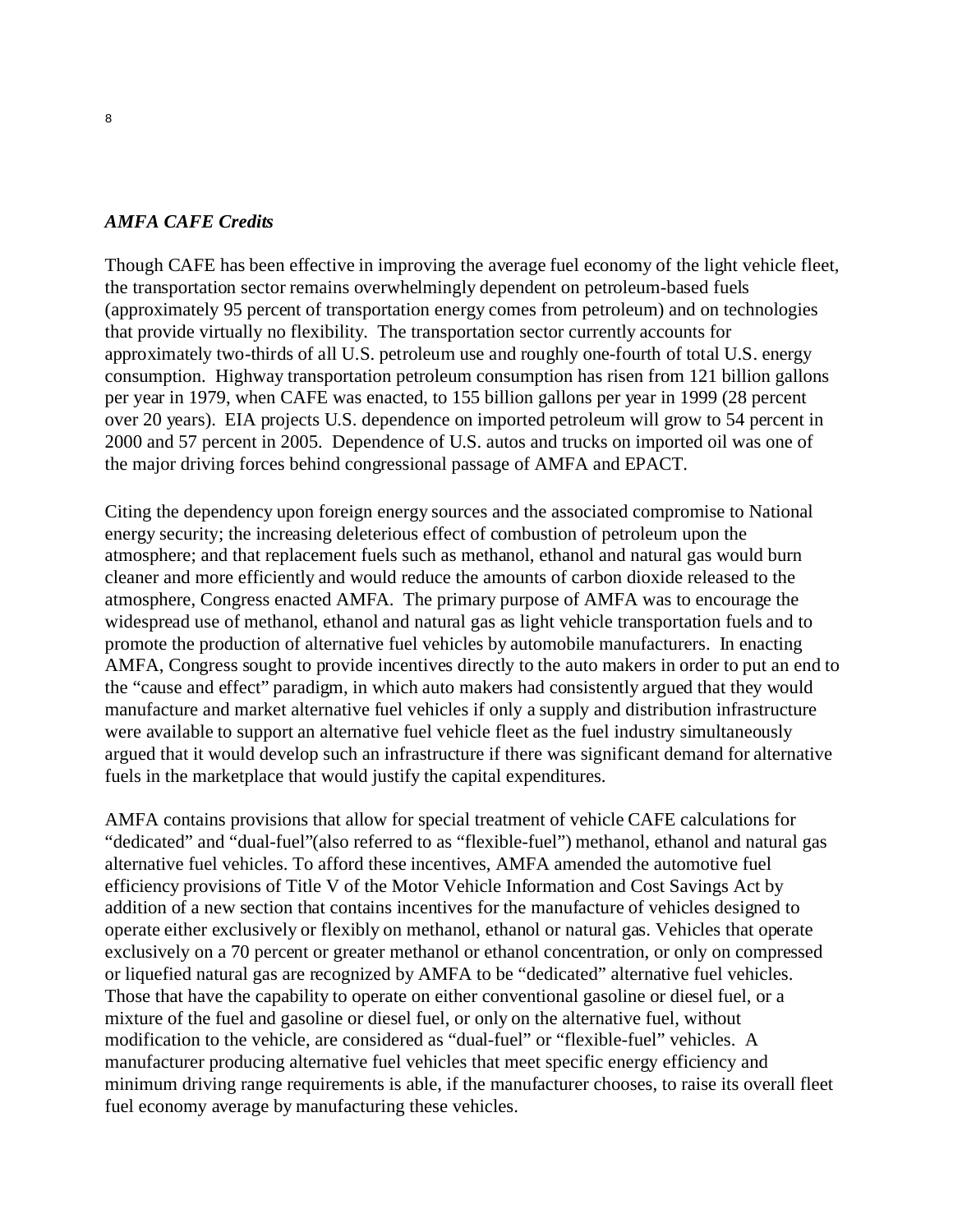A "dual energy" vehicle is defined by AMFA as:

i) Which is capable of operating on alcohol and on gasoline or diesel fuel: ii) Which provides equal or superior energy efficiency, as calculated for the applicable model year during fuel economy testing for the Federal Government, while operating on alcohol as it does while operating on gasoline and diesel fuel; [and] iii) Which, for model years 1993 through 1995 and, if the Administrator of the Environmental Protection Agency determines that an extension of this clause is warranted, for an additional period ending not later that the end of the last model year for which section 513(b) and (d) applies, provides equal or superior energy efficiency, as calculated for the applicable model year during fuel economy testing for the Federal Government, while operating on a mixture of alcohol and gasoline or diesel fuel containing exactly 50 percent gasoline or diesel fuel as it does while operating on gasoline or diesel fuel [.]

Similarly, a "natural gas dual energy" vehicle is one:

i) Which is capable of operating on natural gas and on gasoline or diesel fuel; [and] ii) Which provides equal or superior energy efficiency as calculated for the applicable model year during fuel economy testing for the Federal Government, while operating on natural gas as it does while operating on gasoline or diesel fuel [.].

AMFA directed NHTSA to establish two minimum driving ranges; one specification for the alcohol/gasoline or diesel dual energy vehicles when operating on the alcohol and the other for the natural gas dual energy vehicles while operating on natural gas. In establishing these criteria, AMFA directed the agency to consider consumer acceptability, economic practicability, technology, environmental impact, safety, driveability, performance and other factors considered relevant. Minimum driving ranges for the alcohol vehicles were established at 200 miles, and natural gas vehicle range was required to meet or exceed 100 miles. EPACT amended the natural gas dual energy driving range to 200 miles. NHTSA codified this requirement in April 1996. EPACT also revised the terminology of the AMFA qualified fuels. Section 301.8(A) of EPACT revised the definitions in Section 513(h)(1)(C) of the Motor Vehicle Information and Cost Savings Act by redefining a "dual energy" and "natural gas dual energy" vehicles to "dual-fuel" vehicles. In addition, a broader category of "alternative fuel" vehicles was established that would also include vehicles capable of operating on liquefied petroleum gas, hydrogen, coal derived liquefied petroleum, fuels derived from biological materials, electric vehicles that include those deriving power from battery sources and solar energy, ethers and any other materials that the Secretary of Energy deems to be substantially non-petroleum in origin and that deliver substantial energy security and environmental benefits.

Section 6 of AMFA amended the fuel economy provisions of Title V of the Motor Vehicle Information and Cost Savings Act through the addition of section 513 that provides CAFE incentives for vehicles capable of operating on alternative fuels. Beginning in MY 1993, manufacturers of alternative fuel vehicles could qualify for special treatment in the calculation of their CAFE by computing the weighted average of the fuel economy while operating on gasoline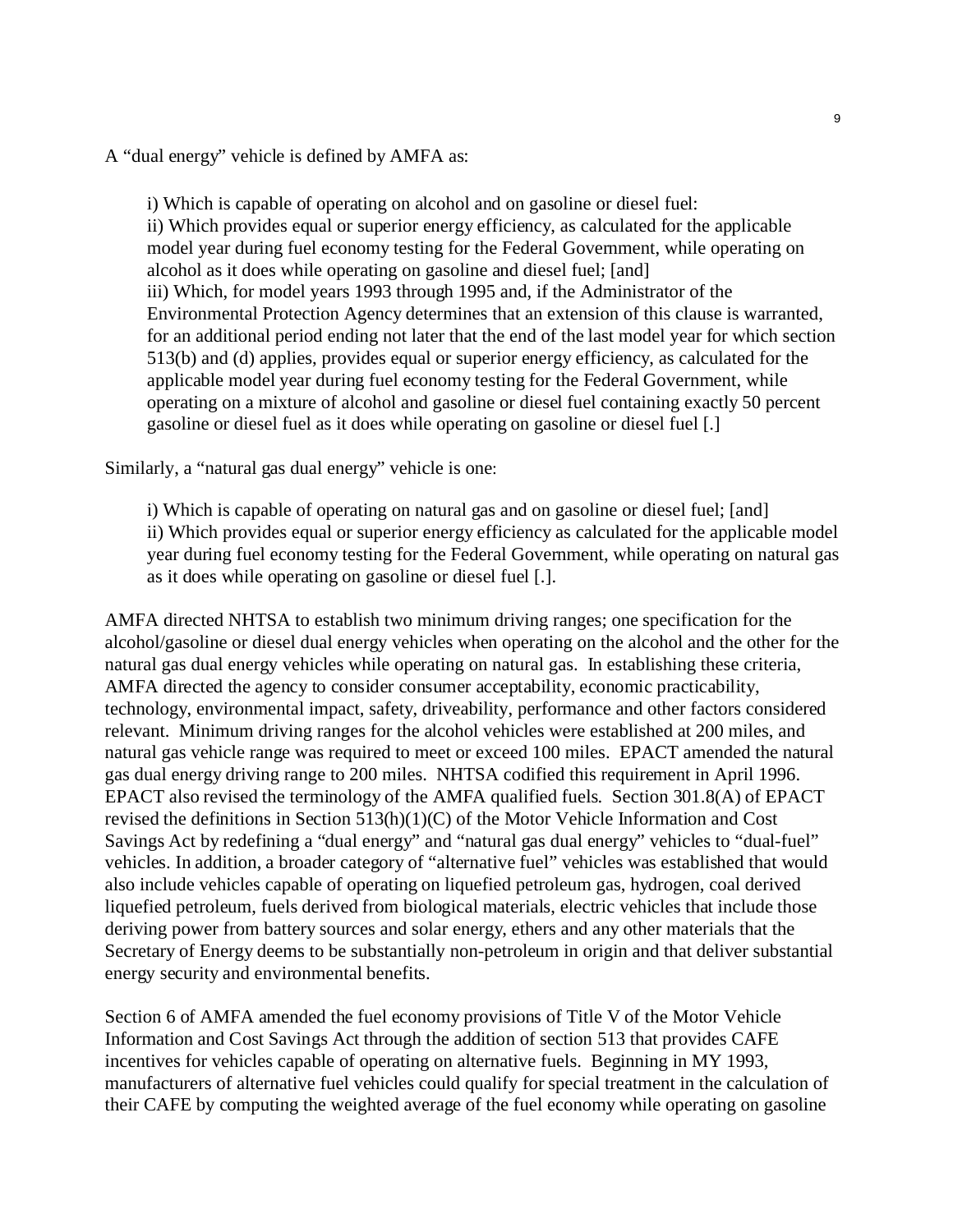or diesel fuel and when operating on the alcohol after dividing the alcohol fuel economy by a factor of 0.15. As an example, a dedicated alternative fuel vehicle that would achieve 15 mpg fuel economy while operating on alcohol would have a CAFE calculated as follows:

 $FE = (1/0.15)(15) = 100$  miles per gallon.

For alternative dual-fuel vehicles, an assumption is made that the vehicles would operate 50% of the time on the alternative fuel and 50% of the time on conventional fuel, resulting in a fuel economy that is based on a harmonic average of alternative fuel and conventional fuel. The fuel economy for an alternative dual-fuel model is calculated by dividing 1.0 by the sum of 0.5 divided by the fuel economy as measured on the conventional fuel and 0.5 divided by the fuel economy as measured on the alternative fuel, using the 0.15 volumetric conversion factor. For example, for an alternative dual-fuel model that achieves 15 miles per gallon operating on an alcohol fuel and 25 mpg on the conventional fuel, the resulting CAFE would be:

 $FE = 1/((0.5/25) + (0.5/100) = 40$  miles per gallon

Calculation of fuel economy for natural gas vehicles is performed in a similar fashion. For the purposes of this calculation, the fuel economy is equal to the weighted average of the fuel economy while operating on natural gas and while operating on either gasoline or diesel fuel. AMFA specifies the energy equivalency of 100 cubic feet of natural gas to be equal to 0.823 gallons of gasoline, with the gallon equivalency of natural gas to be considered to have a fuel content, similar to that for alcohol fuels, equal to 0.15 gallons of fuel (49 U.S.C. §329059(c)). Calculations to determine the adjusted CAFE values for natural gas alternative fuel vehicles are performed in similar fashion. For example, under this conversion and gallon equivalency, a dedicated natural gas vehicle that achieves 25 miles per 100 cubic feet of natural gas would have a CAFE value as follows:

FE =  $(25/100)$  x  $(100/0.823)(1/0.15) = 203$  miles per gallon

These calculation procedures, along with the fuel economy testing procedures for alternative fuel vehicles, were codified by the EPA in 1994 (59 FR 39638; August 3, 1994).

AMFA also limits the extent to which these special considerations can improve a manufacturer's average fuel economy. For model years 1993 through 2004, the maximum increase that can be attributed to this program is 1.2 mpg for each category of automobiles (domestic and import passenger car fleets; light truck fleets). The incentive program can be extended at the approval of the Secretary of Transportation for up to four years beyond MY 2004, but at a ceiling reduced from 1.2 mpg to 0.9 mpg. In the event that the Secretary of Transportation reduces the current CAFE requirement from 27.5 mpg for any model year, any increase of CAFE resulting from the AMFA calculation amount will be reduced by the CAFE standard, but may not be reduced to yield less than 0.7 mpg (49 U.S.C. §32906(b)).

EPACT re-codified the provisions of Section 513 of the Information and Cost Savings Act as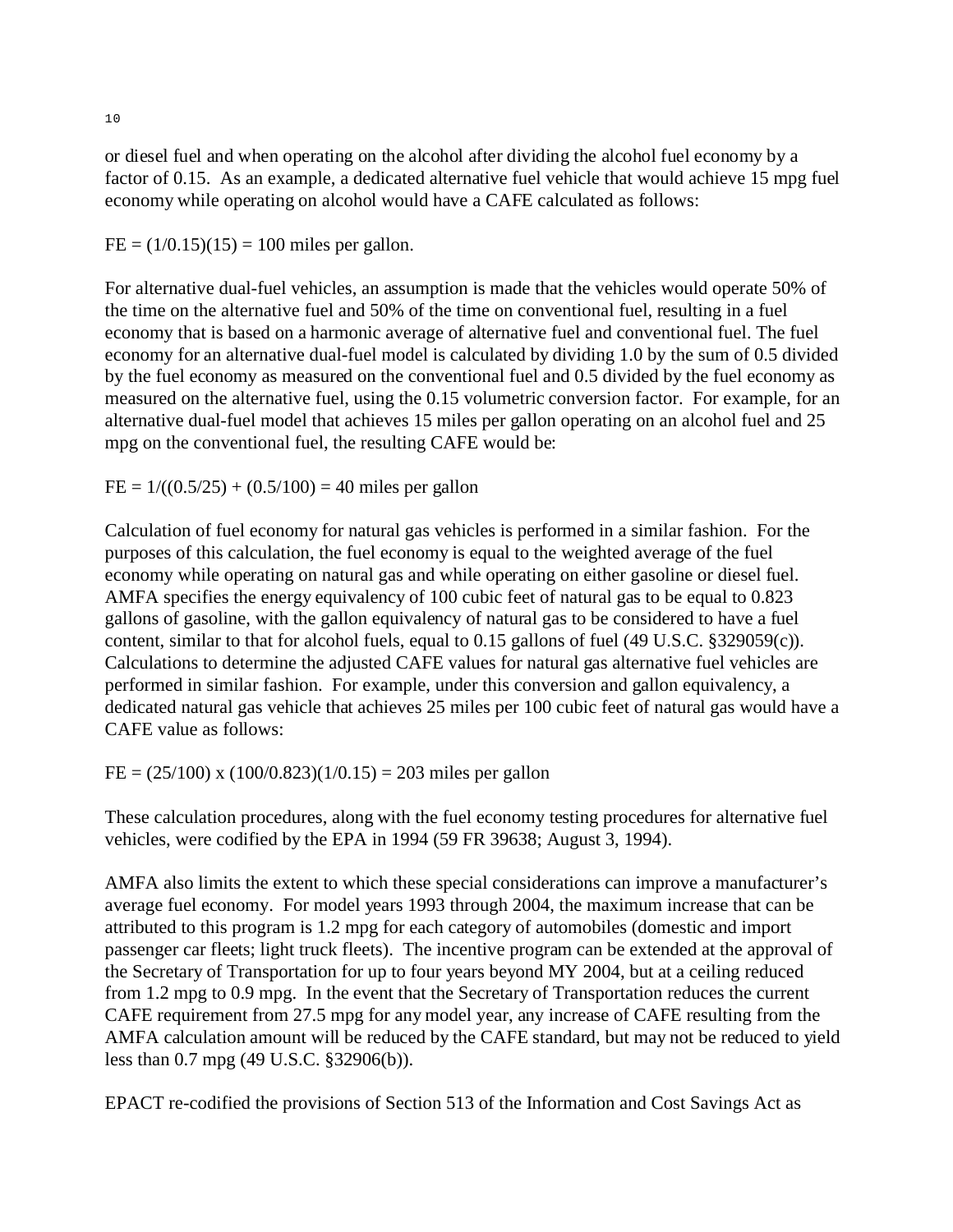Title 49 U.S.C. Sections 32901, 32905 and 32906. In addition, the definition of alternative fuel was expanded to include liquefied petroleum gas, hydrogen, liquid fuels derived from coal and biological materials, electricity and any other fuel that the Secretary of Transportation determines to be substantially non-petroleum based and has environmental and energy security benefits. The law also revised terminology by replacing Adual energy<sup>®</sup> and Anatural gas dual energy<sup>®</sup> with "alternative fueled vehicles@ in order to more appropriately reflect the expanded list of alternative fuels. Beginning in MY 1993, manufacturers of these alternative fuel automobiles that met the minimum driving range and energy efficiency criteria could qualify for special treatment in the calculation of their CAFE.

The decision to either extend the program for dual-fuel or gaseous dual-fuel vehicles beyond MY 2004 or to issue of a *Federal Register* notice that justifies termination of the incentive program must be made by December 31, 2001. No later than September 30, 2000, the Secretary of Transportation, in consultation with the EPA Administrator and the Secretary of Energy, is to submit to the Commerce Committee of the U.S. House of Representatives and the U.S. Senate Committees on Commerce, Science, and Transportation and Government Affairs, a report that assesses the success of the policy decision to offer these CAFE calculation incentives for dual-fuel and gaseous duel fuel vehicles. In performing the study and in the execution of the report, DOT/EPA/DOE is to consider:

- 1) the availability to the public of alternative fuel automobiles and alternative fuels;
- 2) energy conservation and security;
- 3) environmental considerations; and
- 4) other relevant factors.

### *Recent Events*

In the last year, several events have transpired related to CAFE and the credit incentive provision. These are summarized below:

On May 17, 2001, the Energy Policy Development Group, led by Vice President Cheney, issued its National Energy Policy. This report made recommendation's to President Bush regarding the path that the administration's energy policy should take and included specific recommendations regarding vehicle fuel economy and CAFE. The report recommends that the President direct the Secretary of Transportation to:

- Review and provide recommendations on establishing CAFE standards with due consideration of the National Academy of Sciences study to be released in July 2001. Responsibly crafted CAFE standards should increase efficiency without negatively impacting the U.S. automotive industry. The determination of future fuel economy standards must therefore be addressed analytically and based on sound science.
	- Consider passenger safety, economic concerns, and disparate impact on the U.S.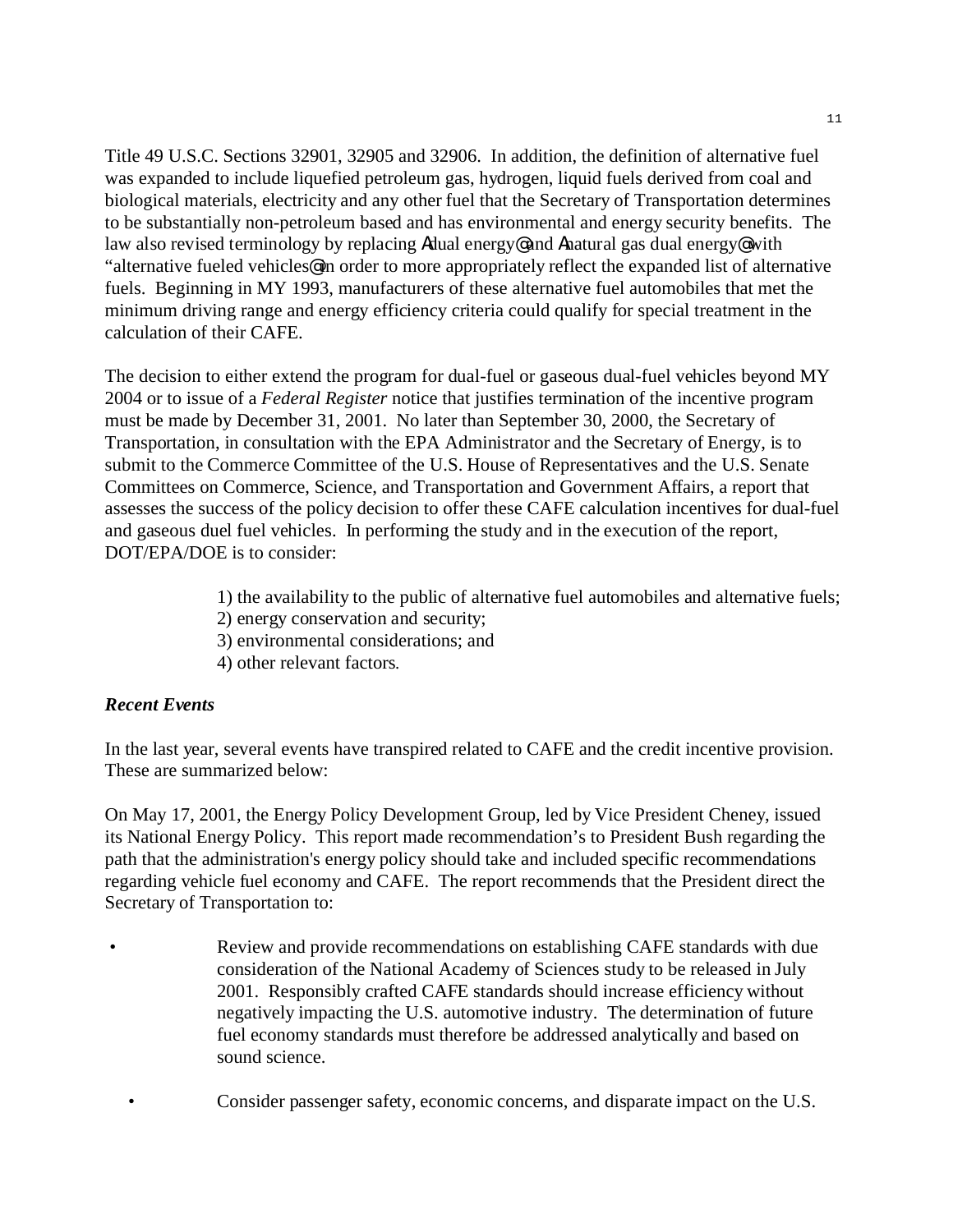versus foreign fleet of automobiles.

• Look at other market-based approaches to increasing the national average fuel economy of new motor vehicles.

The National Energy Policy Development Group also stated in their report that, "ethanol vehicles offer tremendous potential if ethanol production can be expanded." Additionally, the report states that, "a considerable enlargement of ethanol production and distribution capacity would be required to expand beyond their current base in the Midwest in order to increase use of ethanolblended fuels."

The fiscal year 2001 DOT Appropriations Act still included the rider prohibiting the Department from revising the CAFE standards, however it also included a provision directing the Department to fund a National Academy of Sciences study on the effectiveness and impacts of CAFE standards. On July 30, 2001, the National Academy of Sciences released their report entitled, "Effectiveness and Impact of Corporate Average Fuel Economy (CAFE) Standards." This report included 15 findings and seven recommendations. Recommendation 5 stated that, "Credits for dual-fuel vehicles should be eliminated, with the provision that NHTSA's notice of such action provides enough lead-time to limit adverse impacts on the automotive industry."

On August 2, 2001, the U.S. House of Representatives passed H.R. 4, which is entitled the Securing America's Future Energy (SAFE) Act of 2001. This bill, which has been placed on the Senate legislative calendar, includes provisions in Section 203, Dual Fueled Automobiles, which alter the AMFA CAFE credit incentive program by extending it for an additional four model years to 2008 and by extending the 1.2 mpg limitation on the maximum allowable CAFE credit that can be earned by a specific manufacturer's fleet through model year 2008 as well. The deadline for making a decision whether to extend the program beyond 2008 would be December 31, 2005, with the report on the effects of the program due on September 30, 2004.

On July 10, 2001, Secretary Mineta sent a letter to Congress asking that the freeze on CAFE standards be lifted immediately so NHTSA could resume its CAFE rulemaking responsibilities. However, the freeze was not lifted until December 2001, when the FY 2002 Appropriations Act for the Department of Transportation, for the first time in six years, did not include a rider freezing CAFE standards. NHTSA immediately resumed its CAFE rulemaking responsibilities and issued a Notice of Proposed Rulemaking for MY 2004 light truck standards on January 24, 2002.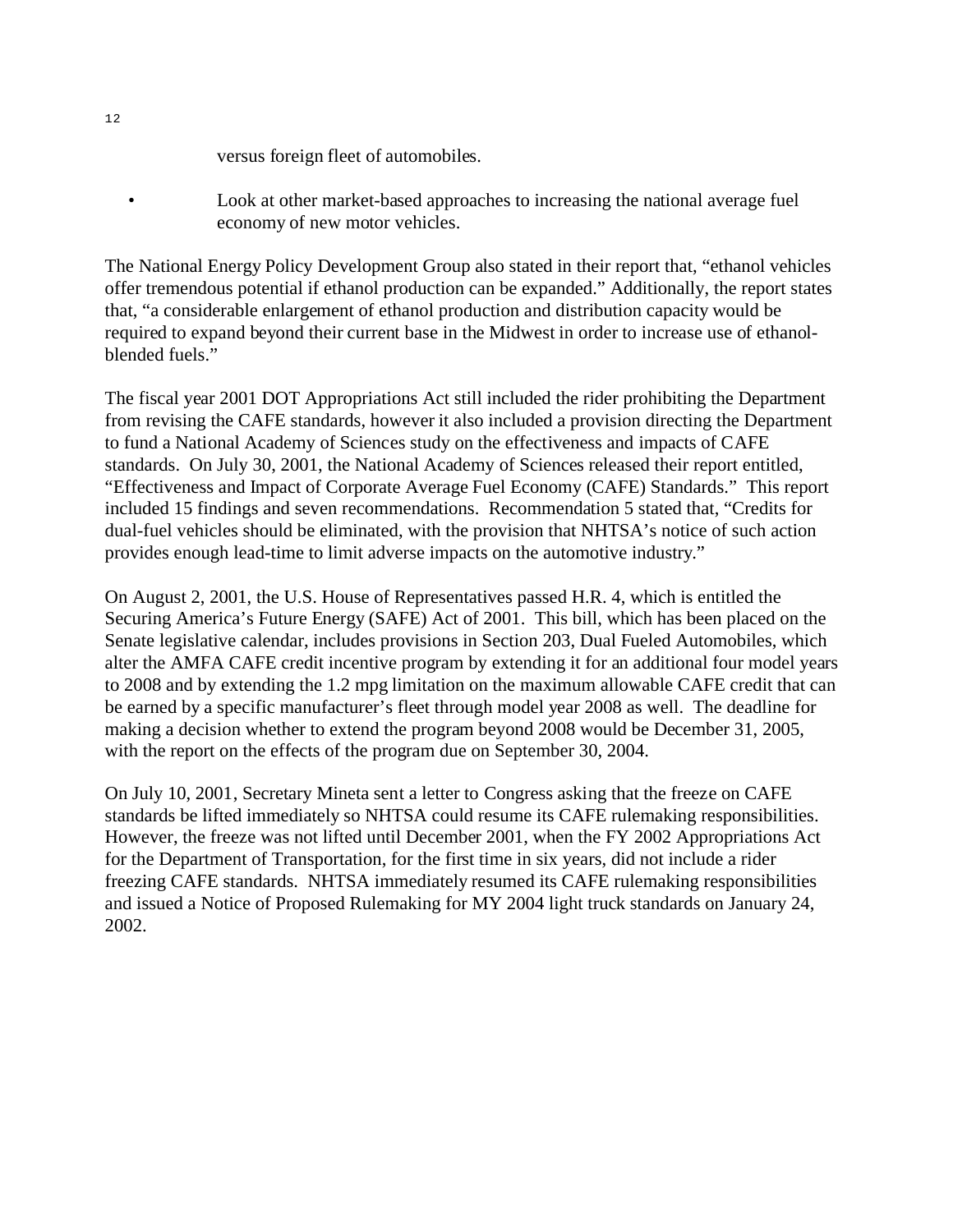## **III. Availability of Alternative Fuel Vehicles**

AMFA's provisions allow for special treatment of CAFE calculations for "dedicated" and "dualfuel" methanol, ethanol and natural gas alternative fuel vehicles. To afford these incentives, AMFA amended the automotive fuel efficiency provisions of Title V of the Motor Vehicle Information and Cost Savings Act by the addition of a new section that contains incentives for the manufacturer of vehicles designed to operate either exclusively or flexibly on methanol, ethanol or natural gas. Vehicles that operate exclusively on an 85 percent or greater methanol or ethanol concentration, or only on compressed or liquefied natural gas are recognized by AMFA to be "dedicated" alternative fuel vehicles. Those that have the capability to operate on either conventional gasoline or diesel fuel, or a mixture of the fuel and gasoline or diesel fuel, or only on the alternative fuel, without modification to the vehicle, are considered to be "dual-fuel" or "flexible-fuel" vehicles. A manufacturer producing alternative fuel vehicles that meet specific energy efficiency and minimum driving range requirements (at least 200 miles) may be able to raise their overall fleet fuel economy performance by manufacturing these vehicles. A description of the vehicles eligible for the credits is presented below.

## *Description of Alternative Fuels/Vehicles Eligible for CAFE Credit*

Ethanol: Ethanol ( $C_2H_3OH$ ) is a liquid alcohol fuel (sometimes referred to as grain alcohol) currently made from corn. Like methanol, ethanol can be used to make a gasoline additive (ETBE), and is used in an 85 percent blend with gasoline to power flexible-fuel vehicles. Currently, the primary use of ethanol is as a gasoline blending component in gasohol, reformulated gas, and in wintertime oxygenated fuels.

Changes to ethanol flexible-fuel vehicles relative to gasoline vehicles consist mostly of a sensor which will detect the type of fuel being pumped to the engine, and sets of engine maps to ensure that the vehicle operates on ethanol in a manner consistent with its operation on gasoline. Additionally, since higher flow-rate fuel injectors are used to accommodate the lower energy density of ethanol relative to gasoline, software changes relative to injector control (injector duration, etc.) may be necessary to ensure proper operation of the fuel injection system.

Ethanol is corrosive to some metals, although less so than methanol. Metals recommended for use with ethanol include carbon steel, stainless steel, and aluminum (if suitably protected from corrosion). Ethanol is less prone to attack elastomeric materials, so many common elastomers can be used with ethanol without risk of deterioration. No special manufacturing techniques are needed for ethanol fuel systems for flexible-fuel vehicles.

Unlike with methanol, manufacturers are offering a number of vehicle models as ethanol flexiblefuel vehicles at no extra cost. More than 600,000 of these ethanol flexible-fuel vehicles were made available in MY 2000.

Methanol: Methanol (CH<sub>3</sub>OH) is a liquid alcohol fuel (sometimes referred to as wood alcohol) produced from natural gas. Methanol is used as a fuel for racing vehicles at the Indianapolis 500,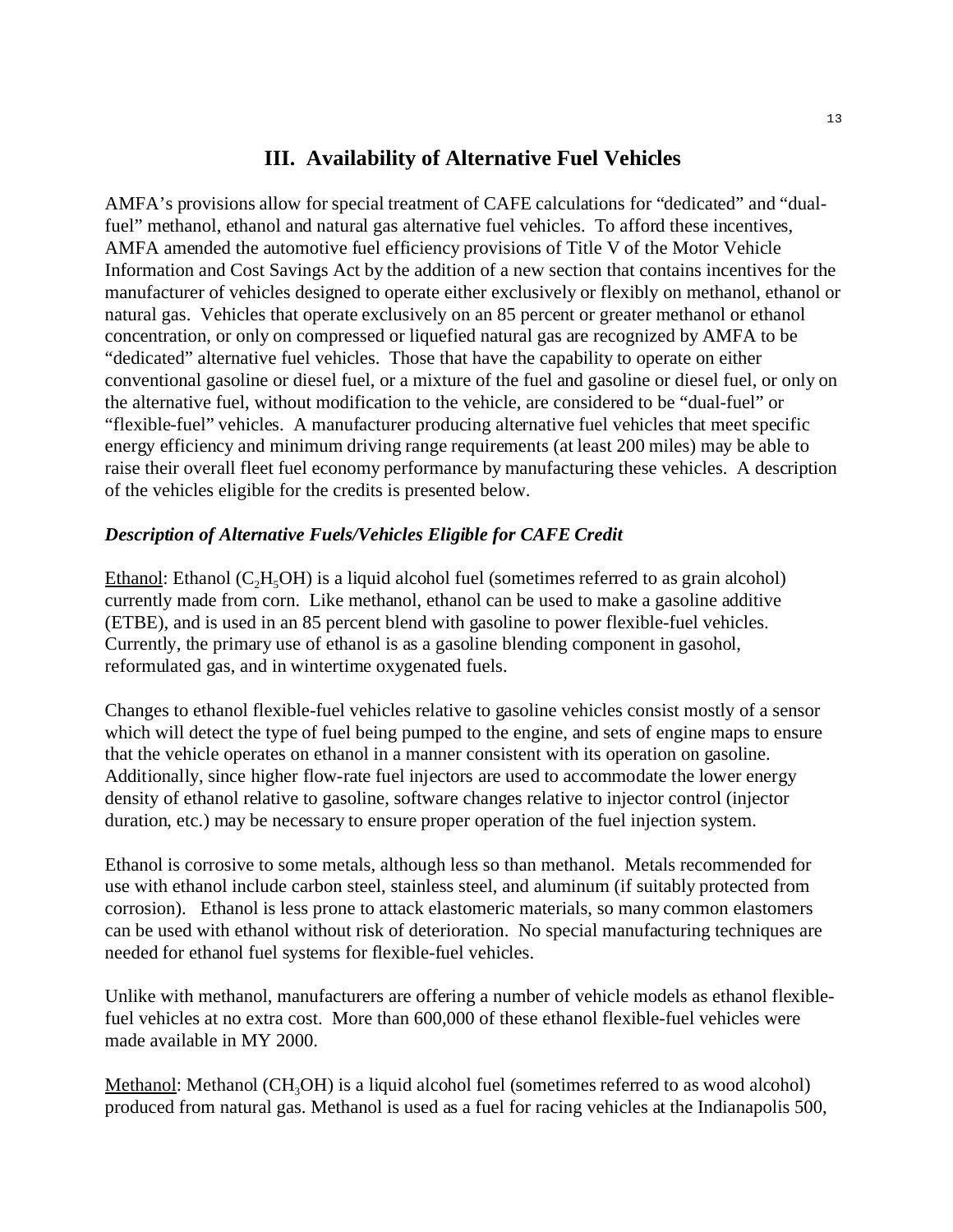and was first used as a vehicle fuel in the 1930's. It is currently being used to make MTBE, a gasoline additive; however, the use of MTBE is being phased out due to water quality concerns.

Methanol sold for light-duty dual-fuel (also called "flexible-fuel") vehicles is actually M85 (a blend of 85 percent methanol and 15 percent unleaded gasoline). Changes to methanol flexiblefuel vehicles relative to gasoline vehicles consist mostly of a sensor which will detect the type of fuel being pumped to the engine, and sets of engine maps to ensure that the vehicle operates on methanol in a manner consistent with its operation on gasoline. Additionally, since higher flowrate fuel injectors are used to accommodate the lower energy density of methanol relative to gasoline, software changes relative to injector control (injector duration, etc.) may be necessary to ensure proper operation of the fuel injection system.

Methanol will attack and corrode certain metals, such as magnesium and aluminum. Additionally, the corrosion products of aluminum and methanol will precipitate out of the liquid fuel and clog filters and fuel injectors. For this reason, it is recommended that metals such as stainless steel and carbon steel be used in methanol fuel systems and fuel delivery systems. Methanol will also attack many common elastomeric materials, like rubber, polyurethane, and most plastics. Elastomers with high fluorine content and Teflon have been proven to be compatible with methanol. No special fabrication techniques are necessary to produce methanol fuel systems for flexible-fuel vehicles, although new techniques would probably be necessary to produce methanol reformers for methanol-fueled fuel cell vehicles.

In the past, methanol has been used in a blend with 15 percent gasoline in methanol flexible-fuel vehicles; however, at the present time, no manufacturer is offering a methanol flexible-fuel vehicle. When they were being offered, the cost of methanol flexible-fuel vehicles were about the same as their gasoline-fueled counterparts. Currently, interest in methanol is centered around its use in fuel cell vehicles.

Natural gas: Natural gas is made up mostly of methane  $(CH_4)$ , and is one of the world's most abundant fossil fuels. In the U.S., natural gas is commonly used for space heating and electricity generation. The United States has a large domestic supply of natural gas and an extensive pipeline system to provide natural gas throughout the country. Natural gas is a popular alternative fuel for transportation use due to its low cost and widespread availability. Usually, natural gas is used in a vehicle as a compressed gas (CNG), but it can also be used as a cryogenic liquid (LNG).

There are two types of light-duty CNG vehicles or fuel systems currently being produced: dedicated vehicles which operate exclusively on natural gas and dual-fuel or bi-fuel vehicles which have fuel systems for both natural gas and gasoline. Vehicle fuel systems for flex-fuel and dedicated natural gas vehicles are very similar. The main difference is that the gasoline fuel system is left intact on the dual-fuel or bi-fuel vehicle. Both dual-fuel or bi-fuel and dedicated CNG vehicles are equipped with high pressure storage cylinders. Electronic software and hardware changes for natural gas vehicles include any additional sensors and controls to operate the natural gas fuel system, and engine control maps may be changed relative to a comparable gasoline vehicle to improve performance on natural gas (especially with dedicated natural gas

14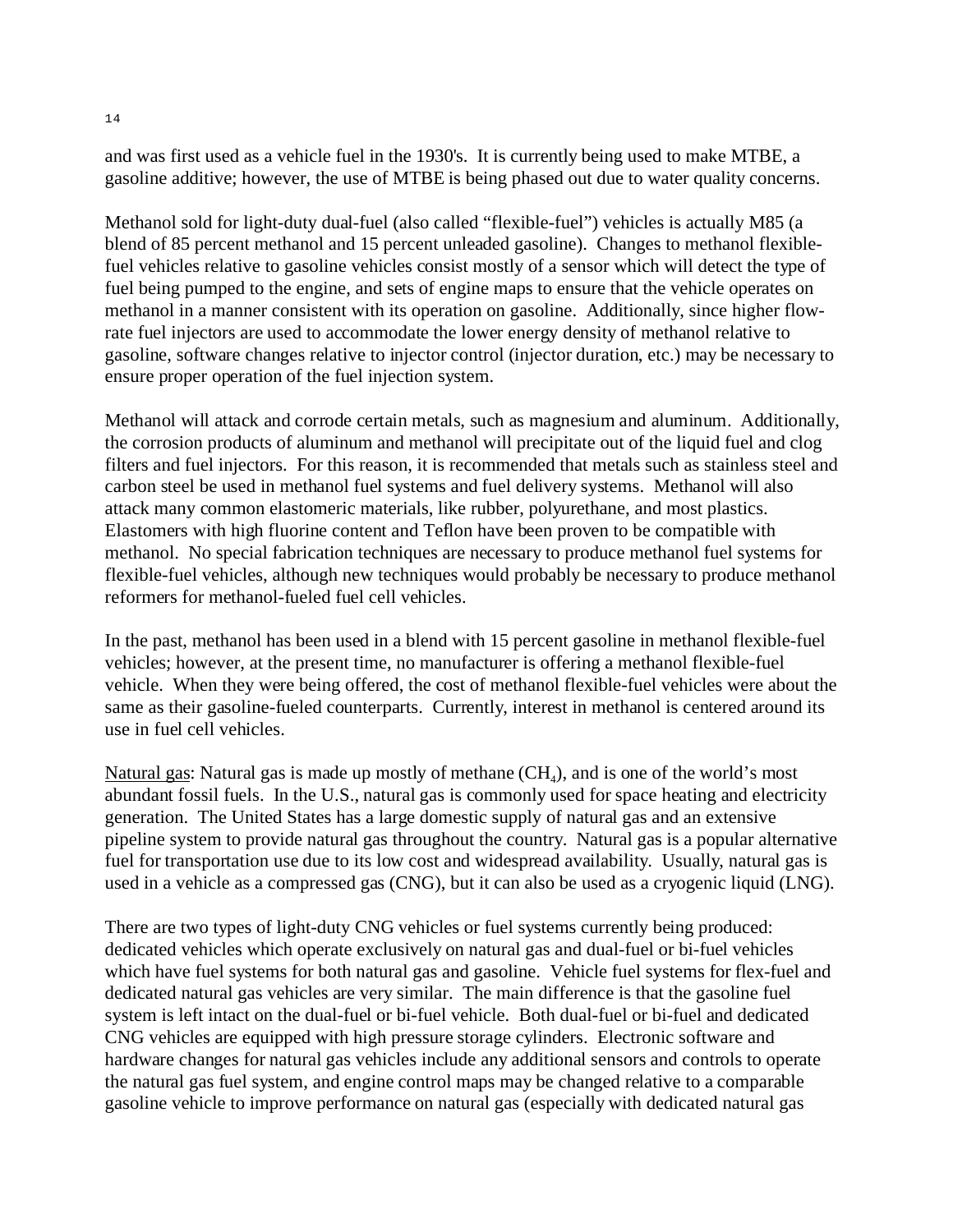#### vehicles).

By itself, natural gas is benign and does not cause many materials compatibility problems. However, natural gas can contain two contaminants, water vapor and hydrogen sulfide gas, which can result in corrosion of natural gas fuel system components. Natural gas dryers have been developed to remove sufficient water vapor from the fuel to prevent corrosion from the water vapor and the hydrogen sulfide, which is corrosive in the presence of water vapor. Compressed natural gas tanks themselves can be made either of steel, aluminum, composite materials or some combination of the materials. Current Federal Motor Vehicle Safety Standard 304 addresses the safety concerns of CNG tanks in motor vehicles.

Vehicle range for CNG and LNG depends on fuel storage capacity, but generally it is less than that of comparable gasoline-fueled vehicles. Power, acceleration, and cruise speed are comparable with those of an equivalent gasoline-fueled engine. Cylinder location and number may displace some of the payload capacity.

In terms of maintenance and reliability, the high-pressure tanks in CNG vehicles require inspection and certification. Some fleets have reported two to three years longer service life and extended time between required maintenance. However, manufacturers recommend conventional maintenance intervals.

A few light-duty CNG vehicles are currently being produced by the auto manufacturers. Production and sales of light-duty CNG vehicles are low because they cost between \$1,500 and \$6,000 more than their gasoline counterparts.

### *Description of Other Alternative Fuels/Vehicles - Not Eligible for Credits*

Electricity: Electricity is unique among alternative fuels in that mechanical power is derived directly from it, rather than from the release of stored chemical energy through combustion to provide mechanical power. Electricity is produced in power plants powered by coal, natural gas, water (hydroelectric), or nuclear energy, and is available throughout the country. Electricity is being used in vehicles through the use of storage batteries and an electric motor, although fuel cells are also being explored to provide electricity to the electric motor through the conversion of chemical energy to electricity.

Relative to conventional gasoline vehicles, electric vehicles require a very different set of electronic controls and electronic hardware to operate. This includes motor controllers, inverters, and any battery management software.

Electric vehicles do not have materials compatibility issues in the same sense that other alternative fuel vehicles do. Issues that arise related to materials will involve the materials used to make the batteries themselves, such as lithium, lead, and cadmium. Many battery technologies involve the use of materials that can be harmful to humans (such as acid in a lead-acid battery), or can cause environmental harm if disposed of improperly.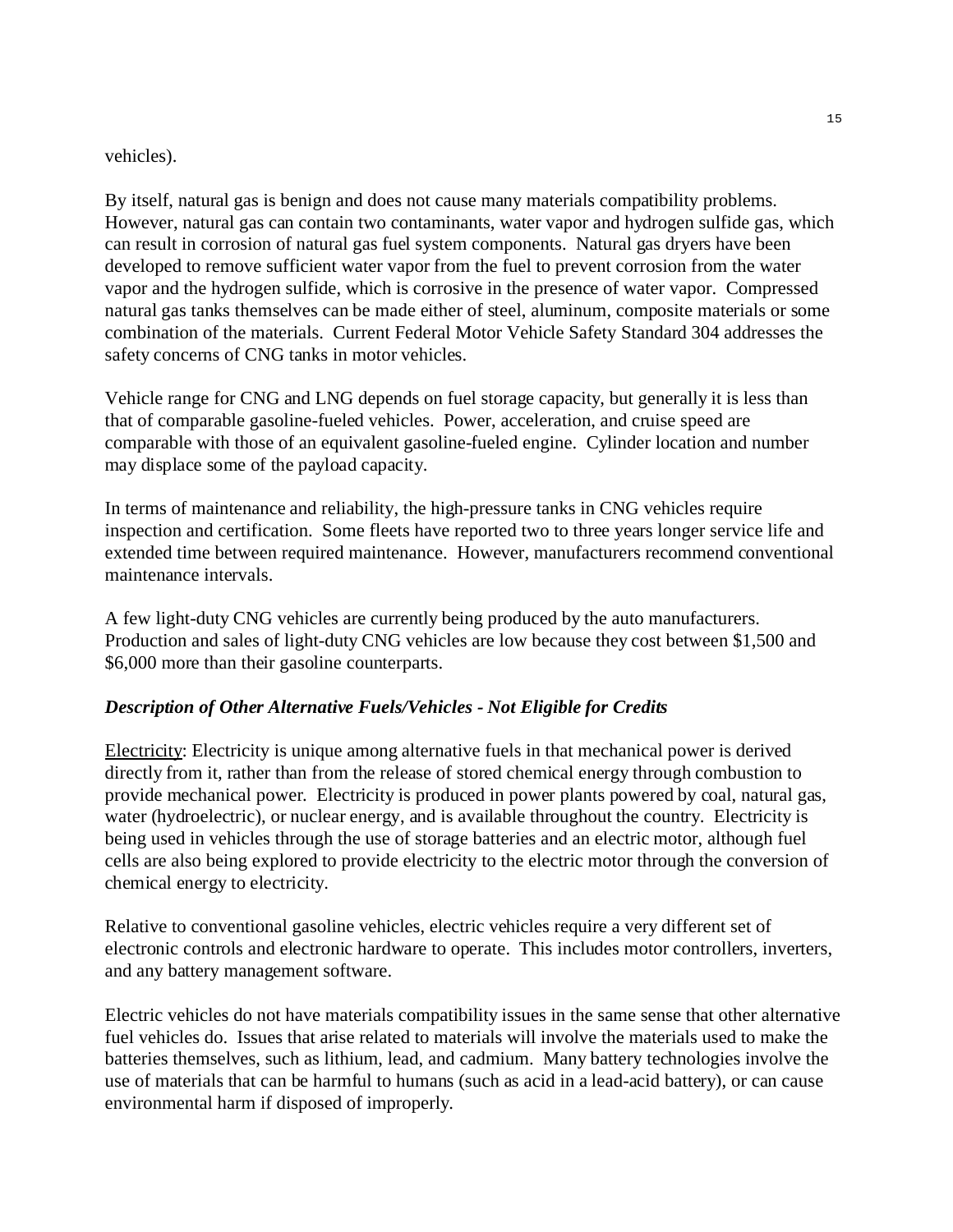Currently, electric vehicles cost more than their gasoline-fueled vehicles. However, there are conflicting estimates on the eventual cost to buy and operate an electric vehicle. Bringing down the cost of battery packs has become a recent focus. Less expensive battery technology is critical to making electric vehicles more affordable to the average consumer.

Although there are hybrid-electric vehicles (HEV) on the market that employ the dual-fuel concept, they have been ruled by NHTSA as gasoline powered vehicles because the electricity used to drive the motors is all generated by burning gasoline or diesel fuel on board. They do not have the ability to draw electric power from an electric grid by plugging into a power source and cannot operate on electric power for the minimum range.

Liquefied Petroleum Gas (LPG): LPG includes several light hydrocarbons which become liquids under modest pressures (up to 300 psi). For vehicle use, LPG consists mostly of propane  $(C_3H_8)$ and thus is most often called propane. Propane has been used as a motor fuel for more than 60 years in the U.S. and is the most commonly used alternative fuel. Propane is widely used in barbecue grills and for space heating, and is widely available throughout the U.S.

The majority of LPG vehicles are gasoline engines. There are both dedicated and dual-fuel LPG engines. The majority of LPG-fueled engines are specially manufactured converted gasoline engines. Electronic software and hardware changes for LPG vehicles include additional sensors and controls necessary to operate the LPG fuel system.

LPG is primarily propane, which is fairly benign and does not cause many materials compatibility problems. LPG tanks are usually made from steel or from aluminum, and are made to conform to DOT and ASME regulations. Care should be taken in choosing elastomeric materials, as butyl rubber is not compatible with propane and hoses made from this material will swell and leak. Some materials compatibility problems may arise from water and/or residues left behind when propane is evaporated, including corrosion and deterioration of hoses and pipes.

LPG is currently used to fuel more light-duty vehicles than all other alternative fuels combined. Approximately 300,000 vehicles in the U.S. are fueled with LPG. Most of these vehicles are in fleets.

Biodiesel: Biodiesel refers to a diesel fuel produced by reacting vegetable oils with methanol or ethanol. Biodiesel is commonly used in a blend with 80% standard diesel fuel, a blend known as B20. Biodiesel can be used in compression-ignition engines with little or no modification.

Biodiesel is physically very similar to regular diesel fuel, and there has been no indication that any materials compatibility issues have arisen with metals used in the distribution, storage, dispensing, or onboard use of biodiesel. Some reports have been provided that biodiesel may cause problems with certain types of elastomeric materials. No special manufacturing techniques are needed for fuel systems for biodiesel vehicles, since biodiesel can be used in most diesel vehicles without making any modifications to the vehicle at all.

16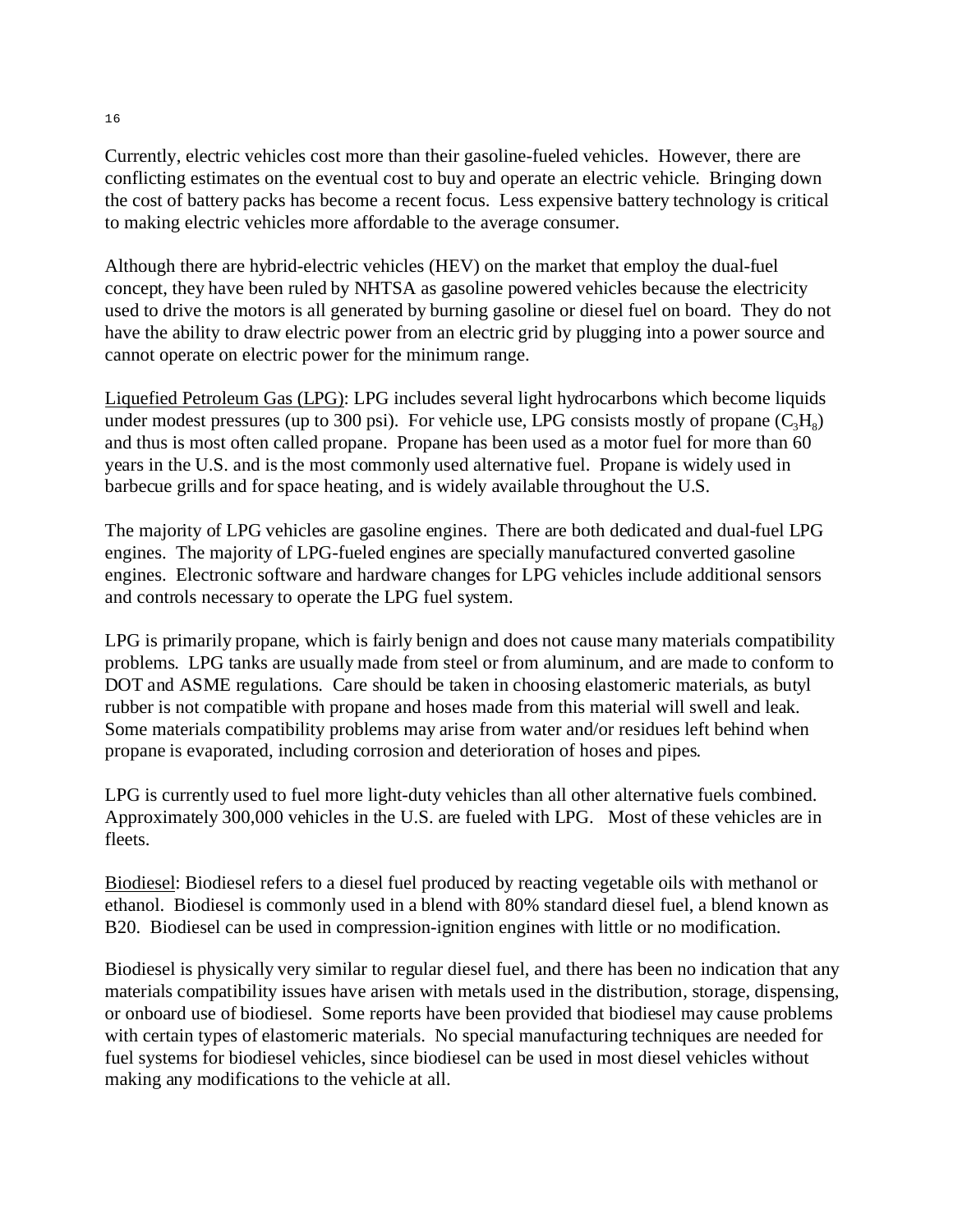No electronic software or hardware changes are necessary to operate a vehicle on biodiesel. In colder climates, fuel heaters may be installed to prevent the biodiesel from gelling.

The biggest drawback to biodiesel is cost. The cost of fuel is determined by the feedstock being used, and the fuel price is estimated at \$2.50 a gallon or more due to small-scale production and feedstock costs. Research activities are underway in the U.S. to use biodiesel, especially for urban transit.

#### *Commercial/Merchandising Issues*

Fleet vs. Public Sales: Data are not readily available to provide a quantitative accounting of how alternative fuel vehicle sales are being distributed between fleets and public users; however, some qualitative statements can be made. CNG, LNG, and propane vehicles are being sold primarily to fleet operators because the economics of these vehicles can be favorable, depending on the annual average fuel use of the fleet. DaimlerChrysler stated in their response to the *Federal Register*  notice, that except for their E85 minivan program, almost every alternative fuel vehicle has been sold in the fleet market. Electric vehicles are being sold both to fleet users and to the public, with models such as the Toyota RAV4 EV being offered solely to fleet operators, and models such as the GM EV1 being offered predominantly to the public. The vast majority of ethanol flexible-fuel vehicles are being sold to the general public, because of the manufacturers' strategy of offering ethanol flexible-fuel capability in the entire production run of certain vehicle/powertrain combinations.

Marketing Strategies: Manufacturers are pursuing a variety of strategies to market alternative fuel vehicles to fleet buyers. These include the production of flyers and brochures targeted at specific areas of the fleet market, the production of Internet websites designed to highlight each manufacturer's alternative fuel offerings, and participation in various programs such as the DOE Clean Cities Program. Manufacturers are also participating in the DOE Clean Cities Program's *Advancing the AFV Choice* marketing seminars being held in Clean Cities across the nation. Manufacturers are also placing advertisements for their alternative fueled vehicle offerings in fleet and alternative fuel publications. A new marketing strategy recently employed by Ford Motor Co. is the advertisement of their alternative fueled vehicle offerings on the side of transit buses. Additionally, Ford also ran a series of ads for the Ford TH!NK City electric car, which were broadcast on network and cable television during the Spring of 2000.

Manufacturers are also cooperating in the production of educational material for use in schools such as the GM story, "Daniel and his Electric Car," and the Texas General Land Commission's "Alberta Einstein Music Video," and its companion board game.

To enable a new generation of engineers to become familiar with alternative fuel technologies, major automakers, government agencies and engineering societies are currently sponsoring student design competitions such as FutureTruck, FutureCar, the Ethanol Vehicle Challenge, and the Tour de Sol. University and college students participate in all four design competitions, while high school students participate in the Tour de Sol. In the first three competitions students are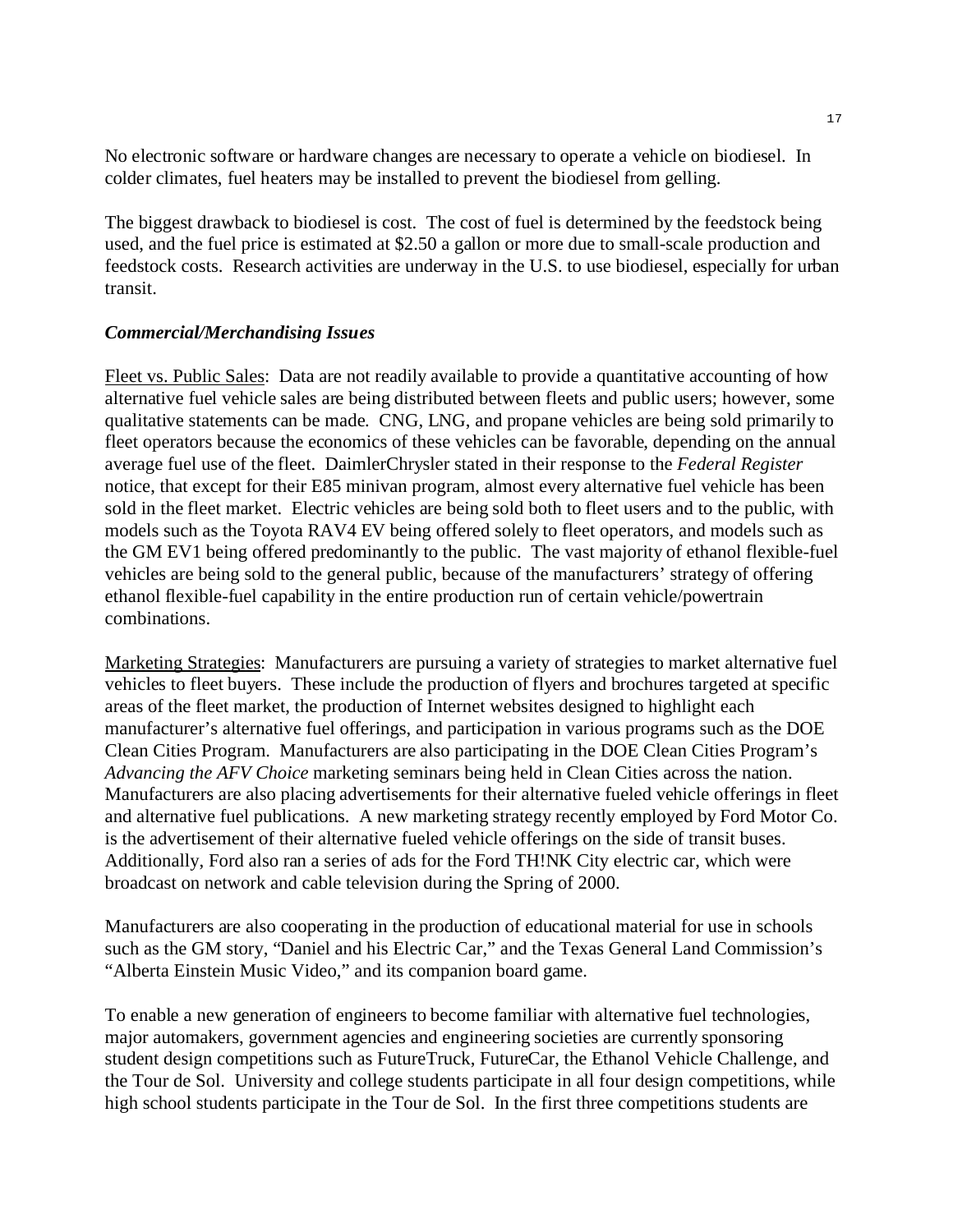provided vehicles by the manufacturers, which they then modify to meet the goals of the challenge. In all competitions the vehicles then are formally judged against a multitude of criteria. The design team scoring the best overall is determined to be the winner. Awards are also given out for individual categories. The automakers benefit by witnessing new, innovative approaches to design and quite frequently end up employing many of the student engineers who were part of the design team, especially if it was a winning team. These competitions are widely publicized by the sponsors. This year, the FutureTruck competition was broadcast live on yahoo.com.

Incentives: A number of incentives are available to reduce incremental costs of alternative fuel vehicles for U.S. purchasers, both from the Federal government and from state governments. The Federal government offers a tax deduction of \$2,000 to \$50,000 (dependent on vehicle size) for the purchase or conversion of qualified alternative fuel vehicles, and a credit is available for 10% of the purchase price of an electric vehicle, up to \$4,000. Thirty-five states offer some sort of alternative fuel vehicle incentive, including Colorado, which offers incentives that include a tax credit for up to 85 percent of the incremental cost of an alternative fuel vehicle, sales tax exemptions, and reduced fuel tax rates on CNG and LPG.

Market Locations and Regional Sales Specifics: Infrastructure considerations are a major influence on alternative fuel vehicle sales. Availability of an infrastructure in a given area for a given fuel will dictate whether or not vehicles using that fuel will be popular (or even available) in that area. Also, the availability of an infrastructure itself can vary from region to region depending on the availability of the alternative fuel. For example, propane vehicles are popular in rural areas, because of propane's availability in rural areas as a home heating fuel. Propane is especially popular as a motor fuel in Texas, because of that state's abundant natural supply of the fuel. Natural gas vehicles can be found throughout the U.S., since the country has an extensive natural gas pipeline system providing the fuel to most areas. While ethanol vehicles are sold throughout the country, ethanol vehicle infrastructure is centered in the corn-producing states in the Midwest.

In some cases, alternative fuel vehicle sales can dictate the construction of infrastructure. Electric vehicles are offered predominantly in California and Arizona due to the favorable climate in those states. It was felt by the auto manufacturers that the warm Southwestern climate offered the most favorable environment for these vehicles, and thus vehicles such as the GM EV1 were offered only in those two states. In this case, the electric vehicle infrastructure was constructed as a result of the increasing numbers of EVs being introduced.

## *Future AFV Technologies*

The CAFE incentives have had a clear impact on the development of new alternative fuel vehicle technologies. For instance, ethanol vehicle technology has been developed significantly, to the point where these vehicles are being produced in large numbers at no incremental cost to the consumer. Also, the Partnership for a New Generation of Vehicles (PNGV) which was a program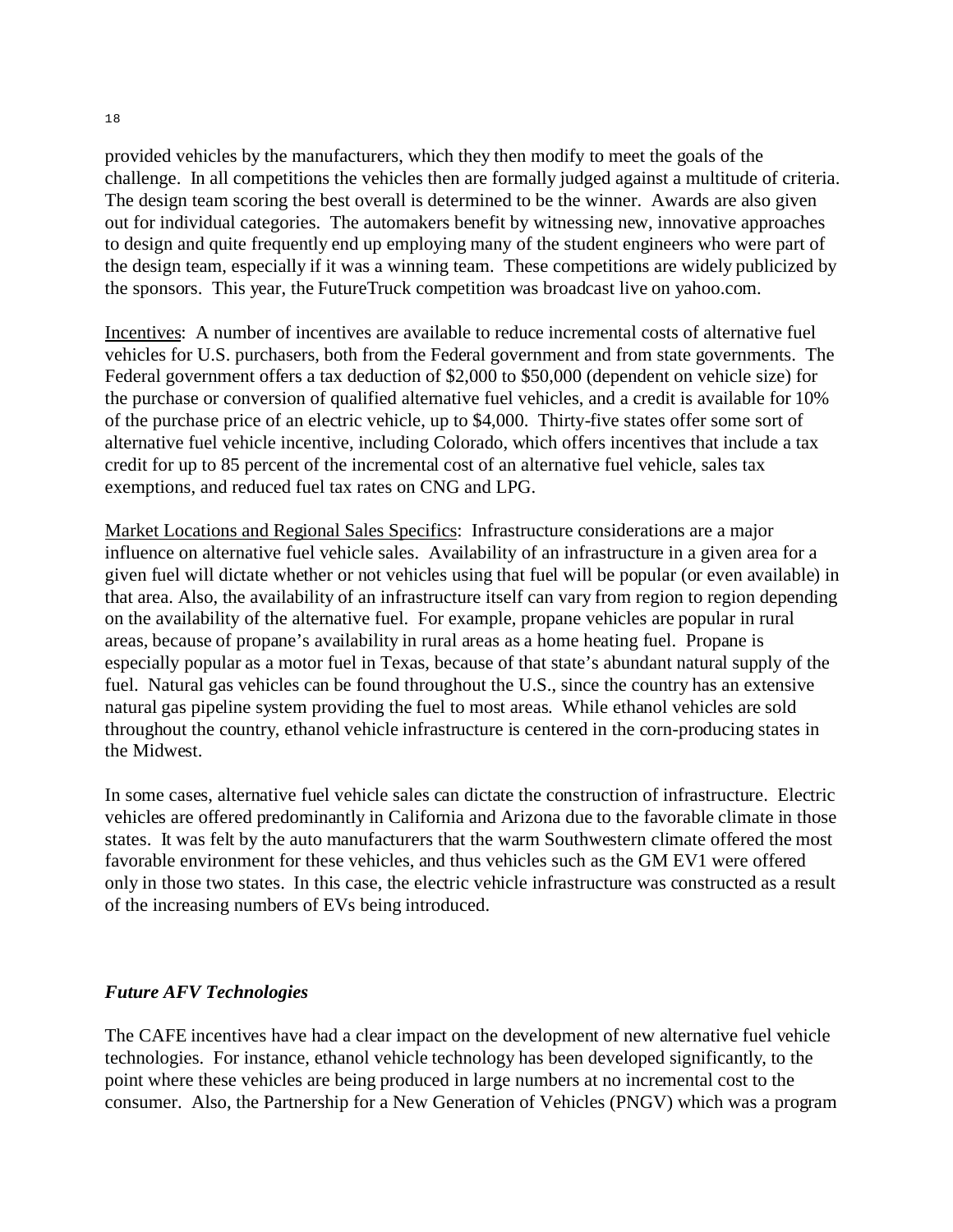involving the government and the auto industry to develop a vehicle capable of obtaining 60 to 80 mpg fuel economy and AMFA programs have been mutually beneficial. These programs have produced technologies which are applicable to alternative fuel vehicles, in terms of weight reduction, high-pressure storage tanks, advanced batteries, etc. The PNGV program was instrumental in the development of fuel cells that can use alternative fuels such as hydrogen, methanol, or ethanol. This should result in increased interest in these alternative fuels in the future.

On January 9, 2002, DOE announced the establishment of the FreedomCAR program. FreedomCAR is a new public-private partnership with the nation's automobile manufacturers to promote the development of hydrogen as a primary fuel for cars and trucks. It replaces and builds on the PNGV program. It will focus on the research needed to develop hydrogen from domestic renewable sources, and technologies to enable mass production of affordable hydrogen-powered fuel cell vehicles and the hydrogen-supply infrastructure to support them.

The fuel cell employs a rather interesting technology in that it does not burn the fuel, but rather catalyzes it. The fuel cell uses hydrogen as a fuel and by combining it with oxygen, produces electricity and water as a by- product. Fuel cells are electrochemical energy conversion devices. They are two to three times more efficient than internal combustion engines in converting fuel to power. However, there remain any number of technological hurdles before the fuel cell replaces the internal combustion engine as the prime mover for motor vehicles. Size, weight, and cost are examples of some of the concerns. Although fuel cell prices have dropped from their space age levels, they are still much higher per kilowatt than the price of internal combustion engines.

Many of the technological advances that led to today's state of the art developments were in the areas of materials used in the fuel system to reduce evaporative emissions and corrosion caused by some fuels. Special fuel sensors were developed to aid in maintaining performance and making the transition from gasoline to the alternative fuel seamless in the operation and performance of the vehicle.

Ford has developed a number of new technologies to provide outstanding emissions along with safety and performance features on their dedicated natural gas vehicles. Technologies are being developed to apply these to their dual-fuel vehicles. Ford did not provide figures for the development cost of these technologies individually, but throughout the years, has spent more than one billion dollars on the development of alternative fuel vehicles.

While it is too early to predict what direction alternative fuel vehicles will take in the future, considerable work is underway in the areas of hybrid-electric vehicles, advanced battery development such as Lithium-Hydride, and fuel cells.

### *Impact of AMFA on Future Plans*

Based on the auto manufacturers' response to the *Federal Register* notice, termination of the CAFE credit would result in a significant reduction in the number and types of alternative fuel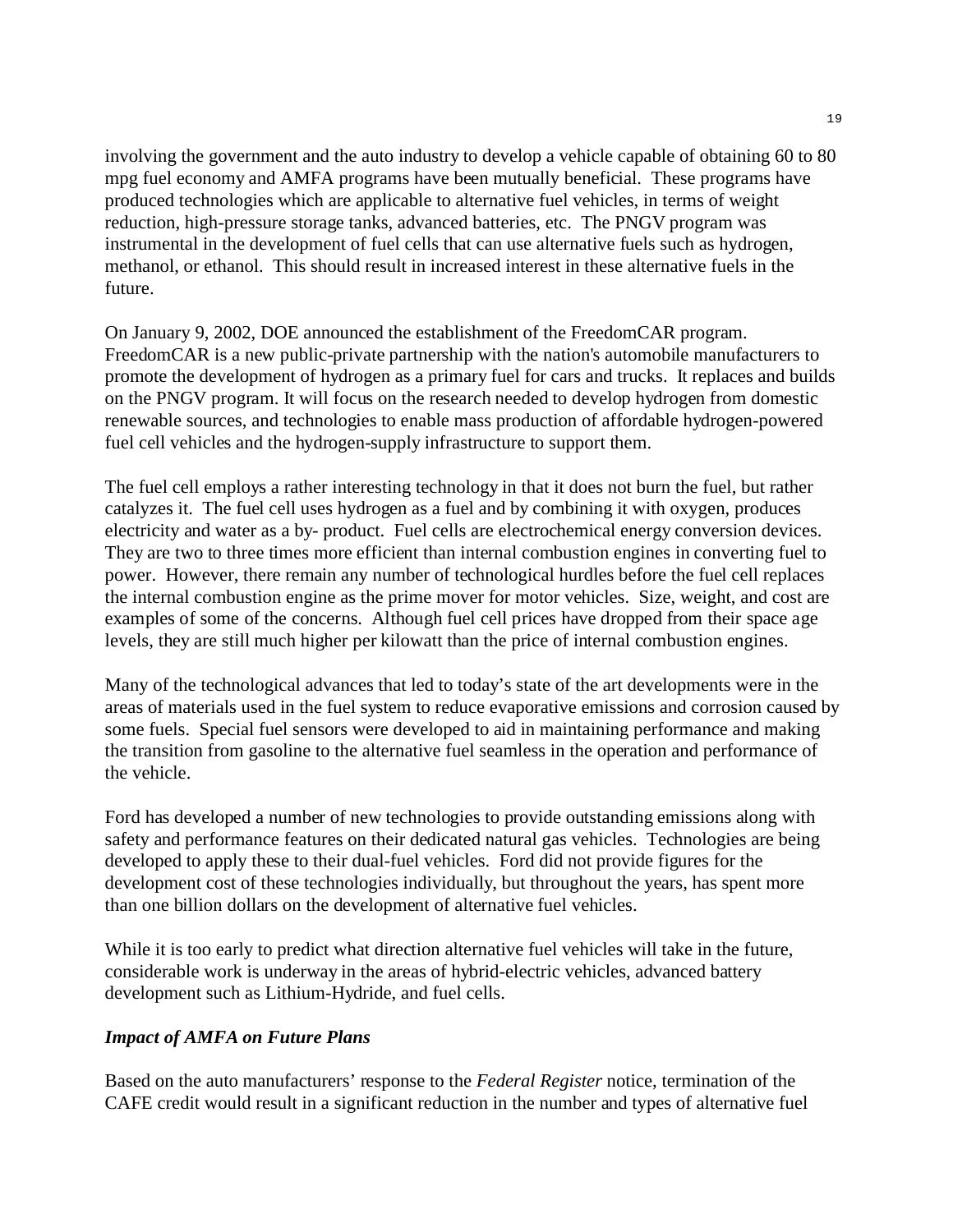vehicles available in the U.S. The manufacturers stated that the CAFE incentive program has been a major factor in developing and manufacturing alternative fuel vehicles in high volume. They also stated that extension of the credit provision will be a major factor in their decision to continue offering dual-fuel vehicles in the volumes that are being produced today.

The reduction in the available CAFE credit from 1.2 mpg to 0.9 mpg may result in a reduction of the number and types of alternative fuel vehicles made available in the U.S. Allowing the credit to remain at 1.2 mpg could result in as many as 1.2 million alternative fuel vehicles being made available each year, while reducing the credit to 0.9 mpg could result in only as many as about 900,000 alternative fuel vehicles being made available each year. It is likely that many of these 900,000 alternative fuel vehicles would not be made available if the credit were terminated. Such a reduction in the production of these vehicles would likely result in a sharp decrease in interest in expanding the alternative fuel refueling infrastructure, and possibly result in a decrease in the number of alternative fuel refueling stations being operated.

According to the study, *An Analysis of Alternative Fuel Credit Provisions of US Automotive Fuel Economy Standards* (Rubin, J. and Leiby, P., July, 2000), conducted by ORNL of the alternative fuel CAFE credit provisions, if the CAFE credits were reduced to zero, the number of alternative fuel vehicles purchased, (excluding those attributable to EPACT mandates) would fall to about 0.5% of new vehicle sales depending on the year in question. They then concluded that the value of alternative fuel vehicle-generated CAFE credits is responsible for about one-half of all new alternative fuel vehicles that will likely be produced over the next decade. That same study found that if alternative fuel vehicles are produced in large scale production runs and the retail availability of alternative fuel is equivalent to gasoline, there would be a 32% penetration of alternative fuel vehicles into the marketplace by the year 2010 and a 7% penetration of alternative fuels in the same year.

## **Number of Alternative Fuel Vehicles Subject to AMFA**

The number and percentage of vehicles manufactured (annually  $\&$  aggregate) since the beginning of MY 1993 with dedicated and dual-fuel capacity is shown in Table III-1.

## **Table III-1**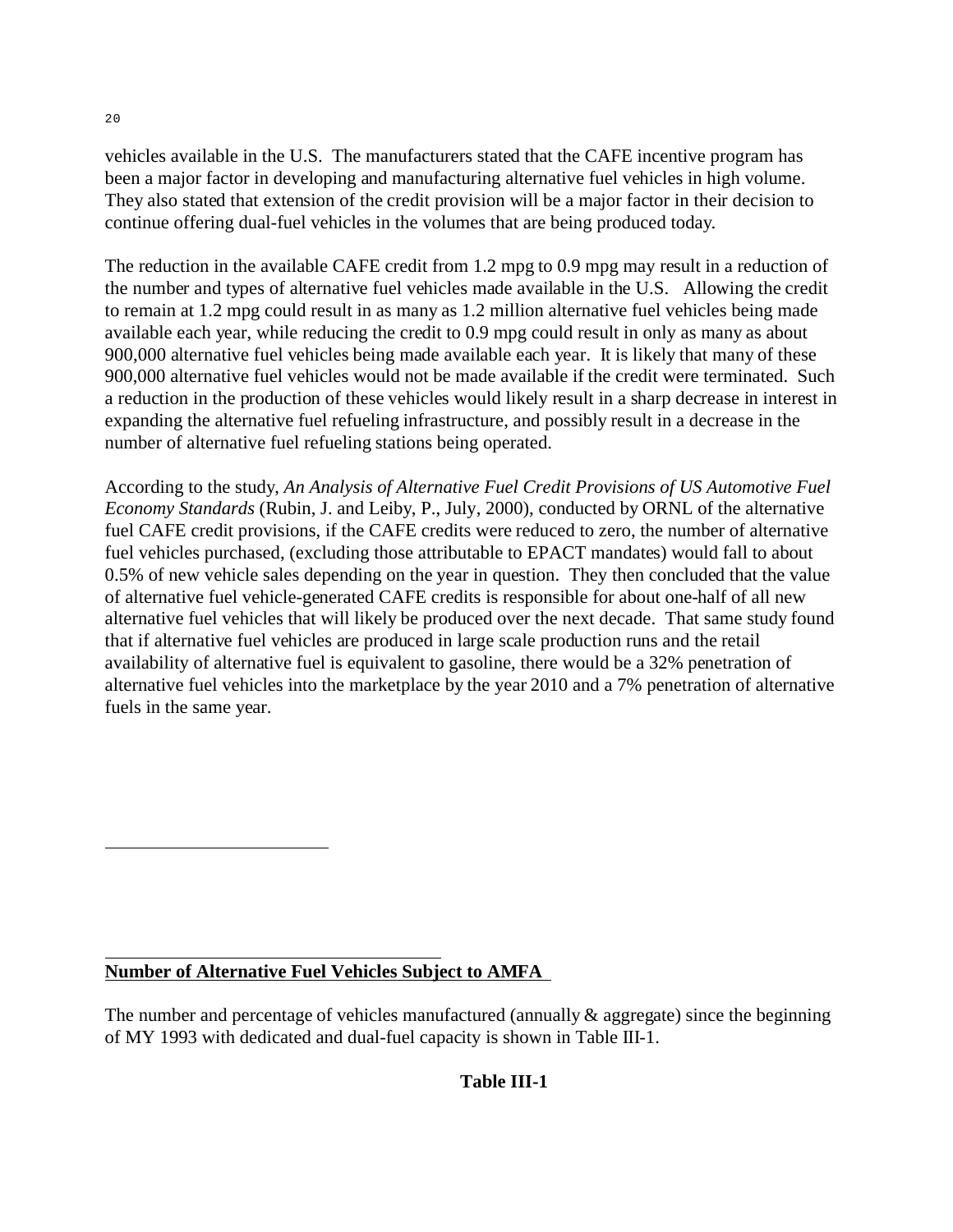|              | <b>Total Car</b>   | Dedicated Fuel Flexible-fuel |                     | Flexible-fuel    |
|--------------|--------------------|------------------------------|---------------------|------------------|
| Year         | Production         | Cars                         | Cars                | Percent of Total |
|              | (Thousands)        | (Thousands)                  | (Thousands)         |                  |
| 1993         | 8040.8             |                              | 2.0                 | .025             |
| 1994         | 8544.0             |                              | 2.4                 | .028             |
| 1995         | 9497.1             |                              | 2.0                 | .021             |
| 1996         | 7922.7             |                              | 5.3                 | .067             |
| 1997         | 8043.2             | 2.3                          | 5.1                 | .063             |
| 1998         | 8267.4             | 0.3                          | 3.5                 | .042             |
| 1999         | 8773.9             | 0.8                          | 4.8                 | .055             |
| 2000         | 8962.9             | 0.4                          | 126.2               | 1.408            |
| <b>TOTAL</b> | 68052.0            | 3.8                          | 151.3               | .222             |
|              | <b>Total Light</b> |                              |                     |                  |
|              | <b>Trucks</b>      | Dedicated Fuel Flexible-fuel |                     | Flexible-fuel    |
| Year         |                    | Production Light Trucks      | <b>Light Trucks</b> | Percent of Total |
|              |                    | (Thousands) (Thousands)      | (Thousands)         |                  |
| 1993         | 4788.4             | 0.2                          |                     |                  |
| 1994         | 5470.7             | 1.5                          |                     |                  |
| 1995         | 5677.7             |                              |                     |                  |
| 1996         | 5241.7             | 0.7                          |                     |                  |
| 1997         | 6118.7             | 0.7                          |                     |                  |
| 1998         | 6499.7             | 1.9                          | 147.2               | 2.265            |
| 1999         | 6748.9             | 1.6                          | 420.1               | 6.225            |
| 2000         | 7228.1             | 1.0                          | 546.7               | 7.564            |
| <b>TOTAL</b> | 47773.9            | 7.6                          | 1114.0              | 2.332            |

## *Dual (Flexible) Fuel Vehicle Lines Available in MY 2000 vs. MY 1993*

#### Passenger Cars

In MY 1993, the only flexible-fuel car was the Ford Taurus FFV with a production of 2,000. Again in MY 1994, MY 1995, and MY 1996, the Ford Taurus FFV was the only flexible-fuel car, with a production of 2,400 in MY 1994, a production of 2,000 in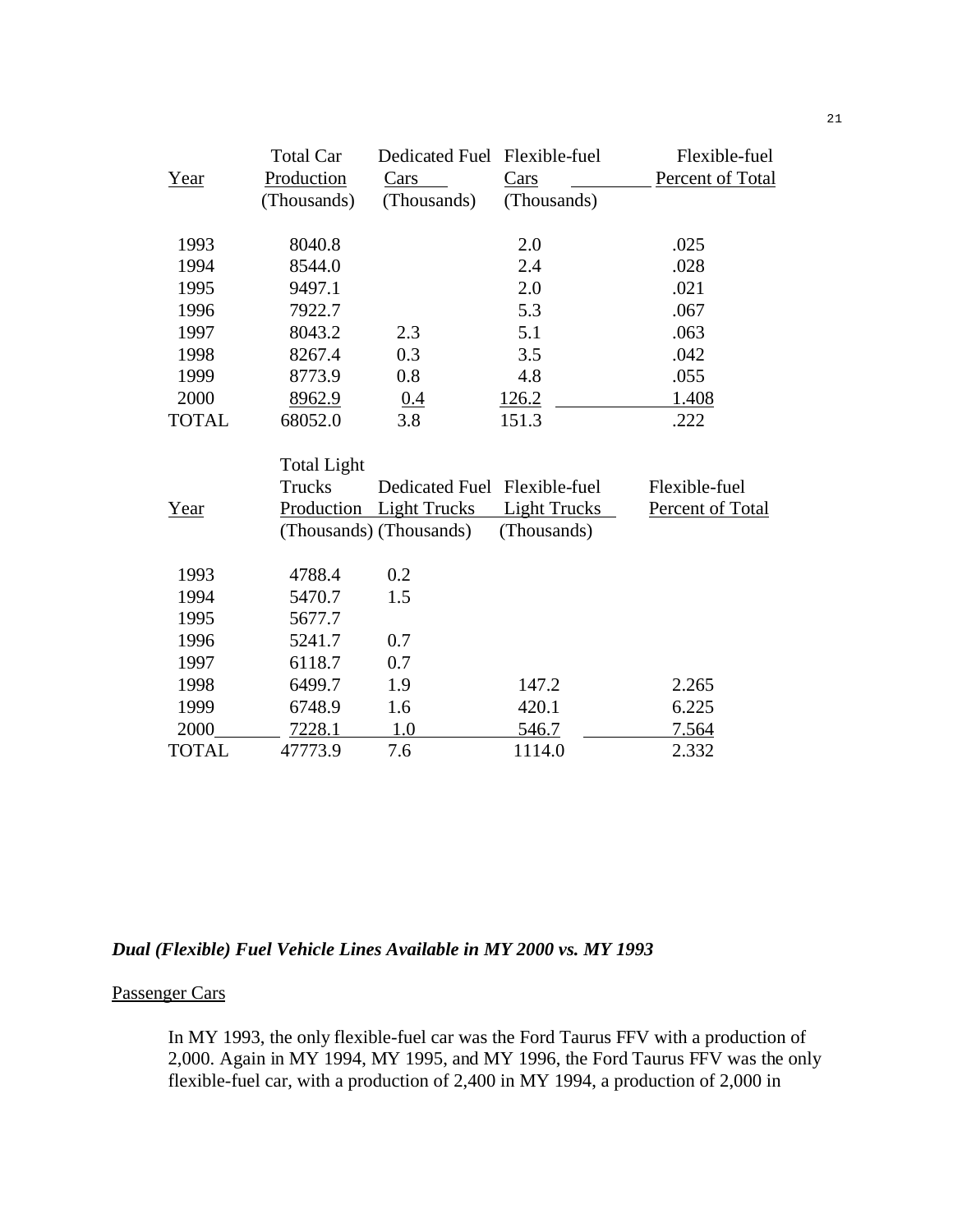MY 1995, and a production of 5,300 in MY 1996.

Ford produced 5,100 Taurus FFV's in MY 1997. The Ford Taurus FFV was the only flexible-fuel car produced in MY 1998, with a production of 3,500. In MY 1999, the Ford Taurus FFV repeated as the only flexible-fuel car with a production of 4,800. The Ford Taurus FFV and Ford Taurus wagon FFV, with a combined production of 126,200 were the only MY 2000 flexible-fuel passenger car models.

#### Light Trucks

From MY 1993 through MY 1997 there were no dual-fuel light trucks produced. In MY 1998 there were two Chrysler flexible-fuel light trucks:

Caravan/Voyager 2WD FFV: production of 142,800 (4-speed automatic) Town & Country 2WD FFV: production of 4,400 (4-speed automatic)

There were no other flexible-fuel light trucks produced in MY 1998. In MY 1999, DaimlerChrysler (DC) had three dual-fuel trucks in its domestic fleet as follows:

Caravan 2WD FFV: production of 148,600 (4-speed automatic) Town & Country 2WD FFV: production of 5,900 (4-speed automatic) Voyager 2WD FFV: production of 77,200 (4-speed automatic)

There were four dual-fuel Ford light truck lines sold in MY 1999:

Ranger 4X2 FFV: production of 97,100 (4-speed automatic) Ranger 4X2 FFV: production of 24,700 (5-speed manual) Ranger 4X4 FFV: production of 47,300 (4-speed automatic) Ranger 4X4 FFV: production of 19,300 (5-speed manual)

In MY 2000, there was an expansion of the availability of flexible-fuel light trucks. This included:

GM produced four light trucks:

Sonoma 2WD-FFV: production of 12,500 (4-speed automatic) Sonoma 2WD-FFV: production of 6,200 (5-speed manual) S10 2WD FFV: production of 54,300 (4-speed automatic) S10 2WD FFV: production of 26,100 (5-speed automatic)

There were two DaimlerChrysler light truck models:

Caravan 2WD FFV: production of 203,200 (4-speed automatic) Town & Country 2WD FFV: production of 31,600 (4-speed automatic)

22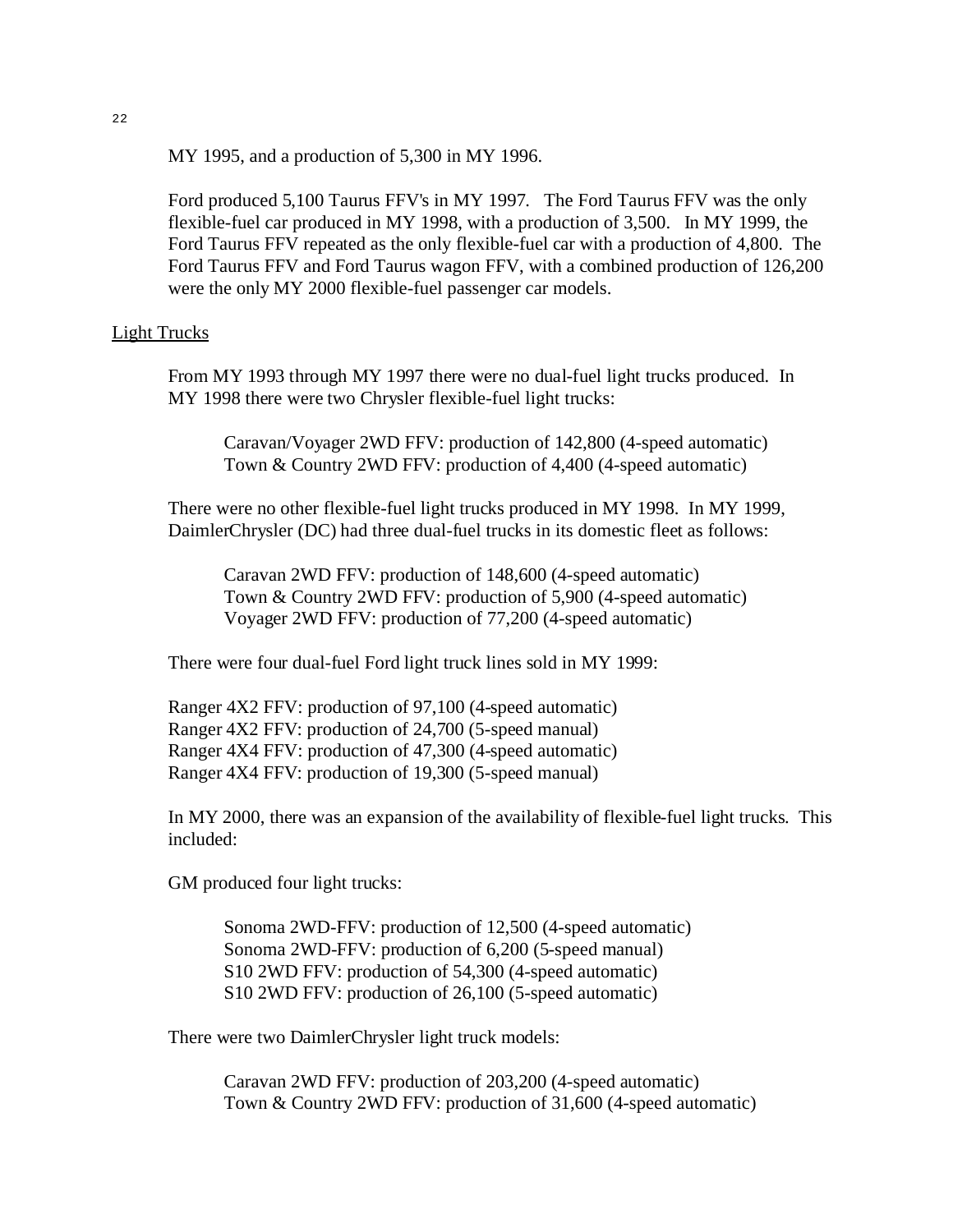Ford/Mazda produced eight flexible-fuel light trucks models:

Mazda 2WD FFV: production of 8,600 (4-speed automatic) Mazda 2WD FFV: production of 4,700 (4-speed automatic) Ranger 2WD FFV: production of 113,000 (4-speed automatic) Ranger 2WD FFV: production of 22,200 (5-speed manual) Mazda 4WD FFV: production of 2,000 (4-speed automatic) Mazda 4WD FFV: production of 1,200 (5-speed manual) Ranger 4WD FFV: production of 48,300 (4-speed automatic) Ranger 4WD FFV: production of 12,800 (5-speed manual)

## *Impact of Flexible-fuel Vehicles on MY 1993-1999 CAFE*

An analysis was performed to determine the impact of flexible-fuel cars and light trucks on CAFE during MY 1993-1999. The analysis consisted of identifying the flexible-fuel vehicles in each model year and comparing the CAFE computed using the flexible-fuel credits for these vehicles, indicated by CAFE FFV, with the CAFE computed using "normal" fuel economy values.

In MY 1993, the Ford Taurus FFV was the only flexible-fuel car which had credits entitling it to a fuel economy of 42.4 mpg and an estimated mid-model year production of 2,000. This produced a Ford domestic CAFE of 27.95 mpg based on mid-model year data. However, if this particular Taurus had a "normal" fuel economy of 28.0 mpg (for a 3.0 Liter Taurus), then the Ford domestic CAFE would have been 27.94 mpg, or 0.01 mpg less.

From MY 1993 through MY 1999 the Ford Taurus was the only flexible-fuel car with measurable (at least 0.1 thousand) production. As seen in the accompanying table, the inclusion of the Taurus flexible-fuel vehicle fuel economy credits produced a benefit of no more than 0.03 mpg in the Ford domestic CAFE.

There were no dual-fuel light trucks produced from MY 1993 through MY 1997. In MY 1998 and MY 1999 there were over 300,000 Caravan/Voyager and Town and Country flexible-fuel vans produced by Chrysler/DaimlerChrysler. Ford estimated almost 200,000 Ranger flexiblefuel sales in its MY 1999 fuel economy report. The increase in light truck CAFE due to the flexible-fuel vehicle credits, i.e., CAFE FFV-CAFE Normal, ranged from 0.57 mpg to 0.94 mpg as shown in Table III-2.

## **Table III-2 MY 1993-1999 CORPORATE AVERAGE FUEL ECONOMY USING FLEXIBLE-FUEL ECONOMY CREDITS COMPARED WITH "NORMAL" CAFE**

|  | <b>Ford Domestic Cars</b> | Chrysler/DaimlerChrysler | <b>Ford Domestic</b> |
|--|---------------------------|--------------------------|----------------------|
|  |                           | Domestic Trucks          | Trucks               |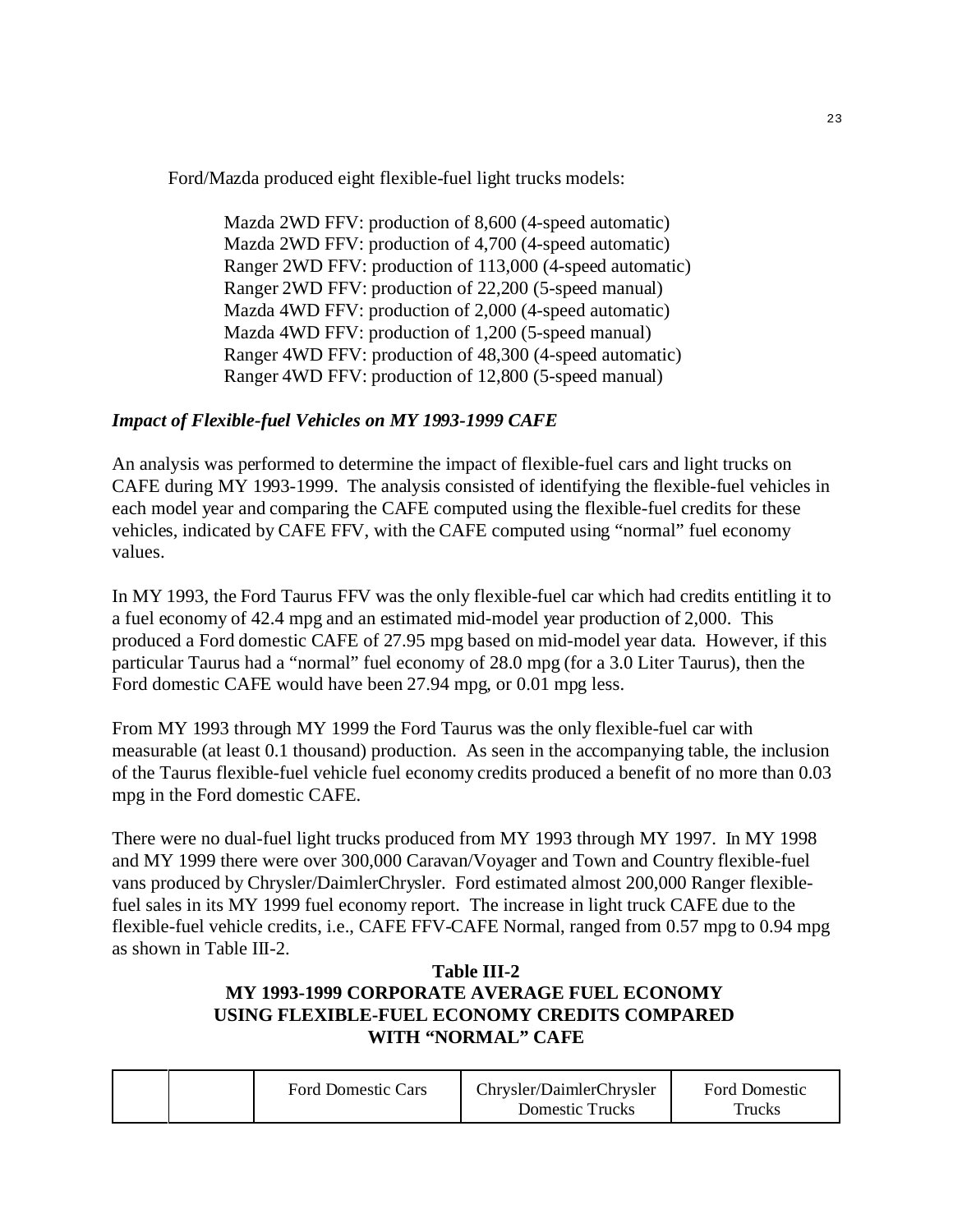| <b>MY</b> | Actual<br><b>EPA</b><br>Year End | <b>MMY</b><br>CAFE with<br>FFV credit | <b>MMY</b><br><b>CAFE</b><br><b>Normal</b> | <b>MMY</b><br>CAFE with<br>FFV credit | <b>MMY</b><br><b>CAFE</b><br>Normal | <b>MMY</b><br><b>CAFE</b> with<br>FFV credit | <b>MMY</b><br><b>CAFE</b><br>Normal |
|-----------|----------------------------------|---------------------------------------|--------------------------------------------|---------------------------------------|-------------------------------------|----------------------------------------------|-------------------------------------|
| 1993      | 28.3                             | 27.95                                 | 27.94                                      | $\ast$                                | $\ast$                              | $\ast$                                       | $\ast$                              |
| 1994      | 27.7                             | 27.37                                 | 27.35                                      | $\ast$                                | *                                   | *                                            | *                                   |
| 1995      | 27.7                             | 27.45                                 | 27.44                                      | *                                     | $\ast$                              | $\ast$                                       | $\ast$                              |
| 1996      | 26.4                             | 26.61                                 | 26.59                                      | $\ast$                                | $\ast$                              | $*$                                          | $\ast$                              |
| 1997      | 27.2                             | 27.09                                 | 27.06                                      | *                                     | *                                   | $\ast$                                       | *                                   |
| 1998      | 27.8                             | 27.34                                 | 27.31                                      | 20.54                                 | 19.93                               | $\ast$                                       | $\ast$                              |
| 1999      | 27.6                             | 26.94                                 | 26.91                                      | 20.74                                 | 19.80                               | 20.41                                        | 19.84                               |

\* No flexible-fuel vehicles produced in these years. Note: Mid-Model Year (MM Y) CAFE level differs from EPA final year end totals due to additional adjustments made by EPA. The first column indicates these totals for Ford domestic cars as an example.

While dedicated alternative fuel vehicles played an important role during the process of technological developments for dual-fuel alternative fuel vehicles, their intrusion into the marketplace has been too small to have had any impact on the CAFE of manufacturers.

### *Economic incentives to produce flexible-fuel vehicles*

The previously referenced ORNL study, *An Analysis of Alternative Fuel Credit Provisions of US Automotive Fuel Economy Standards* (Rubin, J. and Leiby, P., July, 2000), examined how CAFE credits for producing alternative fuel vehicles influence the behavior of vehicle manufacturers. In doing so, the study estimated the value to vehicle manufacturers of CAFE credits that are generated from the sale of alternative fuel vehicles. The study concludes that the theoretical marginal value of a CAFE credit from the production of a dedicated alternative fuel vehicle and a flexible/dual-fuel vehicle would be \$1100 and \$550 respectively. When adjusted by the ratio of actual versus estimated total penalties paid over the ten-year period 1986-1995 (\$45 million/\$71 million), the range of marginal values becomes \$638-\$319 per dedicated and flexible/dual-fuel vehicles respectively.

If model volumes are 100,000 units per annum or more, the incremental manufacturing cost associated with alcohol dedicated or alcohol flexible-fuel vehicles will be substantially less than the projected marginal value of the CAFE credit under either of the above scenarios.

|                      | <b>Marginal Value</b> | <b>Marginal Value (Adj.)</b> | <b>Incremental Per Unit</b>                            |
|----------------------|-----------------------|------------------------------|--------------------------------------------------------|
|                      |                       |                              | $(\textcircled{a} 100,000 \text{ units}/ \text{year})$ |
| <b>Dedicated</b>     | \$1100                | \$638                        | \$223                                                  |
| <b>Alcohol</b>       |                       |                              |                                                        |
| <b>Flexible/Dual</b> | \$ 550                | \$319                        | \$284                                                  |
| <b>Alcohol</b>       |                       |                              |                                                        |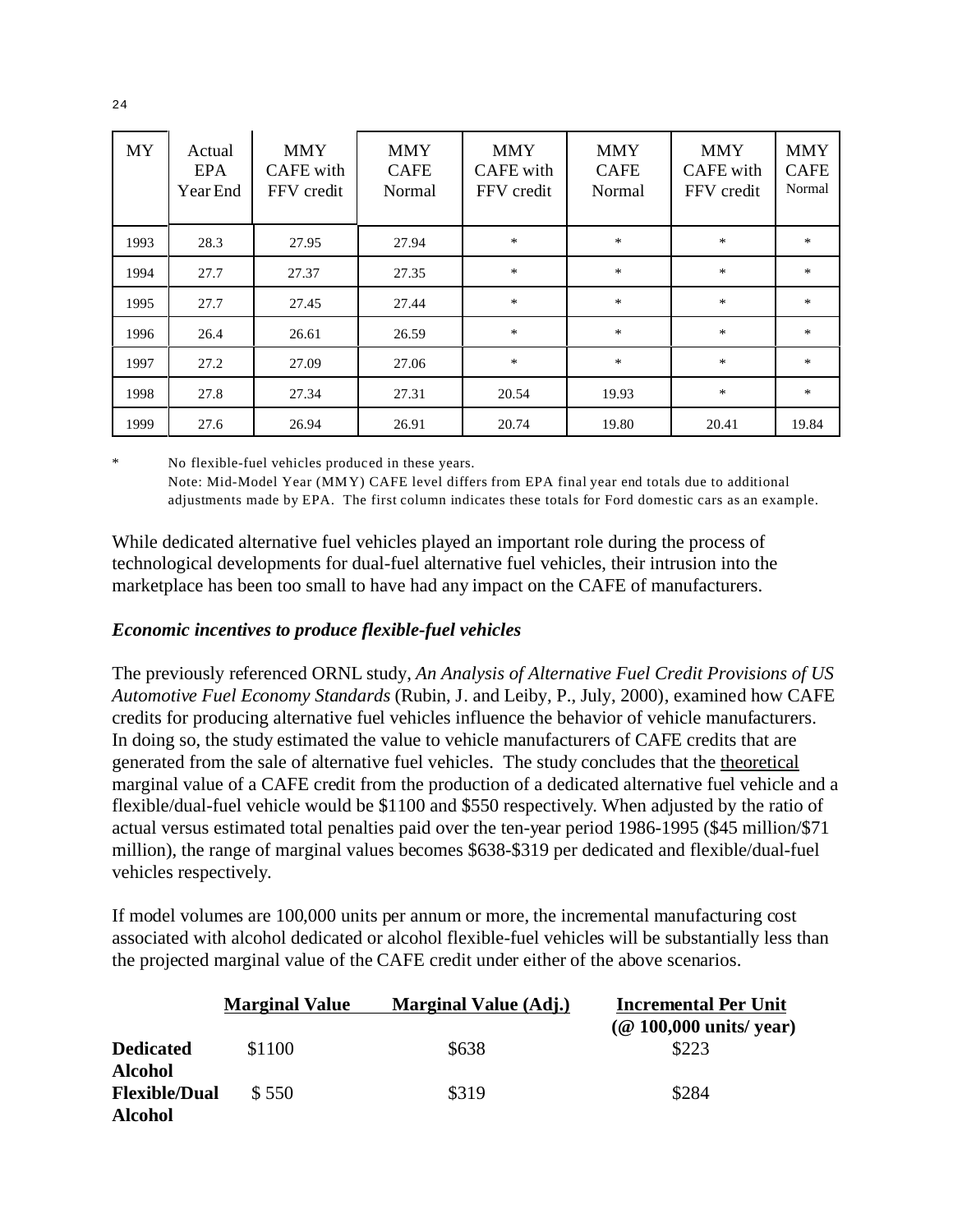Thus the net effect of the credit could provide a benefit to the manufacturer between \$415 per unit for the dedicated alcohol fueled model (\$638-\$223) and \$35 per unit (\$319-\$284) for the flexible-fueled model when using the more conservative adjusted market value estimates. If the unadjusted market value per credit estimates are used, the gap between per unit credit and incremental manufacturing cost becomes even more favorable to the auto maker. The net per vehicle credit would be \$877 for the dedicated model (\$1100-\$223) and \$266 for the flexiblefueled model (\$550-\$284).

The other alternative fuel technologies for which cost volume estimates were made include CNG, LPG, and electric power. Diesel and electric or gas and electric hybrid technologies were not investigated by ORNL. Of the remaining technologies, only LPG would yield a net credit to the vehicle manufacturer when the unadjusted marginal value per credit assumption is used:

|                      | <b>Marginal Value</b> | <b>Marginal Value (Adj.)</b> | <b>Incremental Per Unit</b> |
|----------------------|-----------------------|------------------------------|-----------------------------|
| <b>Dedicated LPG</b> | \$1100                | \$638                        | \$741                       |
| <b>Flex/Dual LPG</b> | \$550                 | \$319                        | \$887                       |

The dedicated LPG fueled vehicle would yield a net credit per vehicle of \$359 (\$1100-\$741) at an annual production volume of 100,000 vehicles. The study did not quantify incremental manufacturing costs at higher annual volumes and all other technologies did not yield a favorable net credit.

CNG technology proved to be nearly twice as expensive as LPG and even less attractive from the standpoint of net marginal CAFE credits to auto manufacturers:

|                               | <b>Marginal Value</b> | <b>Marginal Value (Adj.)</b> | Incremental Per Unit |
|-------------------------------|-----------------------|------------------------------|----------------------|
| <b>Dedicated</b>              | \$1100                | \$638                        | \$1548               |
| <b>Flexible / Dual</b> $$550$ |                       | \$ 319                       | \$1701               |

Whether the marginal value of the CAFE credit is adjusted or not, the result is a net manufacturing cost increase per vehicle. For the dedicated CNG vehicle, net incremental cost is \$448 unadjusted (\$1100-\$1548). Net incremental cost for the flexible-fuel vehicle is \$1151 unadjusted (\$550-\$1701). The comparison between marginal credit vs. marginal cost is much more unfavorable when the CAFE credit is adjusted. Net incremental costs after adjustment would be \$910 for the dedicated fuel vehicle(\$638-1548) and \$1382 for the flexible-fuel vehicle (\$319-\$1701).

The study concluded that there is strong evidence to believe that the CAFE credit incentives for alternative fuel vehicles have value to U. S. manufacturers since manufacturer-specific data show that current CAFE standards are a binding constraint. The value of these CAFE credits was found to exceed the incremental manufacturing costs of alcohol alternative fuel vehicles at medium-to-large scale production volumes.

## *Summary*

The AMFA CAFE credit program has been successful in stimulating a significant increase in the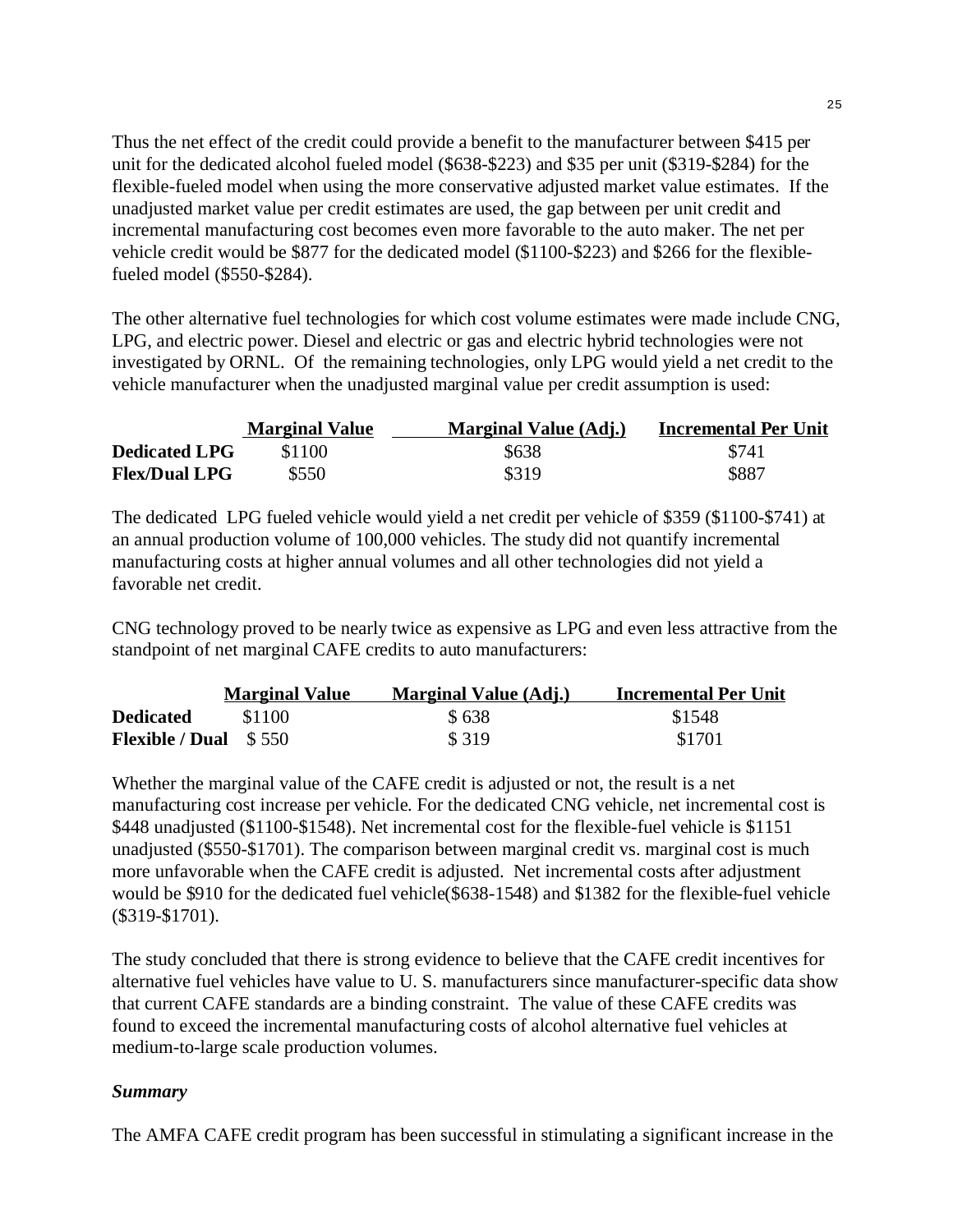26

availability of alternative fuel vehicles (mostly E85 flexible-fuel vehicles). While the number of dedicated alternative fuel vehicles (cars and light trucks) has actually decreased in recent years, the growth in dual-fuel vehicles has been significant, especially in the past three years. Since 1998, the annual production of flexible-fuel light trucks has increased 270 percent, and from 1999 to 2000, the annual production of flexible-fuel passenger cars grew from 4,800 to 126,200 vehicles. Since EPACT was enacted in1992, the population of alternative fuel vehicles has grown to over 1.2 million vehicles, and the number of alternative fuel vehicles in the Federal fleet has increased from a small number of demonstration vehicles under AMFA to over 45,000 alternative fuel vehicles in 2000. In their comments responding to the *Federal Register* notice, automobile manufacturers stated that the CAFE credit provision has strongly influenced their decision to produce dual-fuel vehicles and would continue to do so in the future.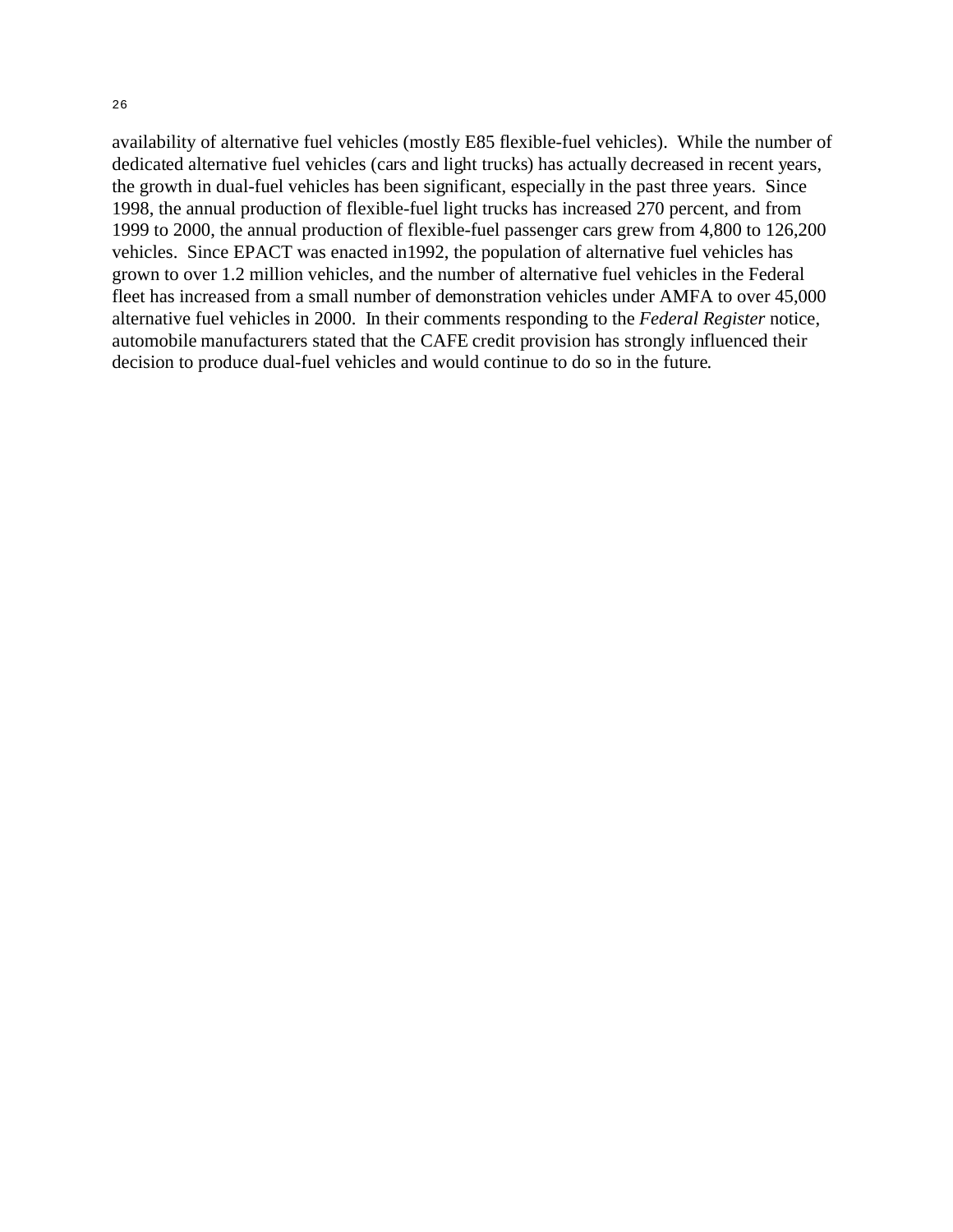## **IV. Availability and Use of Alternative Fuels**

#### *Transportation's Dependence on Petroleum and Issues Relevant to Energy Supply and Price*

Since the petroleum "shocks" of the 1970s, the inflation-adjusted price of crude oil has generally declined until the spring of 2000 when prices increased due to renewed resolve by OPEC and some non-OPEC members to control crude oil supply to raise prices. Since the oil shocks of the 1970s several events combined to keep oil prices low: the end of the Cold War; a diminution in the market power of OPEC due to an increase in petroleum production from non-OPEC nations; and the cementing of U.S. security ties to the most important oil-exporting nations. Unfortunately, these developments have engendered a complacency on the part of the American public not unlike that which preceded previous oil shocks. The growing dependence of the U.S. on imported petroleum offsets the positive developments that have occurred in the global petroleum market over the past 20 years, i.e., the potential impact of a petroleum shock on the U.S. is growing regardless of its origin or whether it is politically motivated. Historically, periods of low prices have been followed by steep price spikes, of which we have just recently been reminded.

Based on information collected by the EIA in 1999, world crude oil reserves amount to about 1,000 billion barrels, and world natural gas reserves amount to about 5,140 trillion cubic feet. Of this total, the Middle East controls about 65 percent of the world's oil reserves and about 35 percent of the world's natural gas reserves (the former U.S.S.R. controls another 38 percent of the world's natural gas reserves). North American reserves of oil amount to just 6-7 percent of world reserves, and North American reserves of natural gas amount to just 5-6% of world reserves. Today, the Persian Gulf region holds about two-thirds of the entire world's known oil reserves. The U.S. imports more than 53 percent of its petroleum–much of it coming from the Persian Gulf region. EIA's Annual Energy Outlook 2000 estimates that this oil importation will increase to 62 percent by the year 2010.

The world's oil resources are as concentrated as ever in the OPEC nations, notably in the Persian Gulf. EIA projects that by 2010, OPEC's market share is likely to reach the levels of the 1970s, as its share of world supply grows from 41 percent in 1992 to 52 percent in 2000 to over 65 percent in 2020. In addition to concern about concentration of oil resources, new concerns have recently been raised that the peak in oil production could occur within ten years.<sup>1</sup> Economic growth in the Pacific rim is giving rise to a growth in world oil demand that could well lead to a short-supply situation within the next five to ten years. Recent analysis by EIA indicates that the world oil production peak may not occur for another 20 to 50 years.<sup>2</sup> Regardless of when the peak is reached, crude oil prices are likely to increase significantly in advance of peak production.

<sup>1 &</sup>quot;The End of Cheap Oil," Colin J. Campbell and Jean H. Leberrère, *Scientific American*, Volume 278, No. 3, March 1998.

<sup>2 &</sup>quot;Long Term World Oil Supply," Energy Information Administration presentation, April 2000.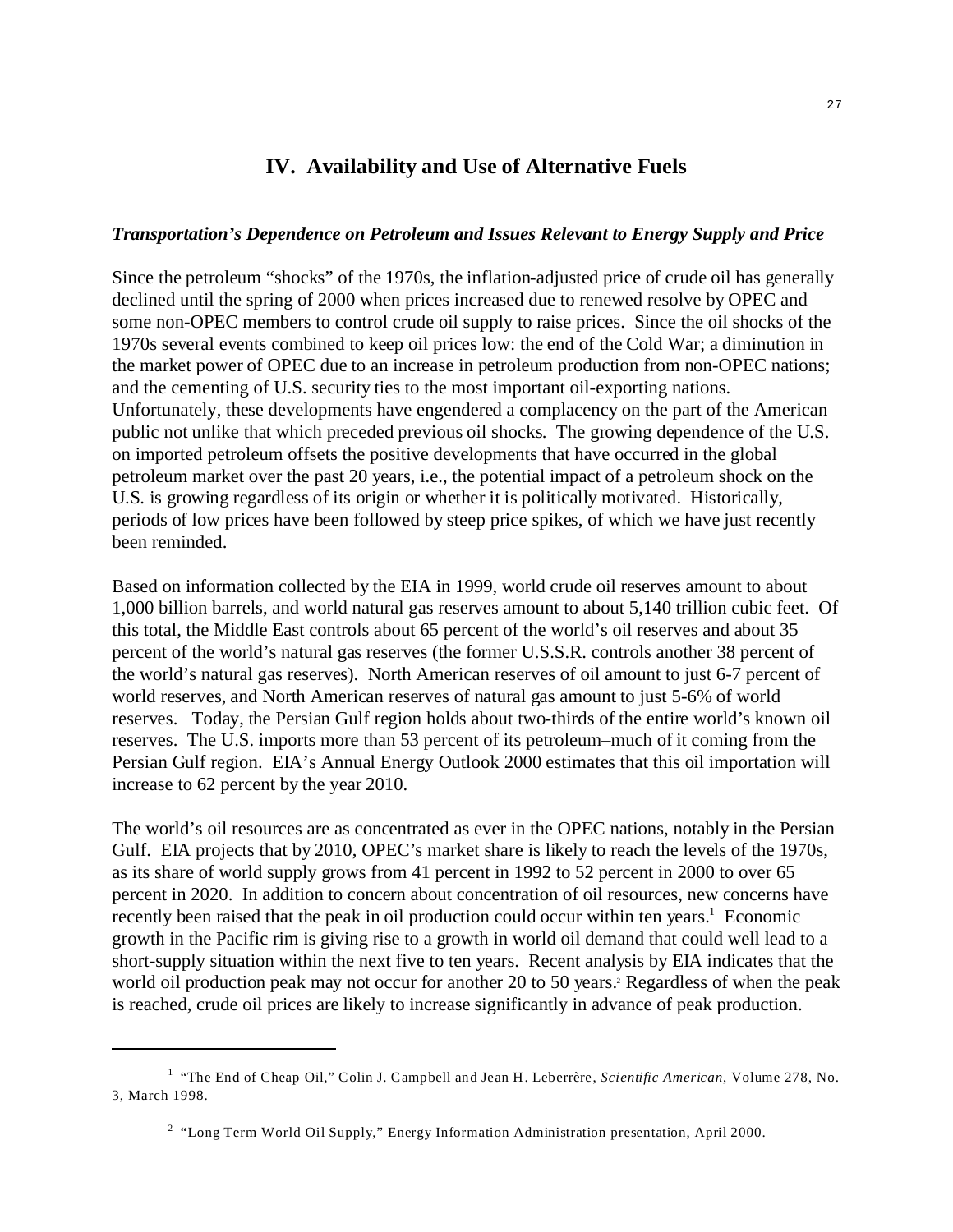The costs to the U.S. economy from a future oil price shock could be enormous. Based on analyses of previous oil shocks, recent studies have estimated the macroeconomic impacts as reducing U.S. economic activity by an average of over 2 percent per year for three to four years or more, which translates into gross national product (GNP) reductions in the range of six hundred billion dollars over three years, up to possibly \$3 trillion over fifteen years if the lost economic growth were not subsequently made up.<sup>3,4</sup>

Unfortunately, unlike other energy using sectors, which have introduced substitute fuels and fuel switching flexibility since the oil shocks of the 1970s and 1980s, the transportation sector remains overwhelmingly dependent on petroleum-based fuels (approximately 95 percent of transportation energy coming from petroleum) and on technologies that provide virtually no flexibility. The transportation sector currently accounts for approximately two-thirds of all U.S. petroleum use and roughly one-fourth of total U.S. energy consumption. Highway transportation petroleum consumption has risen from 121 billion gallons per year in 1979, when CAFE was enacted, to 155 billion gallons per year in 1999 (28 percent over 20 years). EIA's Annual Energy Outlook 2000 projects U.S. dependence on imported petroleum will grow to 54 percent in 2000 and 60 percent in 2005.

In light of this dependence of the transportation sector on petroleum (and recent sharp increases in the price of gasoline), it is clear that substitution of petroleum-based transportation fuels (gasoline and diesel) by non-petroleum-based fuels ("replacement fuels," including alternative fuels such as electricity, ethanol, hydrogen, liquefied petroleum gas, methanol, and natural gas) could be a key means of reducing the vulnerability of the U.S. transportation sector to disruptions of petroleum supply and have significant benefits to the U. S. economy. Even moderate uses of alternative and replacement fuels in place of petroleum can bestow significant economic benefits by reducing the global demand and price for oil. Displacing petroleum with alternative and replacement transportation fuels helps hold down petroleum prices in two ways. First, reducing the demand for petroleum decreases the world price for oil. Although the actual impact will depend on precisely how OPEC responds, a reasonable rule of thumb is that a 1 percent decrease in U.S. petroleum demand will reduce world oil price by about 0.5 percent, in the long-run. Short-run (one year or less) impacts would be even greater, due to the short-run inelasticity of oil supply and demand.

A second benefit of increased alternative and replacement fuel use is its potential to reduce the impact of a supply shortage on prices. As evidenced in the industrial and utility sectors, the existence of alternatives to oil provides potential substitutes for oil in the event of a production cutback. Since it is precisely the non-responsiveness of transportation oil demand to oil production cutbacks that makes oil price shocks possible, increasing competition for oil by using

<sup>3</sup> Energy Modeling Forum, "International Oil Supplies and Demands," EMF Report 11, Vol. II, April 1992, Stanford University.

<sup>4</sup> Greene, David L., and Leiby, Paul N., "The Social Costs to the U.S. of Monopolization of the World Oil Market, 1972-1991," Oak Ridge National Laboratory, March 1993, ORNL-6744.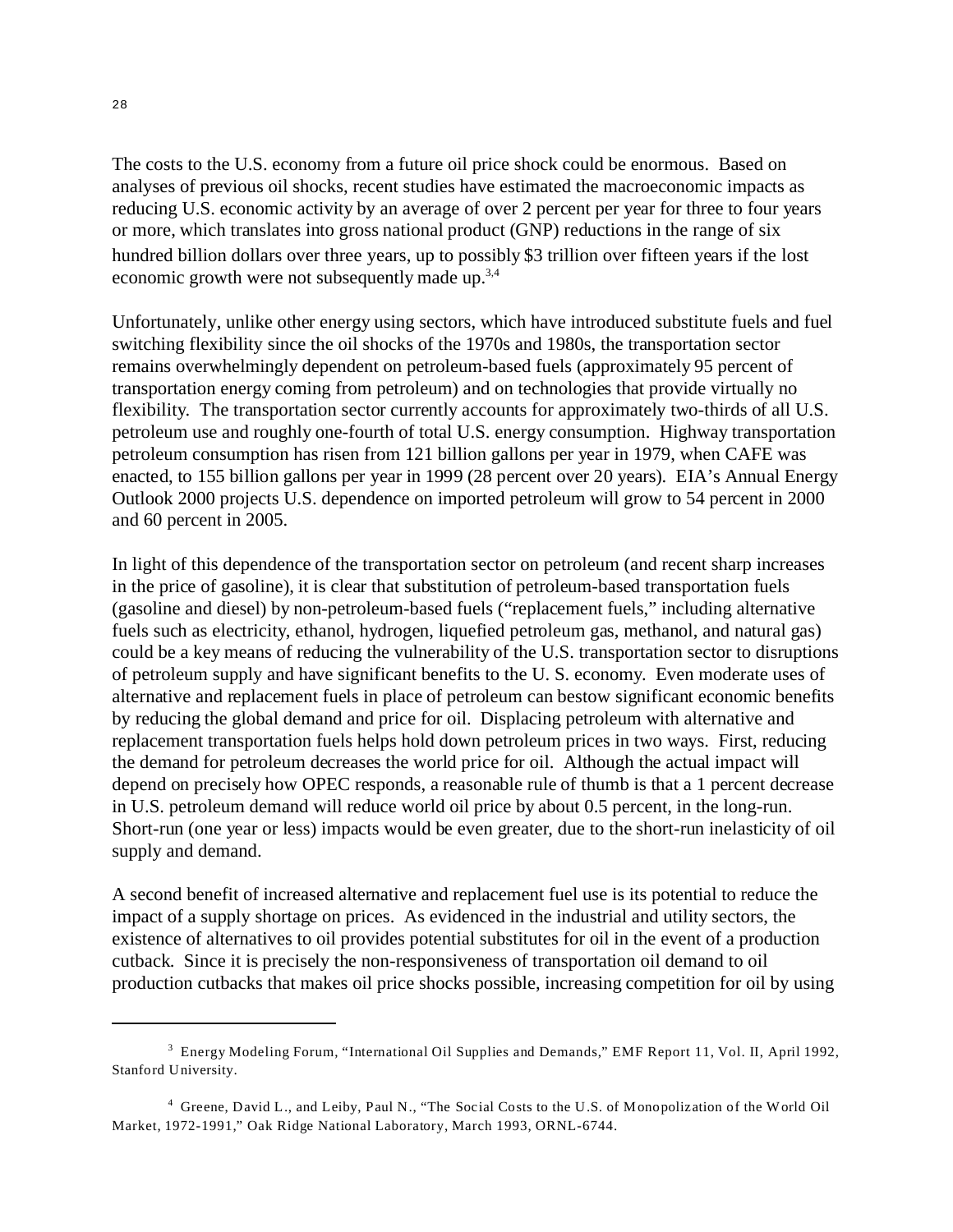alternative fuels reduces the ability of oil suppliers to constrain supply in order to increase the price of oil.

### *Availability of Alternative Fuels*

The National Energy Policy Development Group, in its May 17, 2001, report on the National Energy Policy states that, "The lack of infrastructure for alternative fuels is a major obstacle to consumer acceptance of alternative fuels and the purchase of alternative fuel vehicles." The report further states that lack of infrastructure, "is also one of the main reasons why most alternative fuel vehicles actually operate on petroleum fuels, such as gasoline and diesel." The report's discussion of alternative fuel vehicles includes the statement that, "ethanol vehicles offer tremendous potential if ethanol production can be expanded." Additionally, the report states that, "a considerable enlargement of ethanol production and distribution capacity would be required to expand beyond their current base in the Midwest in order to increase use of ethanolblended fuels."

The National Renewable Energy Laboratory reports that there are 5,236 alternative fuel refueling sites as of May 2001, with alternative fuel refueling sites in all 50 states. In comparison, there were 4,676 alternative fuel refueling sites in the U.S. in 1995. Unfortunately, while ethanol is the alternative fuel that most of the dual-fuel vehicles that have been produced can operate on, less than three percent of the alternative fuel refueling sites offer ethanol.

The Federal government, and specifically DOE, the General Services Administration and the Department of Agriculture are involved with efforts to promote the use and expansion of alternative fuels and the alternative fuel infrastructure. A major focus of these efforts is the development of different feedstocks for ethanol and on partnerships that result in the expansion of the ethanol fueling infrastructure.

DOE runs the Clean Cities Program, which unites public-private partnerships that deploy AFVs and build supporting infrastructure, with the common goal of building the alternative fuels market. Within these partnerships reside fuel suppliers, which are continually committing to providing facilities, fuels and services.

DOE also operates the Office of Fuels Development (OFD), whose primary focus is on working to reduce the cost of replacing imported oil with ethanol made from domestic resources such as corn fiber, bagasse and rice straw. OFD programs look to the longer term, with efforts investigating more advanced ethanol conversion technologies utilizing plants, trees and other feedstocks grown specifically for energy purposes. OFD also includes a vital outreach and educational effort under its purview - the Regional Biomass Energy Program (RBEP). The specific goal of the RBEP is to increase the production and use of bioenergy resources, and help to advance the use of biomass feedstocks and technologies.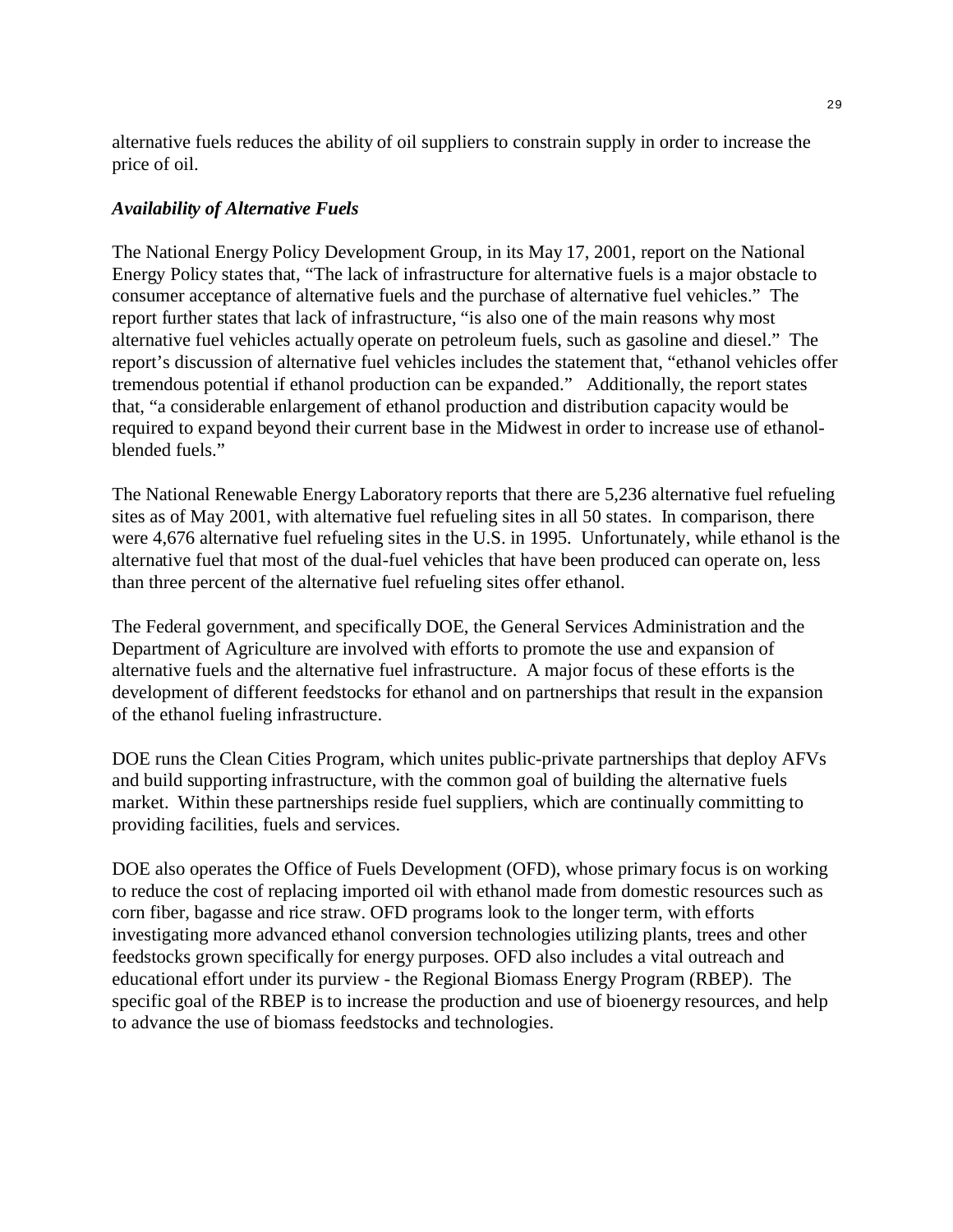DOE and the General Services Administration (GSA) are jointly managing a program called the Federal AFV USER Program, whose goal is to support the expansion of an alternative fuel infrastructure by concentrating large quantities of Federal AFVs and substantially increasing the use of alternative fuels in Federal AFVs in six selected areas: Albuquerque, NM; Denver, CO; Melbourne/Titusville/Kennedy Space Center, FL; Minneapolis/St. Paul, MN; Salt Lake City, UT; and the San Francisco Bay area.

In August 2001, the USDA announced that its agencies will use ethanol fuels in their fleet vehicles where practicable and reasonable in cost. USDA's more than 700 E-85 flex-fuel vehicles will use ethanol fuel where those vehicles operate in geographical areas that offer E-85 fueling stations, and USDA agencies will purchase or lease alternative fuel vehicles, including E-85 flex-fuel vehicles, for geographic areas that offer alternative fueling.

Presented below is information on the number of sites providing each alternative fuel and some additional information on where these sites are located.

Ethanol: There are 121 ethanol (E85) refueling sites in the U.S., up from 37 in 1995. Ethanol refueling sites can be found predominantly in the Midwest, close to the major supplies of ethanol. Efforts by DOE are underway in Minnesota to help construct a number of ethanol refueling sites. As seen with the CNG, fuel suppliers can rise to meet the demand by developing the necessary infrastructure. Although the trend in alternative fuels is in the direction of E85 use, the infrastructure has been slow to develop because these vehicles could use conventional fuel. However, it is important to note that even if relatively few of these vehicles are actually being operated on E85, it is still valuable to be increasing that capability throughout the fleet because it could potentially contribute to the future transition away from petroleum, could spur an increase in the number of E85 refueling sites, and provide consumers an alternative if there are gas shortages or gas prices increase significantly.

Further, studies have shown that refueling stations need at least 200 steady customers for any single grade in order to make profitable use of the facilities. Though large numbers of flexiblefuel vehicles are being sold, they are spread out over the entire nation, and achieving a "critical mass" of 200 that use a single refueling station is still difficult to achieve. The small number of outlets available today points out the need to intensify the E85 refueling infrastructure. In addition, it is safe to say that many people who have purchased flexible-fuel vehicles do not know they could use E85. More public education in areas where E85 refueling stations exist is needed to inform people so that they are aware they can use E85.

Methanol: There are only two methanol (M85) refueling sites in the U.S., significantly down from 88 in 1995. Both of these sites can be found in California. The total number of methanol (M85) refueling sites has been dropping in the past few years, due to the lack of M85-capable flexible-fuel vehicles.

Natural Gas: There are currently 1,237 CNG refueling sites and 44 LNG refueling sites in the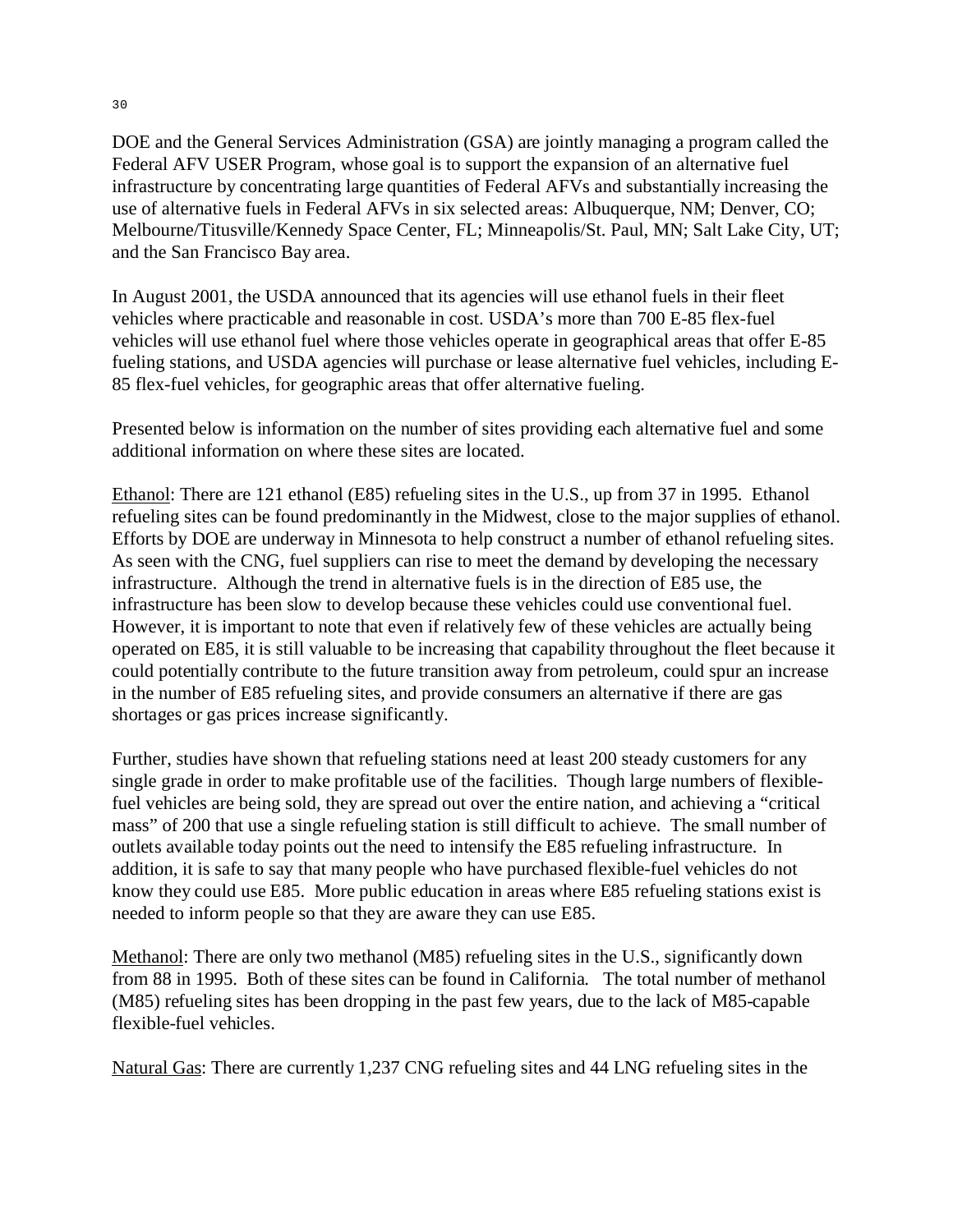U.S., up from 1,065 CNG refueling sites in 1995. Natural gas refueling stations are usually located in urban areas near the major concentrations of natural gas vehicles, and are frequently constructed on a company's site to serve its fleet vehicles.

Electricity: There are 558 electric recharging sites in the U.S., up from 188 in 1995. The vast majority of electric recharging sites can be found in the Southwest (California and Arizona), where the majority of electric vehicles are being sold. There is also a large concentration of electric recharging sites in Alabama and Georgia, where electric utilities have been proponents of electric vehicles. The availability of public refueling is not as important for electric vehicles as it is for other alternative fuels, since most (if not all) operators of electric vehicles will have a charger located at the vehicle's storage yard or garage to recharge the vehicle when it is not being used.

Liquefied Petroleum Gas (LPG): There are currently 3,270 propane sites in the U.S.. LPG is sold throughout the U.S. as a home heating fuel, and many stations offering refueling of propane tanks also offer vehicle refueling.

Biodiesel: There are currently four biodiesel refueling sites in the U.S. The National Biodiesel Board counts seven major suppliers of biodiesel as members, located mostly in the Midwest. Biodiesel can be pumped through conventional diesel refueling equipment, so widespread availability of biodiesel would not pose a major obstacle with respect to infrastructure.

As of May 2001, there were 121 public E85 refueling outlets in operation. For LPG, the most widely available alternative fuel, although it has availability in all states, there are only 3,270 outlets in the U.S. These outlets require little maintenance. There are 1,237 CNG outlets in the U.S. For M85, there are only two refueling sites remaining. There are 44 LNG outlets, and 558 electricity outlets in the U.S. As illustrated in the following table and in Appendix C, this adds up to a current total of 5,236 alternative fuels refueling stations in the U.S.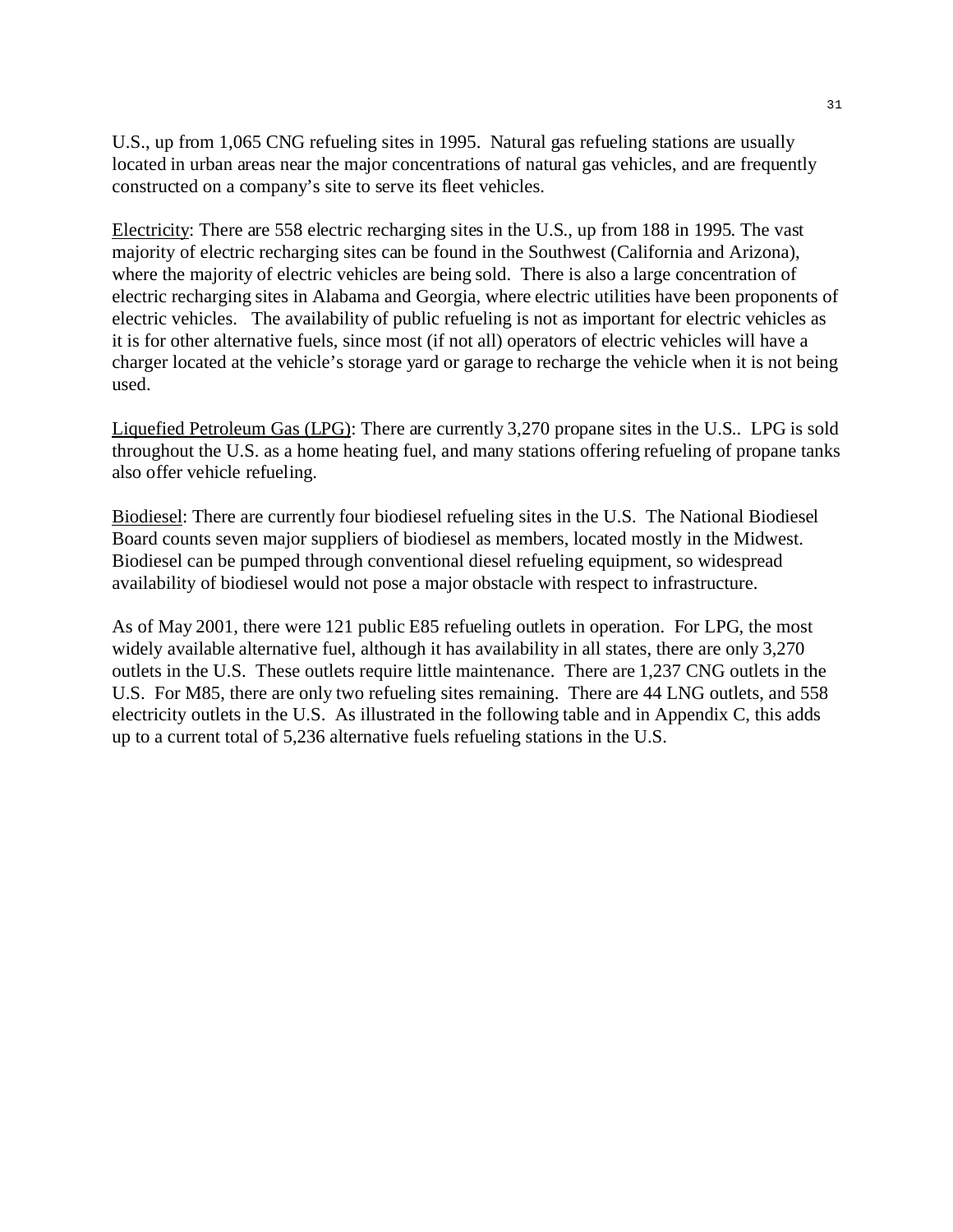| <b>ALTERNATIVE FUEL</b><br><b>INFRASTRUCTURE</b> |                                |  |  |  |
|--------------------------------------------------|--------------------------------|--|--|--|
| Fuel                                             | <b>Total Number of Outlets</b> |  |  |  |
| E85                                              | 121                            |  |  |  |
| Electricity                                      | 558                            |  |  |  |
| <b>LPG</b>                                       | 3,270                          |  |  |  |
| <b>CNG</b>                                       | 1,237                          |  |  |  |
| <b>LNG</b>                                       | 44                             |  |  |  |
| M85                                              | $\overline{2}$                 |  |  |  |
| <b>Biodiesel</b>                                 | 4                              |  |  |  |
| Total outlets                                    | 5,236                          |  |  |  |

## **Table IV-1 NUMBER OF ALTERNATIVE FUEL REFUELING OUTLETS**

The costs to retrofit an existing gasoline tank for E85 range from \$5,000 to \$30,000. For a new, underground tank and pump, the price ranges from \$50,000 to \$70,000. For LPG, the installation cost of a new outlet is \$25,000 to \$40,000. For CNG, the installation cost for an initial outlet is \$250,000 to \$500,000.

## *Energy Equivalence of Alternative Fuels to Conventional Fuels*

The table below illustrates the amount of each alternative fuel necessary to provide the same energy as a gallon of gasoline or diesel fuel.

|                 | <b>CNG</b> | <b>LNG</b> | <b>Propane</b> | <b>Methanol</b><br>(M85) | <b>Ethanol</b><br>(E85) | <b>Biodiesel</b><br>(B20) |
|-----------------|------------|------------|----------------|--------------------------|-------------------------|---------------------------|
| <b>Gasoline</b> | $125$ scf  | $1.5$ gal  | $1.4$ gal      | $1.8$ gal                | $1.4$ gal               | $0.9$ gal                 |
| <b>Diesel</b>   | $139$ scf  | .7 gal     | 1.5 gal        | $2.0$ gal                | 1.6 gal                 | $1.0$ gal                 |

**Table IV-2 ALTERNATIVE FUEL EQUIVALENCY**

It is difficult to calculate a gasoline equivalency for electricity because the conversion of a fuel to energy is not done onboard the vehicle, as with an internal combustion engine, but is merely stored on the vehicle in batteries. For the purposes of the EPA Fuel Economy Guide, energy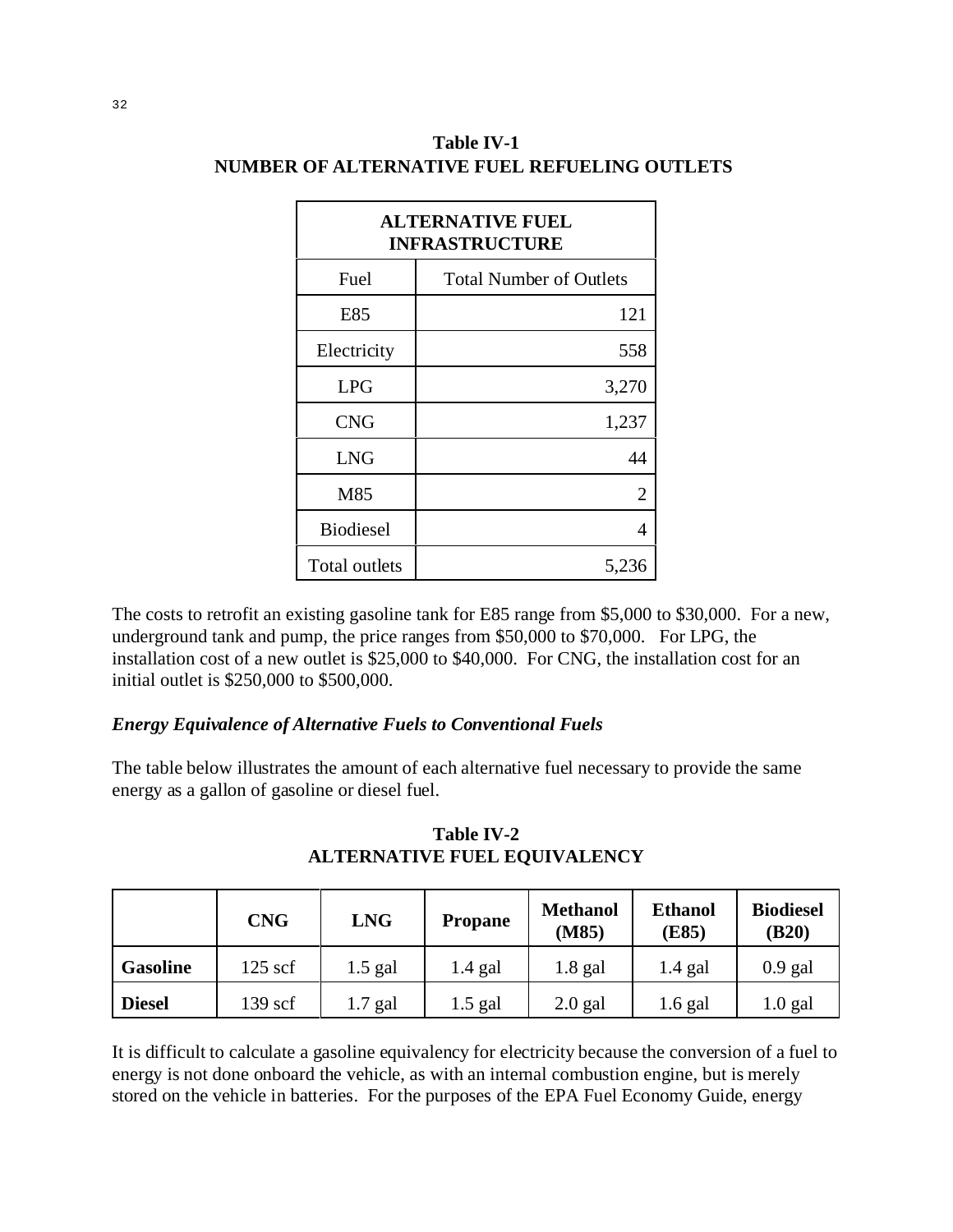consumption by electric vehicles is reported in terms of kilowatt-hours per 100 miles. For purposes of corporate average fuel economy, a petroleum-equivalent fuel economy is calculated using a petroleum equivalence factor of 82,049 Watt-hours per gallon. This factor takes into consideration the relative efficiency of the electricity production and distribution infrastructure, the energy content of the electricity, and a fuel content factor. To illustrate the results of this calculation, the electric Ford Ranger has a city rating of 38 kWh/100 miles and a highway rating of 44 kWh/100 miles, or a combined rating of 41 kWh/100 miles. This corresponds to a petroleum-equivalent fuel economy of 202 miles per gallon using the above factor.

#### *Fuel Prices Relative to Gasoline and Diesel*

A survey of Clean Cities was conducted in April **SELECTED** S 2000 to determine average prices for alternative fuels across the nation. Table IV-3 illustrates the average retail prices determined as a result of this survey. As this table shows,

| <b>Table IV-3</b>                                |  |
|--------------------------------------------------|--|
| <b>SELECTED FUEL PRICES AS OF APRIL 10, 2000</b> |  |

| Gasoline   | $$1.52 /$ gallon | Methanol    | n/a          |
|------------|------------------|-------------|--------------|
| Diesel     | $$1.42 /$ gallon | Ethanol     | \$1.80 / GGE |
| <b>CNG</b> | \$0.89 / GGE     | Electricity | \$0.07 / kWh |
| LPG        | \$1.62 / GGE     | Biodiesel   | n/a          |

compressed natural gas cost less per gasoline-equivalent gallon (GGE) than gasoline, but LPG and ethanol cost more per GGE. No price estimates were available for methanol or for biodiesel, but both would probably be more expensive than gasoline or diesel fuel.

### *Use of Alternative Fuels*

Alternative fuel use in the U.S. has grown significantly since the passage of AMFA alternative fuel incentives, as illustrated in Table IV-4. In 1992, alternative fuel use in the U.S. amounted to 230 million gasoline gallon equivalents; in 2000, alternative fuel use is estimated to be 368 million gasoline gallon equivalents, an overall increase of 60 percent.<sup>5</sup>

<sup>5</sup> Data on alternative fuel use is only available from 1992 to the present.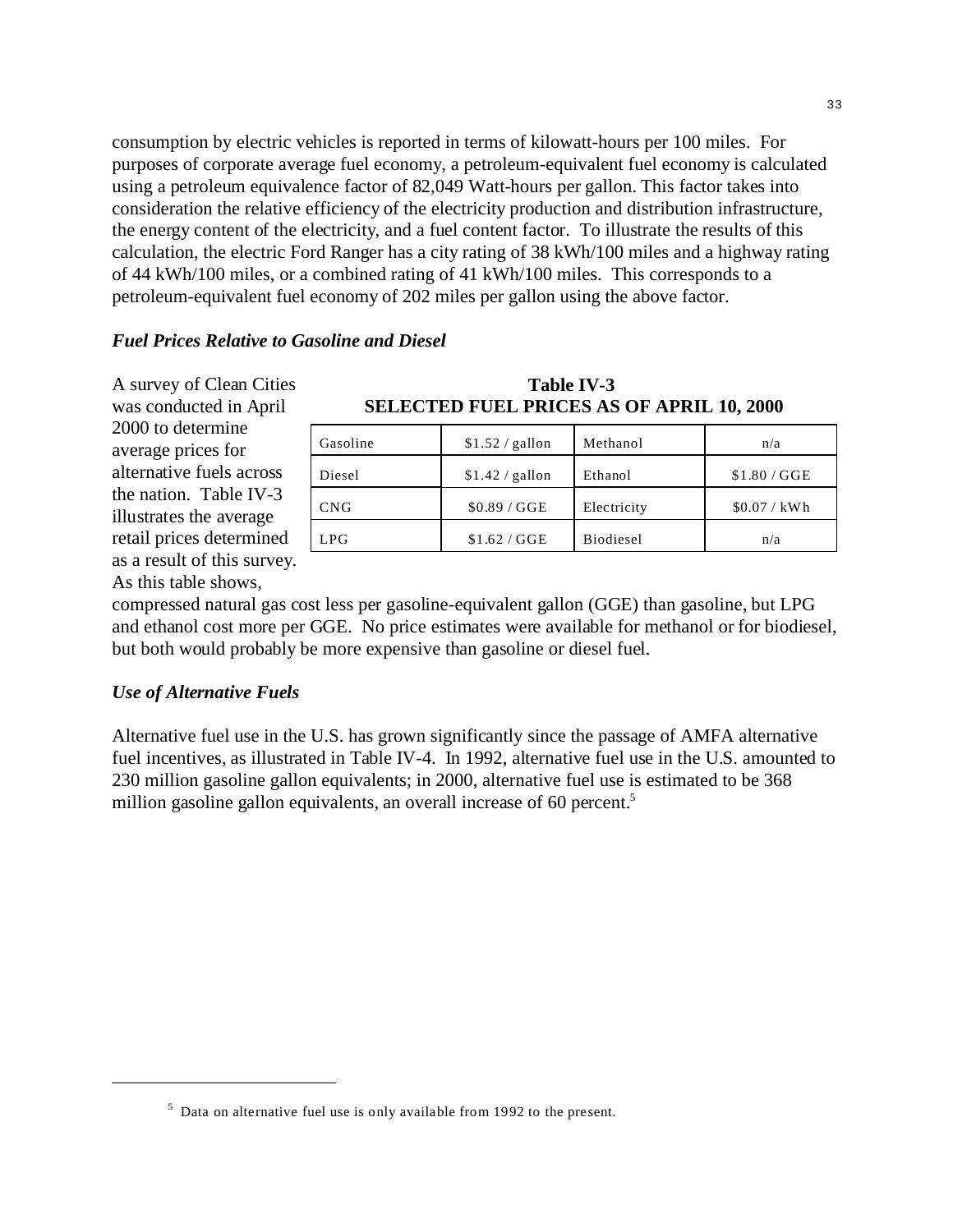| ll of the              | <b>GASOLINE GALLON EQUIVALENTS</b> |       |       |           |  |  |  |  |
|------------------------|------------------------------------|-------|-------|-----------|--|--|--|--|
| en notable<br>1992 and |                                    | 1992  | 2000  | $%$ Chang |  |  |  |  |
| of                     | LPG                                | 208.1 | 250.0 | 20%       |  |  |  |  |
| 85) and<br>The rise    | CNG                                | 16.8  | 104.5 | 520%      |  |  |  |  |
| is due to              | <b>LNG</b>                         | 0.6   | 7.5   | 1,150%    |  |  |  |  |
| CNG and<br>rom         | Methanol (M85)                     | 1.1   | 1.1   | 0%        |  |  |  |  |
| ifacturers.            | Methanol, Neat                     | 2.5   | 0.4   | $(85\%)$  |  |  |  |  |
| ol (in the<br>curred,  | Ethanol (E85)                      | 0.02  | 3.3   | 16,400%   |  |  |  |  |
| in E85                 | Ethanol (E95)                      | 0.1   | 0.1   | 0%        |  |  |  |  |
| bers of<br>s being     | Electricity                        | 0.4   | 1.7   | 325%      |  |  |  |  |
| C                      | Total                              | 229.6 | 368.1 | 60%       |  |  |  |  |
|                        |                                    |       |       |           |  |  |  |  |

As seen in Table IV-4, all alternative fuels have see increases in use between 2000, with the exception methanol (neat and in M<sub>3</sub> ethanol in an E95 blend. in CNG and LNG usage an increasing number of LNG vehicles available from original-equipment manu A large increase in ethanol form of  $E85$ ) has also occ due to increased interest spurred by the large numbers E85 flexible-fuel vehicles produced by the domestic manufacturers.

### **Table IV-4 ALTERNATIVE FUEL USE 1992 & 2000, MILLION LENTS**

**1992 2000 % C hange** 

16,400%

Electricity has also enjoyed a large

increase, due to the OEM offerings of electric vehicles in the Southwest.

Methanol usage and E95 usage have experienced a decline between 1992 and 2000. Methanol usage in a blend of 15 percent gasoline (known as M85) has not seen an increase, and it is likely that this alternative fuel use will decline further in the coming years, due to a lack of methanol flexible-fuel vehicles being offered. The large decrease in neat methanol use can be attributed to neat methanol's popularity as a transit bus fuel in the early 1990's and the phase-out of these vehicles within the last four or five years. The small amount of E95 (ethanol blended with 5 percent gasoline) can be attributed to a small fleet of transit buses; it is not likely at this point that this use will increase in the coming years.

### *Change in Rate of Alternative Fuels Consumed*

Alternative fuel use in alternative fuel vehicles in the U.S. has been rising over the past decade. In 1992, EIA estimated that a total of 230 million gasoline gallon equivalents of alternative fuel were used in alternative fuel vehicles; for 2001, that number is projected to rise to 366 million gasoline gallon equivalents, or an increase of roughly 6 percent per year. In comparison, the highway use of gasoline and diesel was about 133 billion gallons in 1992, and that number is projected to rise to about 164 billion gallons in 2001, or an increase of roughly 2 percent per year. Thus, alternative fuel use in alternative fuel vehicles has been rising at a rate three times faster than the total highway use of gasoline and diesel. Nonetheless, alternative fuel use only accounts for 0.22 percent of total highway fuel use.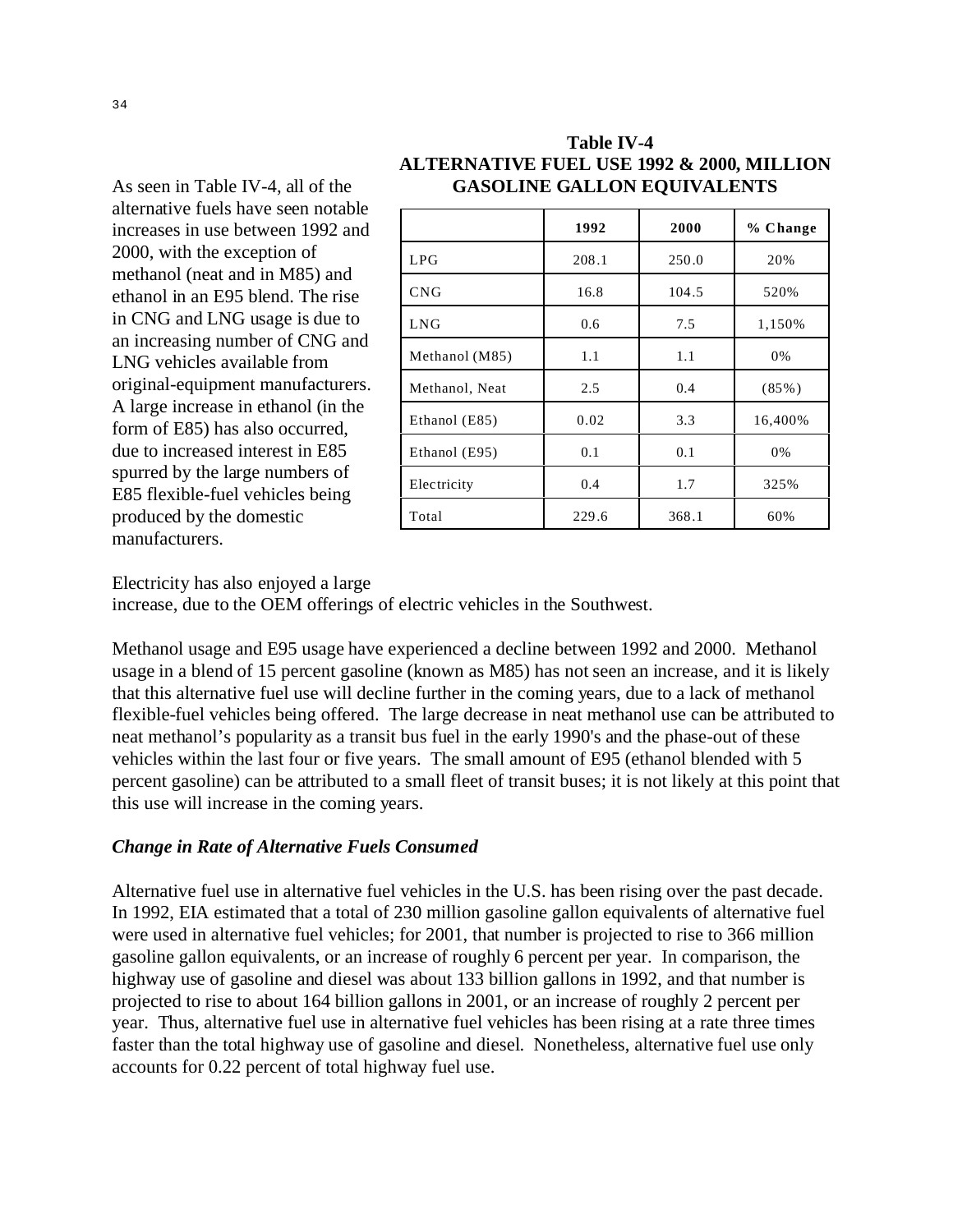## *Alternative Fuel Use Relative to Total Energy Consumption*

In 2000, according to EIA, the U.S. consumed about 99 quadrillion BTU of energy (equivalent to about 859 billion gallons of gasoline) in all of its energy-consuming activities. Transportation activities (road, air, water, and rail) represent about 27 percent of that total, or the equivalent of about 243 billion gallons of gasoline. Highway transportation consumption was about 157 billion gallons, or about 67 percent of total transportation energy usage.

Ethanol: Ethanol is used either as E85 to power flexible-fuel vehicles, or blended into gasoline to make gasohol. In 2000, the U.S. used about 1.0 billion gasoline gallon equivalents of ethanol in these two uses.

Methanol: Methanol is used either as M85 to power flexible-fuel vehicles, or as MTBE blended into gasoline as an oxygenate. In 2000, the U.S. used about 3.1 billion gasoline gallon equivalents of methanol in these two uses.

Natural Gas: In 2000, the U.S. used about 18.8 quadrillion BTU (or about 163 billion gasoline gallon equivalents) of natural gas (excluding natural gas used to make electricity). Natural gas use in transportation is estimated to represent about 0.06 percent of that total, or 98 million gasoline gallon equivalents.

Liquefied Petroleum Gas (LPG): In 2000, the U.S. used about 2.7 quadrillion BTU (or about 24 billion gasoline gallon equivalents) of LPG. LPG use in transportation is estimated to represent about 1.0 percent of that total, or 243 million gasoline gallon equivalents.

Electric: In 2000, the U.S. used about 3.4 trillion kilowatt-hours of electricity. Electric use in transportation is estimated to represent about 0.002 percent of that total, or 57 million kilowatthours.

Biodiesel: No estimates have currently been made of the amount of biodiesel being used in the U.S.

## *Ethanol Supply and Demand*

Due to the water quality concerns regarding MTBE and the rapidly increasing number of E85 flexible-fuel vehicles, the supply and demand of ethanol was specifically examined. Information about current ethanol supply capacity, as well as information about ethanol plants being constructed and ethanol plants being planned, was taken from an ethanol supply and demand analysis performed for the Renewable Fuels Association. This report indicated that currently, ethanol production capacity in the U.S. is about 1.72 billion gallons per year. Plants under construction can add another 123 million gallons per year, and plants in the engineering and planning stages can add another 149 million gallons per year. The analysis assumed that the plants being constructed and the plants being planned would all be online in 2003, providing a total ethanol production capacity of about 1.99 billion gallons of ethanol per year. A straight line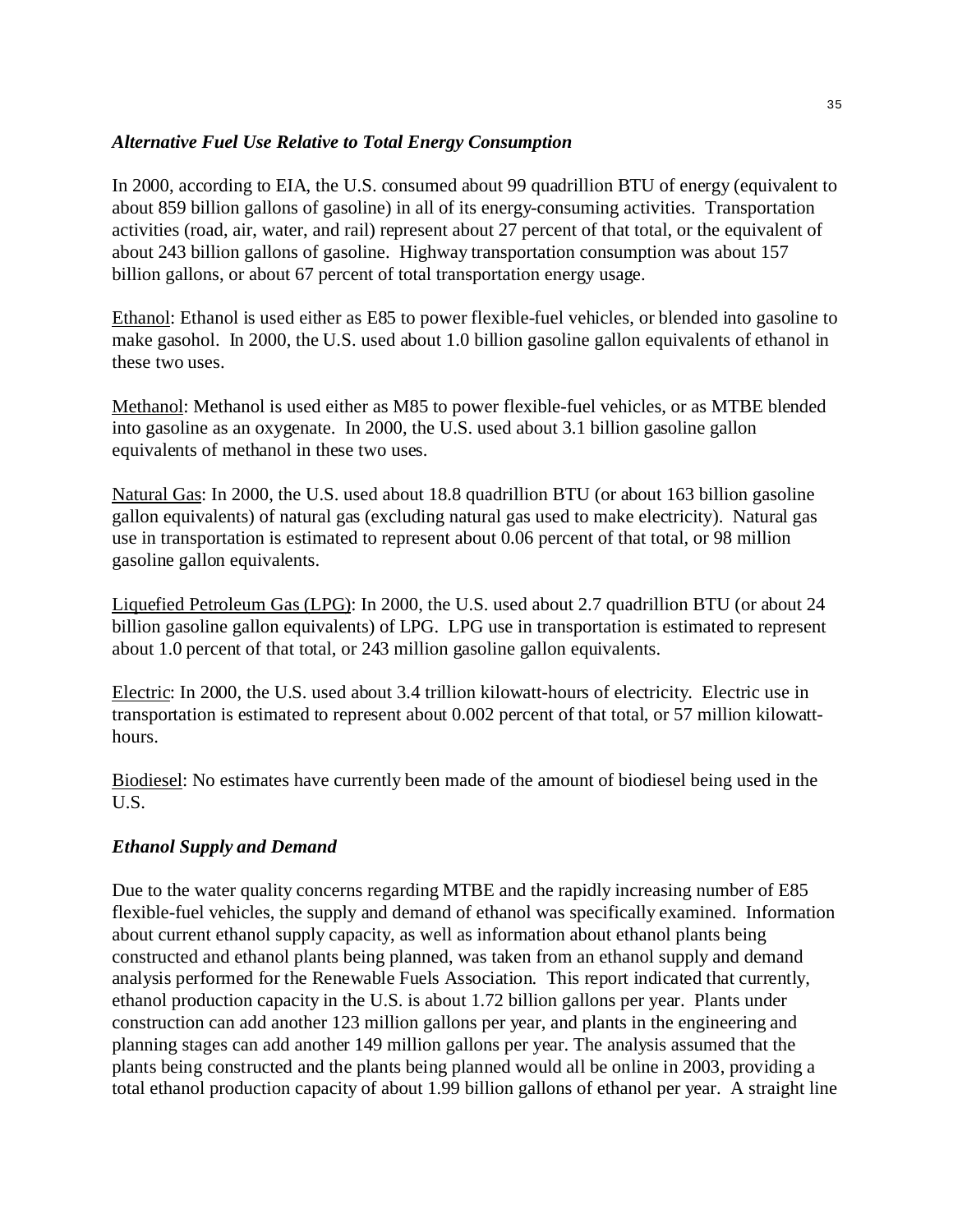extrapolation results in estimated 2010 production capacity of about 2.6 billion gallons per year. This represents an increase in production capacity of about 4.3 percent per year.

Ethanol in gasohol was assumed to be a constant percentage of highway gasoline use, based on current gasohol use of 1.1 percent of highway gasoline, taken from EIA alternative fuels information. The increase in ethanol use in gasohol is due to EIA projections that gasoline use will continue to increase in the 2000-2010 time frame. It is projected that the use of ethanol in gasohol will increase from about 1.2 billion gallons in 2000 to about 1.6 billion gallons in 2010.

Based on this analysis, the ethanol supply remaining for ethanol use in flexible-fuel vehicles is the difference between the total ethanol supply and the ethanol use in gasohol. (This analysis did not make any estimates of the replacement of MTBE with ethanol in gasoline.) It is estimated that the amount of ethanol available for use in flexible-fuel vehicles increases from about 400 million gallons in 2000 to about 1 billion gallons in 2010.

### *MTBE Phase-out*

Since ethanol is the alternative fuel that most dual-fuel vehicles are capable of operating on, it is important to note the current water quality concerns regarding MTBE, an additive used to increase the oxygen content of gasoline. If MTBE is banned as a gasoline additive and fuel producers replace MTBE with ethanol, it is uncertain if there will be enough refinery capacity to both replace MTBE and to fuel flexible-fuel vehicles a substantial portion of the time with E85. Because of this situation, along with the small number of ethanol refueling stations nationwide coupled with the growing number of vehicles capable of using ethanol entering the marketplace, some special incentives to spur the development of an E85 refueling supply and distribution network might be warranted.

### *Summary*

EPACT was enacted to encourage the use of alternative fuels and replacement fuels (nonpetroleum components of conventional fuels), by setting goals of replacing 10 percent of motor fuel use in 2000 and 30 percent of motor fuel use in 2010 with alternative fuels or replacement fuels. The intent of EPACT was to accomplish the goals through mandates that require certain fleets to purchase and use alternative fuel vehicles. EPACT does not, however, mandate any level of alternative fuel usage in the vehicles acquired. Since EPACT was enacted, alternative fuel use has risen from 230 million gasoline-gallon equivalents to 368 million gasoline gallon equivalents, and replacement fuel usage (MTBE and ethanol in gasohol) has risen from 1.9 billion gallons to 4 billion gallons. Nonetheless, while the availability and use of alternative fuels has increased since the inception of the CAFE credit incentive provision, it has not nearly kept pace with the increase in the number of alternative fuel vehicles. Due to the lagging development of the alternative fuel infrastructure, the vast majority of dual-fuel vehicles rarely operate on alternative fuel.

36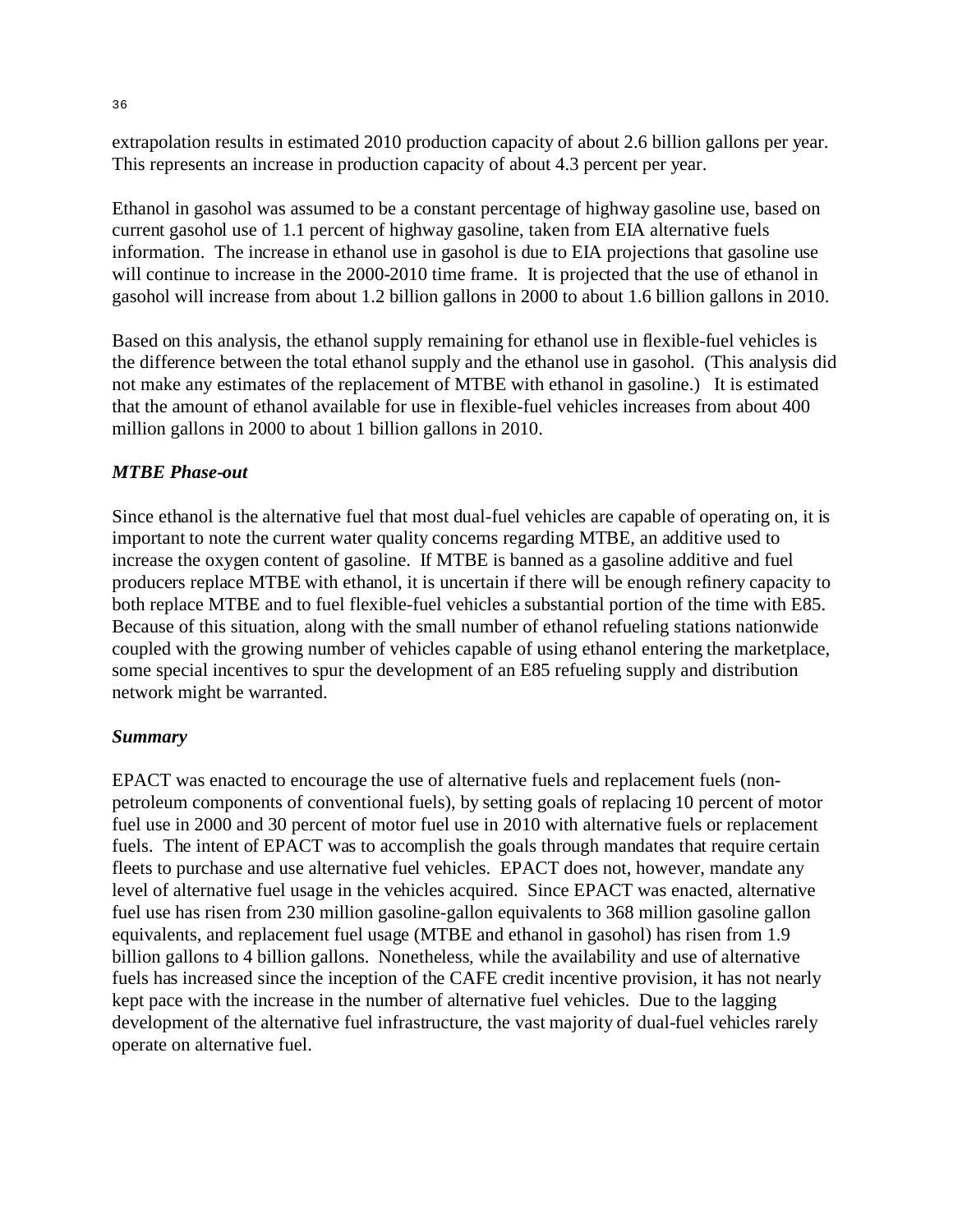## **V. Analysis of the Effects on Energy Conservation and the Environment**

The CAFE incentives available to manufacturers for selling vehicles capable of operating on alternative fuels have led to sales of more than one million E85 flexible-fuel vehicles (FFV) through the 2000 model year. Automobile manufacturers have responded to the incentives Congress provided in the Act. However, for several reasons, these FFVs are operating almost exclusively on gasoline.

The CAFE credit incentive for dual-fuel vehicles can assist manufacturers in complying with the CAFE standards. Other than producing dual-fuel vehicles, manufacturers must either use other means (weight reductions, advanced technology, pricing, mix shifting, and/or marketing) to meet the standards or pay civil penalties for not meeting the standard.

Conducting an assessment of the energy and environmental impacts of the dual-fuel vehicle credit incentive is complicated by behavioral uncertainty. While the use of alternative fuels can reduce petroleum consumption and greenhouse gas emissions, the energy consumption and environmental impacts cannot be assessed with any reasonable amount of certainty because we cannot determine what manufacturers would have done in the absence of the credit incentive. If it is assumed that vehicle manufacturers took advantage of the incentive to relax the effect of the CAFE standard on the rest of their fleet, then the credit incentive has resulted in an increase in alternative fuel use (almost all E85), and some slight increase in petroleum consumption (about one percent) and greenhouse gas emissions (well less than one percent).

It is also possible that manufacturers might have responded to strong consumer demand for performance and utility and produced the same vehicles without the provision as they did with it. In this case, manufacturers would have chosen to pay civil penalties rather than meet the CAFE standard. Under this scenario, the main effect of the program has been to greatly expand the population of vehicles that have the potential to use alternative fuels.

This section presents an estimate of the possible energy conservation and environmental effects to date, as well as projections through 2008, using an assumption that manufacturers utilized the incentive to relax the effect of the CAFE standard on the rest of their fleet. This assumption yields an "upper bound" estimate of the increase in petroleum consumption and greenhouse gas emissions. The analysis focuses on E85 flexible-fuel vehicles because they represent almost all of the vehicles that have been produced that are eligible for the credit. Note that because dual-fuel vehicles must meet Federal emission standards for criteria pollutants such as  $NO<sub>x</sub>$  and volatile organic compounds, on both gasoline and the alternative fuel, the most significant environmental impacts are on greenhouse gas emissions. Therefore, the analysis of environmental impacts is focused on greenhouse gas emissions. In the case of petroleum consumption, 85 percent of E85 fuel used by flexible-fuel vehicles offsets the increase in gasoline use that results from the lower fuel economy associated with the credit, since 85 percent of E85 is ethanol and 15 percent is gasoline. In the case of greenhouse gas emissions, the offset is about 25 percent, since flexiblefuel vehicles burning E85 still generate some greenhouse gas emissions.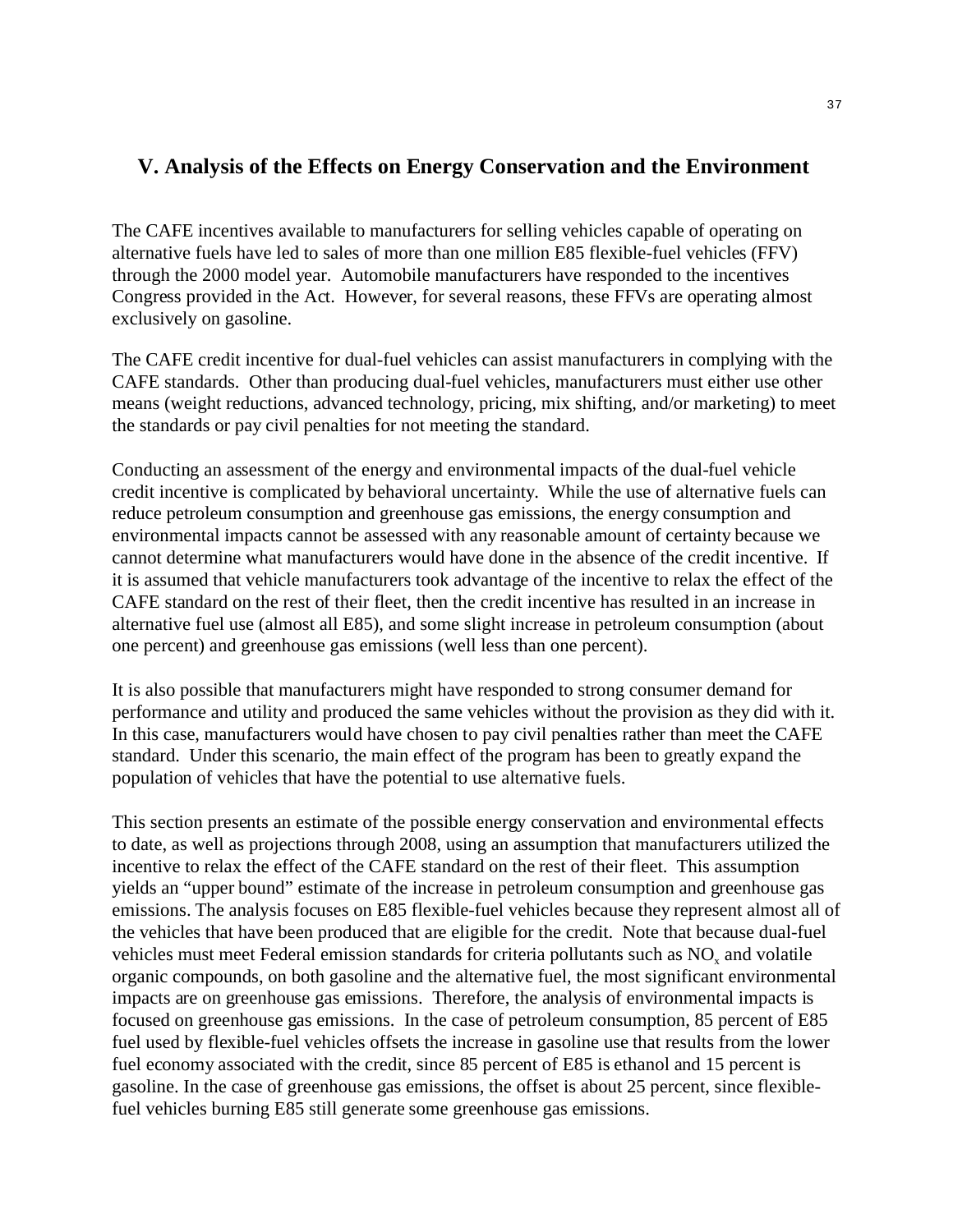It is important to note that the analysis assumes that, in the absence of the CAFE credit incentive, manufacturers would have chosen to take other actions to improve their average fleet fuel economy rather than pay CAFE penalties. We do not know with certainty that the manufacturers wouldn't have produced the same vehicles in the absence of the credit incentive. Therefore, the actual energy and environmental impacts are uncertain.

Analyses and studies performed by DOE have shown a possible approach to achieving greater use of alternative fuels. This approach, which utilizes near-future cellulosic ethanol as the main component of E85, could result in a 70 to 71 percent reduction in petroleum use, a 68 to 102 percent reduction in greenhouse emissions, and a 70 to 79 percent reduction in fossil energy use. Our analysis assumed the production and use of corn-based ethanol as the main component of E85. The above reductions reflect ethanol produced from herbaceous or woody biomass. The possible 102 percent reduction in greenhouse gas emissions is attributable to the reduction of emissions through eased demand on non-ethanol electric power, according to an Argonne National Laboratory study. The CAFE credit incentive may be viewed as an incentive for this infant industry to produce large quantities of cellulosic ethanol, which could result in large reductions in petroleum use and adverse greenhouse gas emissions.

## *Historical Record*

The historical record analyzed for this report covers the period 1996-2000 (see Appendix D).

Tables V-1 and V-2 show both the annual and cumulative sales of FFVs, corresponding non-FFV light vehicle sales, and total light duty sales over this period.

The sharp increase in the number of corresponding vehicles sold is because the number of manufacturers producing FFVs and the number of models each manufacturer produced increased from 1996 to 2000. In 1996 and 1997 only Ford claimed CAFE credits for selling FFVs while in 1998 and 1999 both Chrysler and Ford produced FFVs. In 2000, DaimlerChrysler, Ford, GM and Isuzu<sup>6</sup> all produced FFVs.

GM produced the Isuzu vehicles.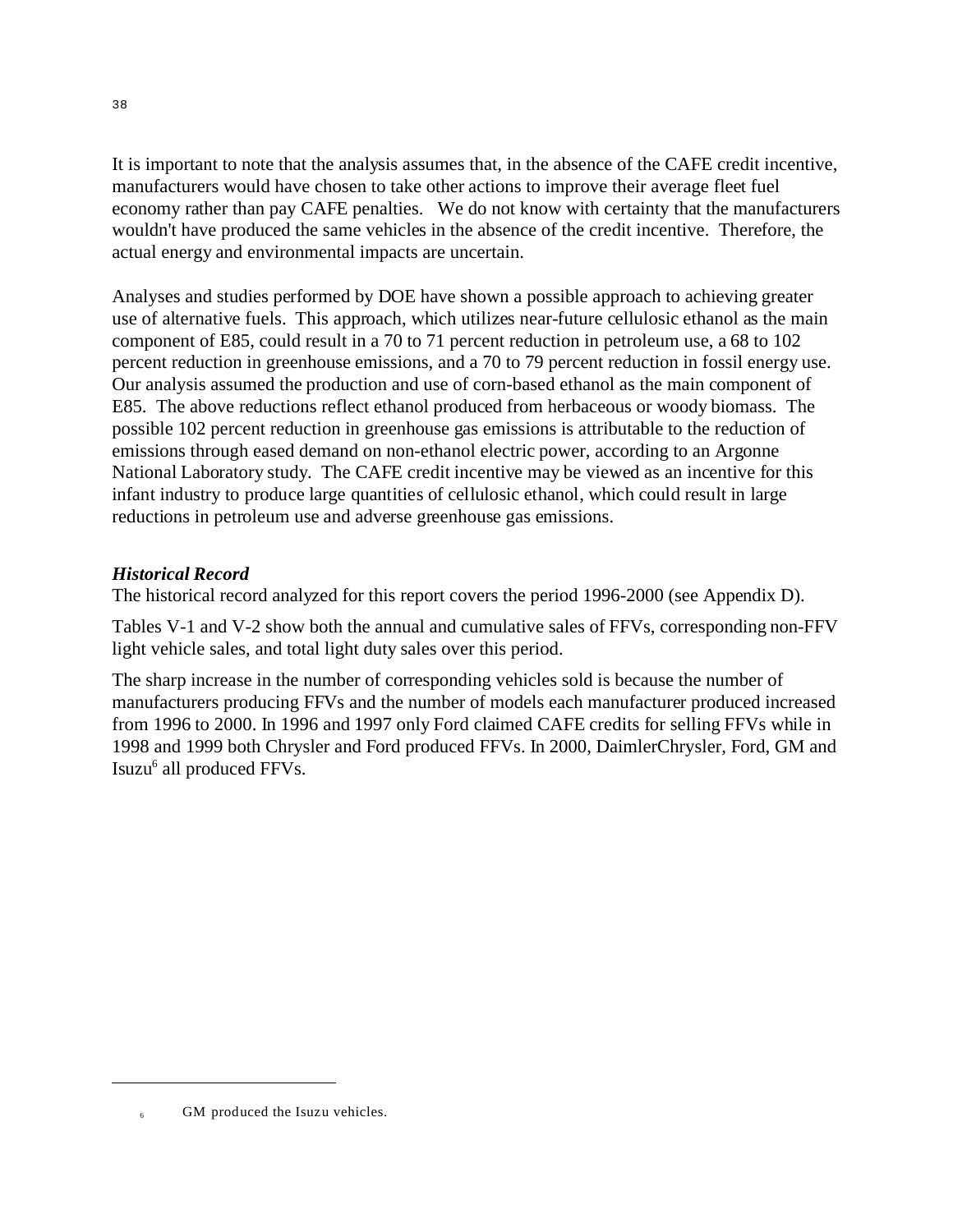#### **Table V-1 ANNUAL VEHICLE SALES**

|           | <b>Flexible-fuel</b> | Corresponding                    | FFV/      | All Light                  | FFV/             |
|-----------|----------------------|----------------------------------|-----------|----------------------------|------------------|
| Year      | <b>Vehicle Sales</b> | Light Vehicle Sales <sup>7</sup> | Sub-Total | Vehicle Sales <sup>8</sup> | <b>All Sales</b> |
| 1996      | 5,278                | 1,438,291                        | 0.37%     | 13,144,417                 | 0.04%            |
| 1997      | 6.227                | 1,664,228                        | 0.37%     | 14,463,546                 | 0.04%            |
| 1998      | 151,339              | 3,198,215                        | 4.73%     | 14,309,716                 | 1.06%            |
| 1999      | 442,548              | 5,372,591                        | 8.24%     | 15,216,153                 | 2.91%            |
| 2000      | 631,471 <sup>9</sup> | $7,653,394^{10}$                 | 8.25%     | $15,216,153^{11}$          | 4.15%            |
| 1996-2000 | 1,236,863            | 19,326,719                       |           | 72,397,483                 |                  |

Conducting an assessment of the energy and environmental impacts of the alternative fuel vehicle credit incentive is complicated by uncertainty regarding automobile manufacturers' behavior. While the use of alternative fuels can reduce petroleum consumption and greenhouse gas emissions, the energy consumption and environmental impacts cannot be determined with any reasonable amount of certainty because we cannot predict what manufacturers would have done in the absence of the credit incentive.

Although we cannot predict what vehicle manufacturers would do in the absence of the credit incentive, we undertook an analysis of what the possible effects would be if manufacturers took advantage of the incentive to relax the effect of the CAFE standard on the rest of their fleet. This assumption yields an "upper bound" estimate of the increase in petroleum consumption and greenhouse gas emissions.

This analysis considered two cases:

Baseline All light vehicles operate exclusively on conventional fuel, including FFVs. There are no CAFE credits claimed from the production and sale of FFVs.

Since the baseline case assumes that all vehicles operate on gasoline, total motor fuel consumption

 $7\sigma$  Total OEM sales of passenger cars and light trucks sold by manufacturers making FFVs. This is a pairwise comparison by manufacturer and CAFE category (domestic LDV, import LDV, and LDT). Thus, if a manufacturer made an FFV domestic car but neither an import car nor an FFV truck, only the domestic car sales would be added to the yearly total shown in this column. Note: the CAFE requirements apply separately to each of the three categories: domestic car, import car, and light truck.

<sup>8</sup> OEM light duty sales for all manufacturers in that model year, including those that did not produce FFVs.

<sup>9</sup> Projected FFV sales consistent with the CAFE credit anticipated by manufacturers in their Pre-Model Year Report to NHTSA.

<sup>10</sup> Projected sales.

<sup>11</sup> Model year 2000 sales are assumed to equal 1999 sales.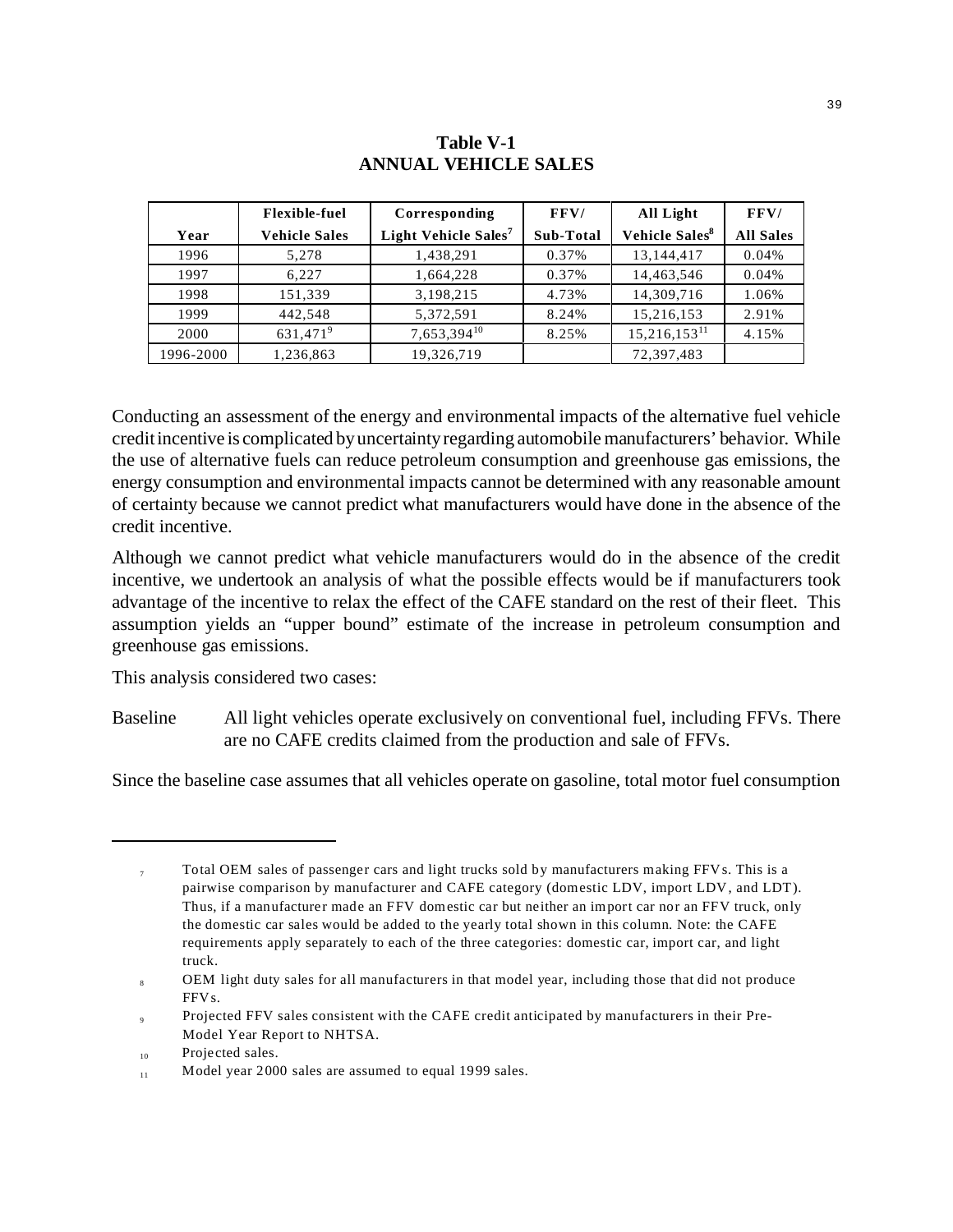is simply the product of the number of vehicles sold and their expected VMT<sup>12</sup> divided by their cityhighway *in-use* fuel economy when operating on gasoline.

However, a complicating factor in this analysis is the need to reflect that, in the *absence* of CAFE credits, the average fuel economy of manufacturer fleets could be higher and the aggregate gasoline consumption could otherwise be lower. Thus, under the AMFA case, there are three components to the calculation:

AMFA 1 percent of the fuel used by FFVs is alternative fuel (E85). Note that for purposes of this analysis, a 1% usage rate for the alternative fuel is assumed. The actual usage rate is somewhat less than 1%.

99 percent of the fuel used by FFVs is conventional fuel

*Light vehicles* operate with an *average* fuel economy *less than they otherwise would have* in the absence of the AMFA credit. The size of this component is equal to the difference in the amount of fuel used because of the credit.<sup>13</sup>

For each case, estimates were made of both conventional and alternative fuel use, total petroleum<sup>14</sup> consumption, and greenhouse gas emissions using DOE's GREET 1.5a Transportation Fuel-Cycle Model (1999).<sup>15</sup>

Table V-2 shows the fuel consumption and GHG emissions for vehicles sold in the CAFE categories

<sup>&</sup>lt;sup>15</sup> GREET is a full fuel life cycle model. It attempts to estimate emissions associated with particular fuels from all sources; from extraction, through production and distribution, to use; including CH<sub>4</sub> and N<sub>2</sub>O trace gas effects (using 100-year time horizon weights). According to GREET's computerized model 1.5a, light vehicles produce 498 grams per mile CO<sub>2</sub> equivalent emissions while operating on gasoline and 374 grams per mile CO<sub>2</sub> equivalent emissions while operating on E85. Both estimates are expressed as gasoline equivalents; i.e., in terms of a constant heating unit equal to the energy in a gallon of gasoline. The primary reason that E85 GHG emissions are lower than gasoline GHG emissions is that the corn feedstock used to make the ethanol sequesters CO<sub>2</sub> during the growing process. GREET assumes a gasoline fuel economy of 22.4 miles per gallon and E85 and M85 fuel economies of 23.5 miles per gallon for passenger cars and light trucks. For this report, we converted GREET's CO, equivalent emissions rates to carbon equivalent rates expressed in terms of the actual fuel used. Thus, according to GREET 1.5a, E85 has a gasoline equivalent CO, equivalent emission factor of 374 grams per mile which is equal to an E85 equivalent CO<sub>2</sub> equivalent emission factor of 6,217 grams per gallon of E85 ( = 374 grams CO<sub>2</sub> equivalent emissions/mile \* 23.5 miles/gallon E85 \* 81,630 Btu/gallon E85 / 115,400 Btu/gallon gasoline).

| Fuel      | Fuel Economy   | CO <sub>2</sub> Equivalent<br>Emissions | Energy       | $CO2$ Equivalent<br>Emissions |
|-----------|----------------|-----------------------------------------|--------------|-------------------------------|
|           | (miles/gallon) | (grams/mile)                            | (Btu/gallon) | (grams/gallon)                |
| Gasoline  | 22.4           | 498                                     | 115,400      | 11,155                        |
| Neat EtOH |                |                                         | 75,670       |                               |
| E85       | 23.5           | 374                                     | 81,630       | 6,217                         |

40

 $12 \text{ MOBILE}$  first year mileage accumulation rates were used. Passenger cars are expected to travel an average of 14,871 miles in their first year, while light trucks are expected to travel an average of 19,445 miles. Although vehicles tend to travel fewer miles the older they become, in analyzing the historical data, all model year vehicles were assumed to travel at their first year rates, since there were very few FFVs produced in the early years of the AMFA program.

<sup>13</sup> This difference is calculated as the product of the number of light vehicles sold and their expected VMT divided by the *inuse* fuel economy of those vehicles *with the credit* less the product of the number of light vehicles sold and their expected VMT divided by the *in-use* fuel economy of those vehicles *without the credit.* 

 $_{14}$  Since most FFVs are designed to use E85 as their alternative fuel, the change in total petroleum used as a result of AMFA is equal to the fleetwide increase in the amount of conventional fuel used because of the lower fuel economy associated with the CAFE credit plus 15% of the amount of alternative fuel used, since E85 is composed of 15% gasoline and 85% ethanol.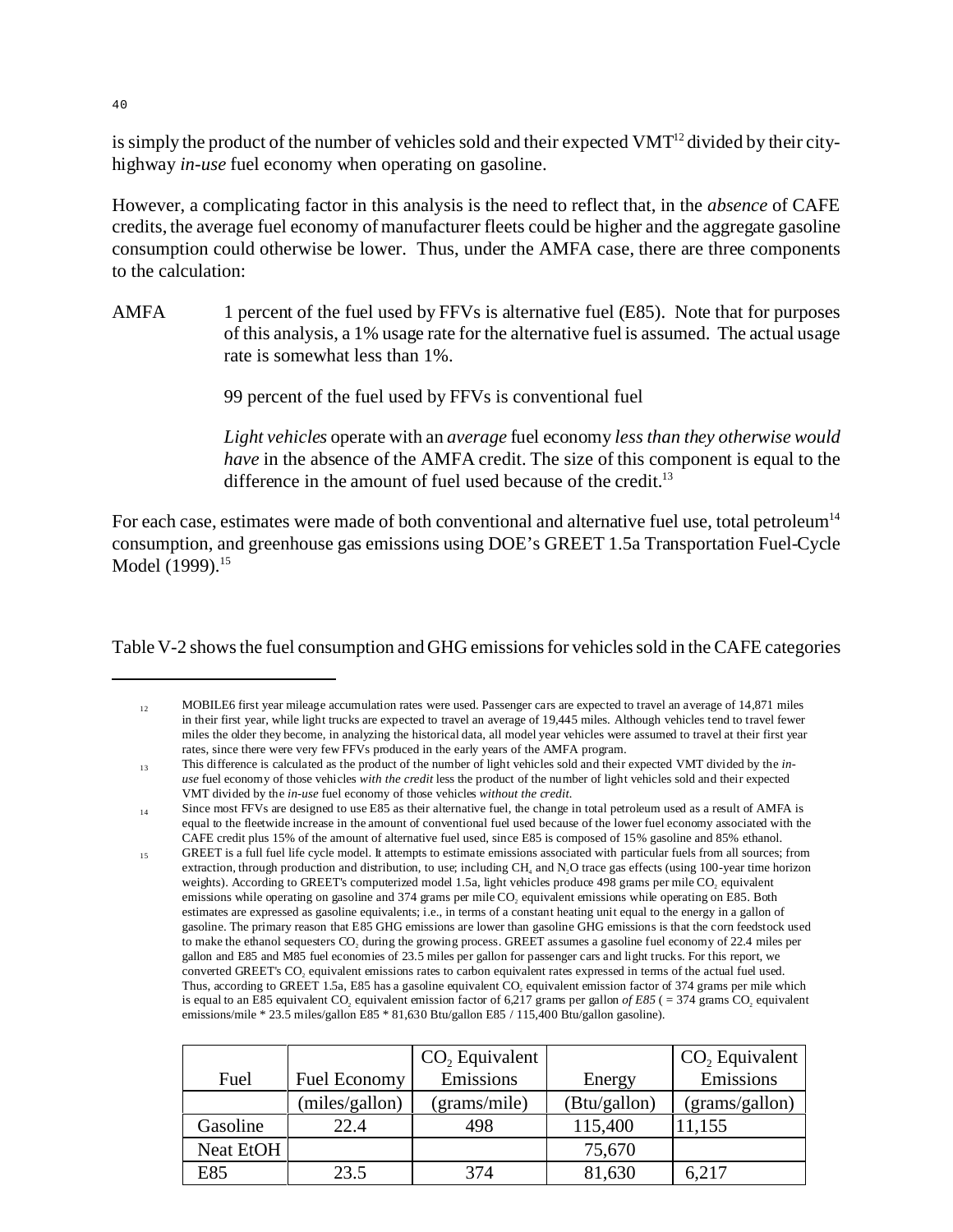for which manufacturers claimed AMFA credit through that model year under the baseline case.

## **Table V-2 FUEL CONSUMPTION AND GHG EMISSIONS FOR VEHICLES SOLD IN THE CAFE CATEGORIES FOR WHICH MANUFACTURERS CLAIMED AMFA CREDIT IN THE BASELINE CASE**

|      | <b>Conventional Fuel</b> | <b>Alternative Fuel</b> | <b>Total Petroleum</b> | GHG            |
|------|--------------------------|-------------------------|------------------------|----------------|
| Year | (million gallons)        | (million gallons)       | (million gallons)      | $(MMTCE)^{16}$ |
| 1996 |                          |                         |                        | 0.010          |
| 1997 |                          |                         |                        | 0.023          |
| 1998 | 151                      |                         | 151                    | 0.460          |
| 1999 | 593                      |                         | 593                    | 1.805          |
| 2000 | 1.172                    |                         | 1.172                  | 3.565          |

Table V-3 shows the estimated fuel consumption and GHG emissions for vehicles sold in the CAFE categories for which manufacturers claimed credit under the AMFA case, also through the model year indicated.

### **Table V-3 ESTIMATED FUEL CONSUMPTION AND GHG EMISSIONS FOR VEHICLES SOLD IN THE CAFE CATEGORIES FOR WHICH MANUFACTURERS CLAIMED CREDIT IN THE AMFA CASE**

|      | <b>Conventional Fuel</b> | <b>Alternative Fuel</b> | <b>Total Petroleum</b> | GHG     |
|------|--------------------------|-------------------------|------------------------|---------|
| Year | (million gallons)        | (million gallons)       | (million gallons)      | (MMTCE) |
| 1996 |                          |                         |                        | 0.015   |
| 1997 | 10                       |                         | 10                     | 0.032   |
| 1998 | 211                      |                         | 211                    | 0.646   |
| 1999 | 825                      |                         | 826                    | 2.522   |
| 2000 | .644                     |                         | 1.647                  | 5.030   |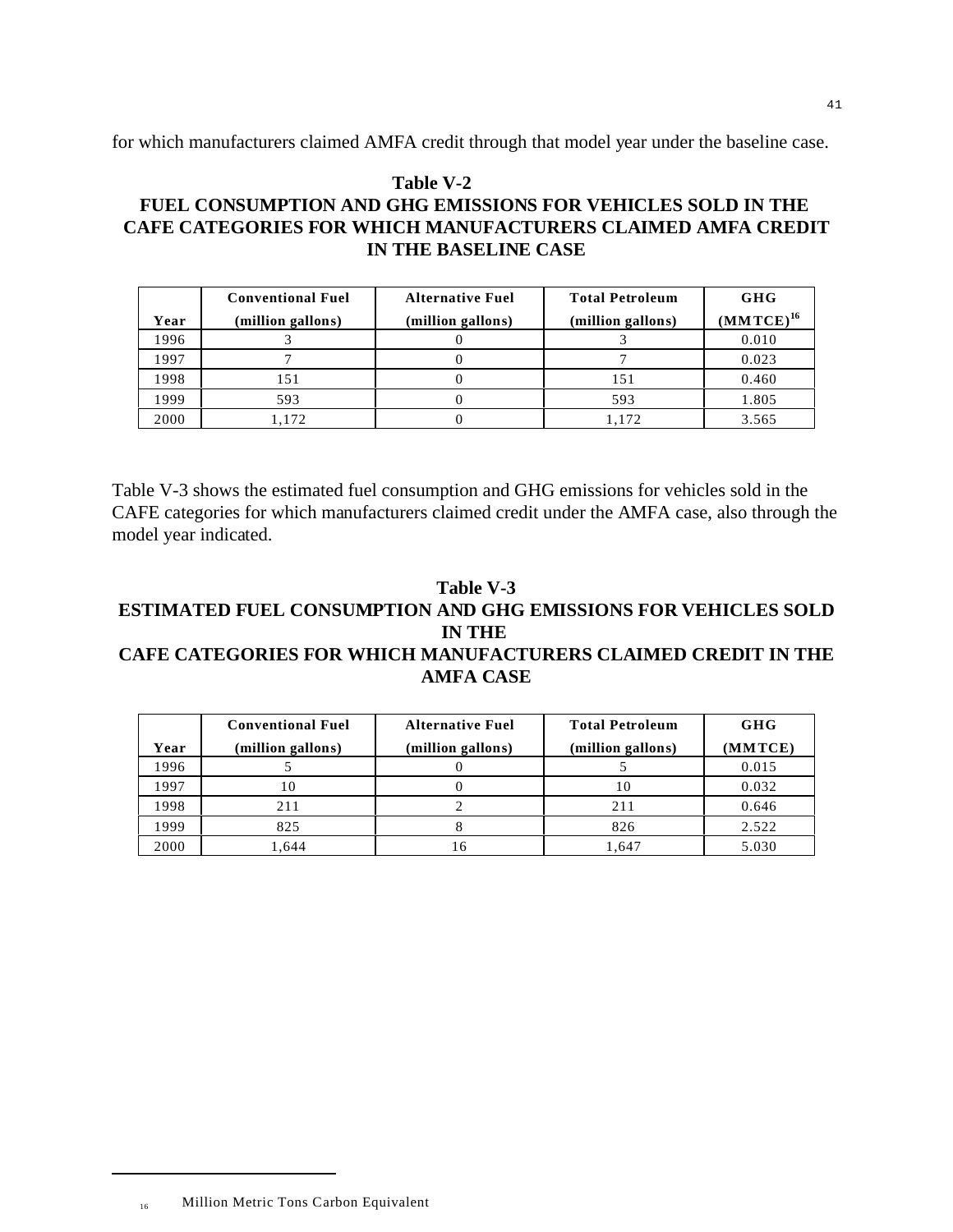|       | <b>Conventional Fuel</b> | <b>Alternative Fuel</b> | <b>Total Petroleum</b> | <b>GHG</b> |
|-------|--------------------------|-------------------------|------------------------|------------|
| Year  | (million gallons)        | (million gallons)       | (million gallons)      | (MMTCE)    |
| 1996  |                          |                         |                        | 0.004      |
| 1997  |                          |                         |                        | 0.009      |
| 1998  | 60                       |                         | 60                     | 0.185      |
| 1999  | 231                      |                         | 232                    | 0.717      |
| 2000  | 473                      | 16                      | 475                    | 1.465      |
| 1996- | 768                      | 26                      | 772                    | 2.381      |
| 2000  |                          |                         |                        |            |

## **Table V-4** *ESTIMATED NET EFFECT* **OF AMFA PROGRAM (AMFA - BASELINE** *DIFFERENCE***)**

Although we cannot predict what vehicle manufacturers would have done in the absence of the credit incentive, we undertook an analysis of the possible effects of the provision. Thus, as shown in Table V-4, from 1996, when manufacturers first claimed the AMFA CAFE credit, through 2000, the assumption that manufacturers took advantage of the incentive to relax the effect of the CAFE standards on the rest of their fleet would have resulted an increase in alternative fuel use (almost all E85), and some slight increase in petroleum consumption and greenhouse gas emissions. Through 2000, this has resulted in an estimate of:

- � an increase in alternative fuel use (a substantial increase in E85 use compared to the pre-1996 period);
- a *total* increase in petroleum consumption of about 772 million gallons (about a one percent increase in highway use petroleum consumption over the five year period); and
- � a *total* increase in greenhouse gas emissions of about 2.4 MMTCE (well less than a one percent increase in total passenger car and light truck GHG emissions over the five year period).

These estimates represent an "upper bound" on the possible increase in alternative fuel consumption, petroleum consumption and greenhouse gases attributable to the AMFA CAFE credit incentive from 1996-2000.

### Projections

The effects beyond 2000 of the CAFE incentive program will depend almost entirely on the amount of E85 fuel used by FFVs. We have evaluated the effects of extending the CAFE credit to 2008 under four scenarios based on the assumption that manufacturers will continue to be constrained by CAFE and will continue to eschew paying CAFE penalties.

We considered different production rates for FFVs and different amounts of E85 fuel used by the FFVs in an attempt to bound the range of likely outcomes.

| <b>FFV Fuel Use</b>      | <b>Extent Manufacturers Avail Themselves of the AMFA</b><br>Credit |                   |  |  |
|--------------------------|--------------------------------------------------------------------|-------------------|--|--|
| $1\%$                    | $0.9$ mpg                                                          | $1.2 \text{ mpg}$ |  |  |
| 1% in 2001 - 50% in 2008 | mpg                                                                | 2 mpg             |  |  |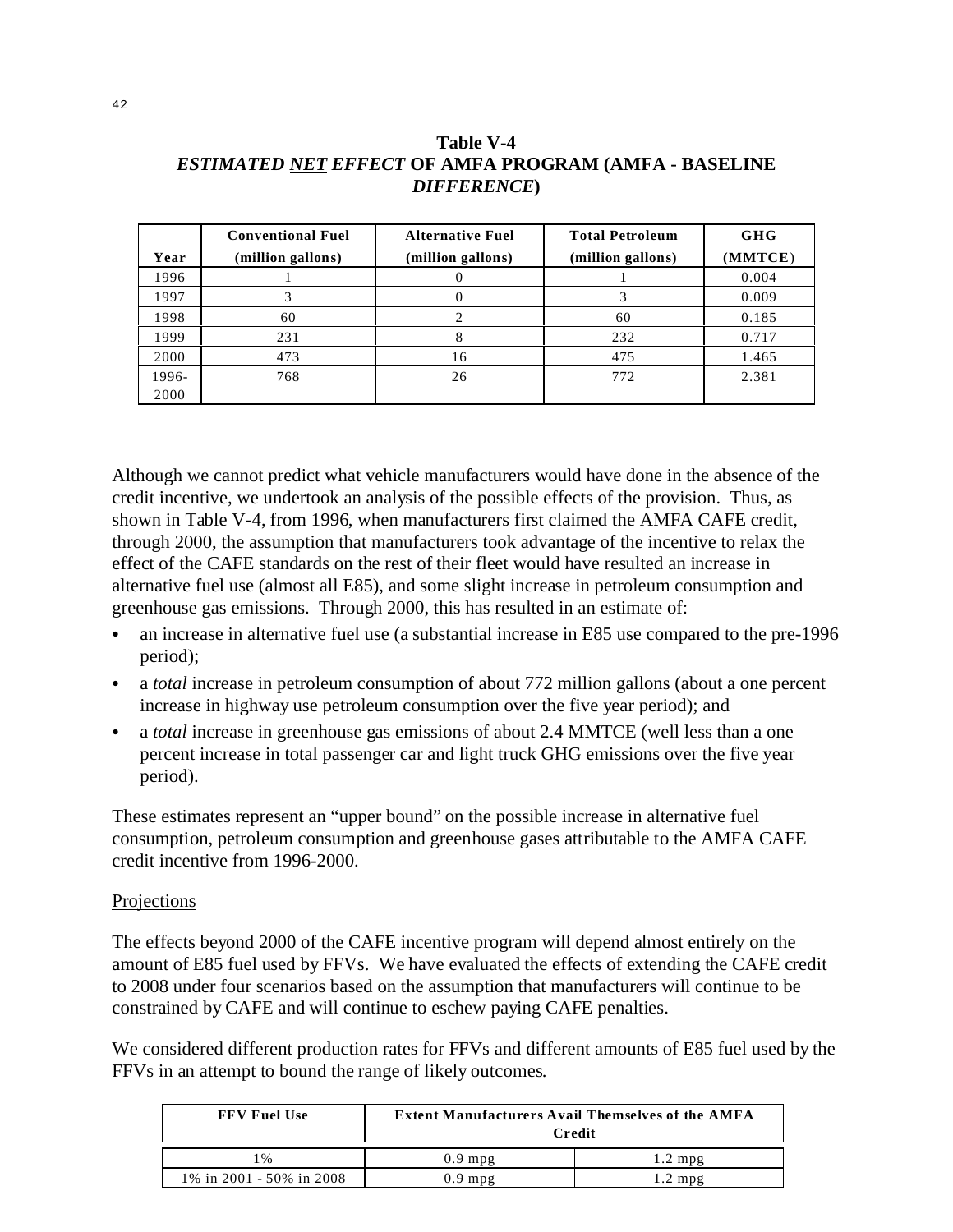The *CAFE credit* cases assume that manufacturers *currently* producing FFVs (Daimler-Chrysler, Ford, and GM) increase their production of their FFVs to capture either 0.9 mpg or 1.2 mpg credit beginning with the 2001 model year.<sup>17</sup>, <sup>18</sup>

The FFV fuel *use* cases shown in Table V-5 assume either that:

- 4. FFVs continue to use the same low percentage of E85 that they have used in the recent past, or
- 5. FFVs increase their use of E85 from the current low rate of approximately 1 percent to 50 percent in 2008. This is represented in the model by assuming that *on average* 25 percent of the fuel FFVs use during 2001 - 2008 is alternative fuel.

**Table V-5 ANNUAL SALES 2001 - 2008**

| <b>CAFE Case</b> | <b>Flexible-fuel Sales</b> | <b>Total Light Vehicle Sales</b> |
|------------------|----------------------------|----------------------------------|
| 0.9 mpg Credit   | 944.138                    | 7.653.394                        |
| 1.2 mpg Credit   | .258.851                   | 7.653.394                        |

Flexible-fuel vehicle *sales* are assumed to increase to the number necessary in order for each manufacturer producing FFVs in 2000 to capture either 0.9 mpg or 1.2 mpg CAFE credit. Total annual light vehicle sales in the 2001 - 2008 period are assumed to equal the total number of light duty vehicles each manufacturer is expected to produce in 2000 in the same CAFE categories the manufacturer is currently producing FFVs.

As before, fuel consumption is the product of the number of vehicles sold and their expected VMT19 divided by their city-highway *in-use* fuel economy.

 $17$  AMFA currently allows manufacturers to claim up to 1.2 mpg credit towards CAFE through 2004. The proposed extension reduces the amount of credit allowed to 0.9 mpg for 2005 - 2008. Manufacturers could, for internal business reasons, decide not to produce more FFVs in the 2001- 2004 time frame than necessary to capture 0.9 mpg credit, even though they are allowed to capture 1.2 mpg credit by producing more of such vehicles. On the other hand, on the premise that Congress will pass H.R. 4270 extending the 1.2 mpg credit to 2008. manufacturers could decide to produce enough FFVs to capture the entire 1.2 mpg credit throughout the 2001-2008 period with the knowledge that they will be able to carry forward these credits for three years.

<sup>18</sup> If all manufacturers found themselves constrained by CAFE and elected to produce FFVs as a way of helping them achieve the standard, then the estimates of FFV sales, gasoline consumption, ethanol supply requirements, and greenhouse gas emissions produced as a result of AMFA would double since, currently, only for only about one half of all gasoline light vehicles produced are flexible-fuel vehicles produced in the same CAFE category.

<sup>&</sup>lt;sup>19</sup> VMT for the projection years was estimated by applying the DOE Oakridge National Laboratory's survival rates to EPA's MOBILE6 mileage accumulation rates for the first eight years of the vehicles' life and averaging. Passenger cars are expected to travel 96,109 miles in their first eight years, while light trucks are expected to travel 121,304 miles. Although vehicles tend to travel more miles when new and fewer miles the older they become, in making the projections, all model year vehicles are assumed to travel at the average rate at which they were expected to accrue miles over the period of evaluation. Thus, *for each year*, 2001 - 2008, passenger cars are assumed to travel 12,014 miles, while light trucks are assumed to travel 15,163 miles.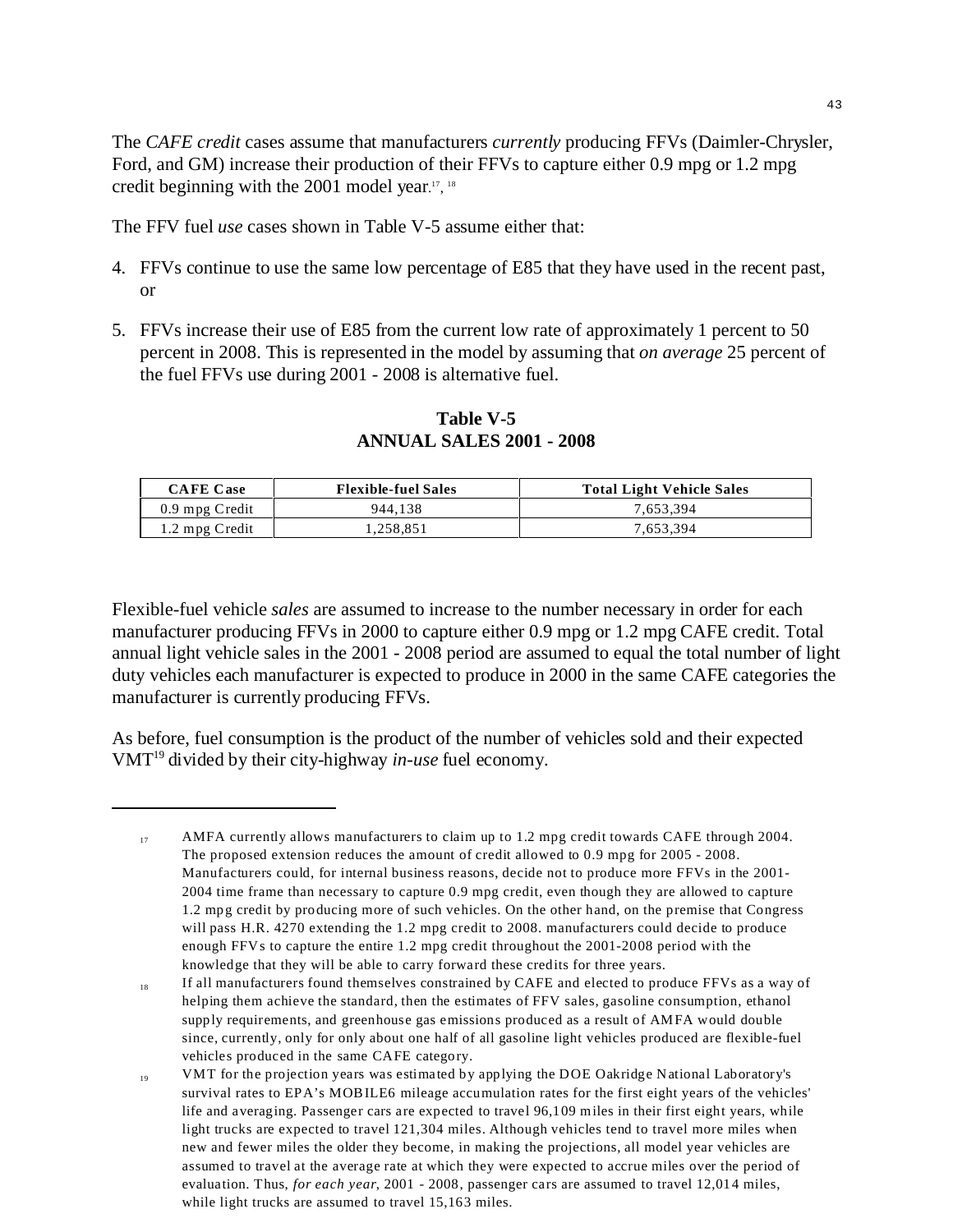#### **Table V-6**

## *NET EFFECT* **OF AMFA PROGRAM (AMFA - BASELINE** *DIFFERENCE*  **FLEXIBLE-FUELED VEHICLES USE ALTERNATIVE FUEL AT A RATE OF 1%**

|                  | 0.9 mpg CAFE Credit                  |                                            |                                                   |                            | 1.2 mpg CAFE Credit                  |                                            |                                                   |                            |
|------------------|--------------------------------------|--------------------------------------------|---------------------------------------------------|----------------------------|--------------------------------------|--------------------------------------------|---------------------------------------------------|----------------------------|
| Year             | Conventional<br>(million<br>gallons) | <b>Alternative</b><br>(million<br>gallons) | <b>Total</b><br>Petroleum<br>(million<br>gallons) | <b>GHG</b><br><b>MMTCE</b> | Conventional<br>(million<br>gallons) | <b>Alternative</b><br>(million<br>gallons) | <b>Total</b><br>Petroleum<br>(million<br>gallons) | <b>GHG</b><br><b>MMTCE</b> |
| 2001             | 731                                  | 25                                         | 735                                               | 2.267                      | 822                                  | 28                                         | 827                                               | 2.550                      |
| 2002             | 995                                  | 35                                         | 1,000                                             | 3.085                      | 1,179                                | 41                                         | 1,185                                             | 3.657                      |
| 2003             | 1,263                                | 44                                         | 1,270                                             | 3.919                      | 1,543                                | 54                                         | 1,551                                             | 4.786                      |
| 2004             | 1,538                                | 54                                         | 1,546                                             | 4.770                      | 1,915                                | 67                                         | 1,925                                             | 5.938                      |
| 2005             | 1,818                                | 64                                         | 1,827                                             | 5.638                      | 2,293                                | 80                                         | 2,305                                             | 7.113                      |
| 2006             | 2,103                                | 74                                         | 2,114                                             | 6.524                      | 2,680                                | 94                                         | 2,694                                             | 8.311                      |
| 2007             | 2,394                                | 85                                         | 2,407                                             | 7.427                      | 3,074                                | 108                                        | 3,090                                             | 9.534                      |
| 2008             | 2,691                                | 95                                         | 2,705                                             | 8.348                      | 3,476                                | 122                                        | 3,494                                             | 10.781                     |
| $2005 -$<br>2008 | 9,005                                | 319                                        | 9,053                                             | 27.937                     | 11,522                               | 404                                        | 11,583                                            | 35.739                     |
| $2001 -$<br>2008 | 13,532                               | 478                                        | 13,603                                            | 41.978                     | 16,982                               | 594                                        | 17,071                                            | 52.671                     |
| 1996-<br>2008    | 14,300                               | 504                                        | 14,375                                            | 44.359                     | 17,750                               | 620                                        | 17,843                                            | 55.052                     |

#### *Low E85 Use*

Table V-6 above shows the *net effect* of the AMFA program for vehicles sold in the corresponding model year.

Thus, if manufacturers produce enough FFVs to garner 0.9 mpg CAFE credit and all FFVs continue to use E85 at the current low rate that they have used in the recent past, then from 2001 -2008, we expect that there will be:

- � an additional increase in alternative fuel use of about 0.5 *billion* gallons;
- � an additional increase in petroleum consumption of about 14 *billion* gallons; and
- an additional increase in greenhouse gas emissions of about 42 MMTCE.<sup>20</sup>

<sup>20</sup> For vehicles produced through the 2008 model year, this corresponds to an additional total *lifetime*  GHG emissions of 82 MMTCE.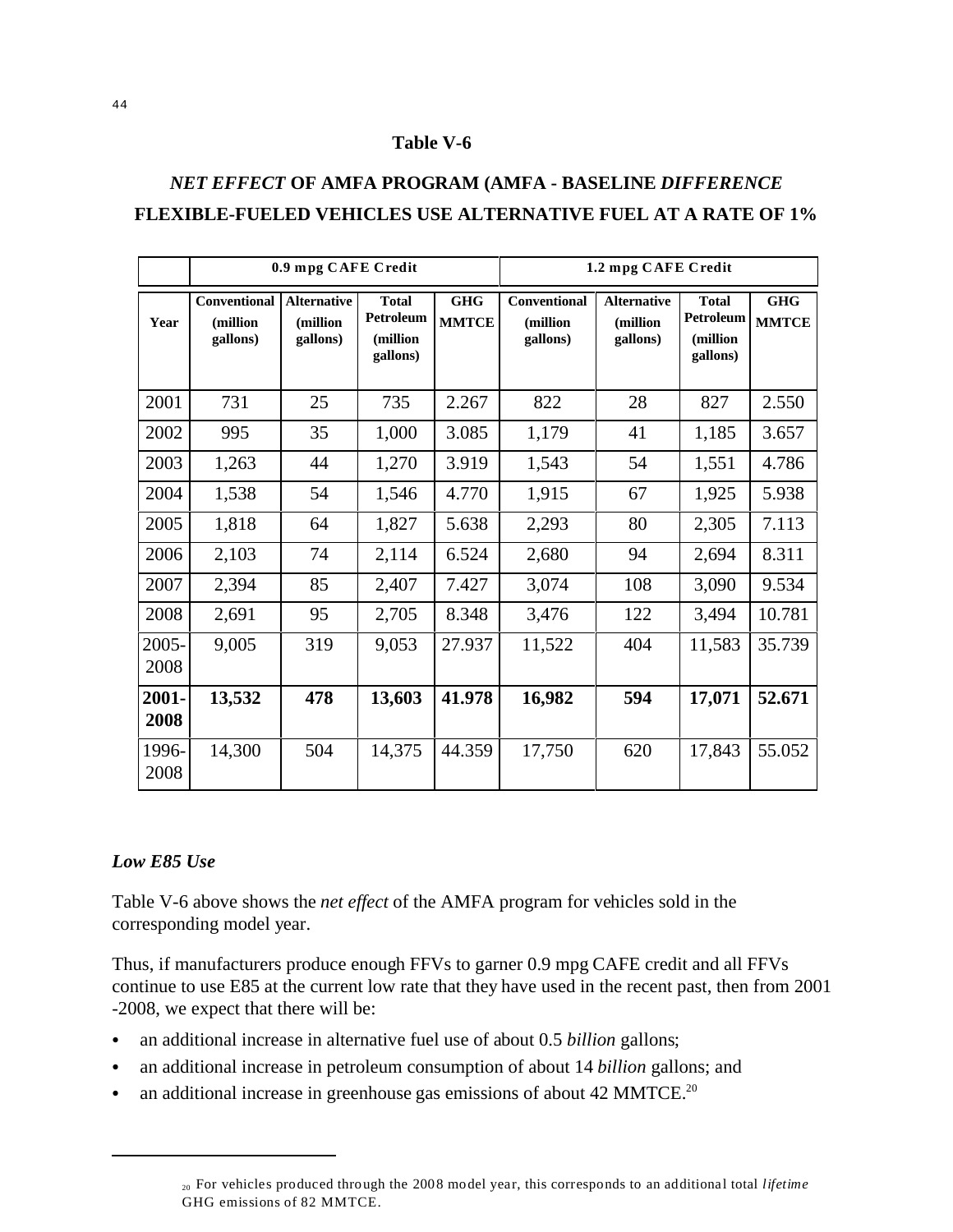On the other hand, if manufacturers produce enough FFVs to garner 1.2 mpg CAFE credit and all FFVs continue to use E85 at the current rate, then we expect that there will be:

- � an additional increase in alternative fuel use of about 0.6 *billion* gallons;
- � an additional increase in petroleum consumption of about 17 *billion* gallons; and
- an additional increase in greenhouse gas emissions of about 53 MMTCE.<sup>21</sup>

### **Table V-7**

## *NET EFFECT* **OF AMFA PROGRAM (AMFA - BASELINE** *DIFFERENCE***) FLEXIBLE-FUELED VEHICLES USE ALTERNATIVE FUEL AT AN AVERAGE RATE OF 25%**

|               | 0.9 mpg CAFE Credit                           |                       |                                            |                     | 1.2 mpg CAFE Credit                           |                       |                                            |                            |
|---------------|-----------------------------------------------|-----------------------|--------------------------------------------|---------------------|-----------------------------------------------|-----------------------|--------------------------------------------|----------------------------|
| Year          | Conventional Alternative<br>(million gallons) | (million)<br>gallons) | Total<br>Petroleum<br>(million<br>gallons) | GHG<br><b>MMTCE</b> | Conventional Alternative<br>(million gallons) | (million)<br>gallons) | Total<br>Petroleum<br>(million<br>gallons) | <b>GHG</b><br><b>MMTCE</b> |
| 2001          | 288                                           | 633                   | 383                                        | 1.949               | 325                                           | 710                   | 432                                        | 2.194                      |
| 2002          | 386                                           | 869                   | 517                                        | 2.648               | 462                                           | 1,025                 | 616                                        | 3.142                      |
| 2003          | 487                                           | 1,110                 | 653                                        | 3.361               | 601                                           | 1,345                 | 803                                        | 4.109                      |
| 2004          | 589                                           | 1,355                 | 792                                        | 4.088               | 743                                           | 1,672                 | 994                                        | 5.096                      |
| 2005          | 693                                           | 1,605                 | 934                                        | 4.830               | 888                                           | 2,006                 | 1,189                                      | 6.103                      |
| 2006          | 800                                           | 1,860                 | 1,079                                      | 5.587               | 1,036                                         | 2,346                 | 1,388                                      | 7.130                      |
| 2007          | 908                                           | 2,120                 | 1,227                                      | 6.359               | 1,187                                         | 2,693                 | 1,591                                      | 8.177                      |
| 2008          | 1,019                                         | 2,386                 | 1,377                                      | 7.146               | 1,341                                         | 3,047                 | 1,798                                      | 9.245                      |
| 2005-<br>2008 | 3,421                                         | 7,972                 | 4,617                                      | 23.922              | 4,452                                         | 10,092                | 5,965                                      | 30.654                     |
| 2001-<br>2008 | 5,170                                         | 11,938                | 6,961                                      | 35.969              | 6,583                                         | 14,845                | 8,810                                      | 45.195                     |
| 1996-<br>2008 | 5,476                                         | 12,600                | 7,366                                      | 38.019              | 6,888                                         | 15,507                | 9,214                                      | 47.245                     |

## *High E85 Use*

If FFVs increase their use of alternative fuel from the current rate of approximately 1 percent in 2000 to 50 percent in 2008, the *average rate* of alternative fuel will be roughly 25% over the time period analyzed.

Table V-7 shows the *net effect* of the AMFA program for vehicles sold in the corresponding model year.

Thus, if manufacturers produce enough FFVs to garner 0.9 mpg CAFE credit and *on average* 25 percent of the fuel FFVs used during 2001 - 2008 is alternative fuel, then during that period we expect that there will be:

<sup>21</sup> The corresponding additional total *lifetime* GHG emissions are 111 MMTCE.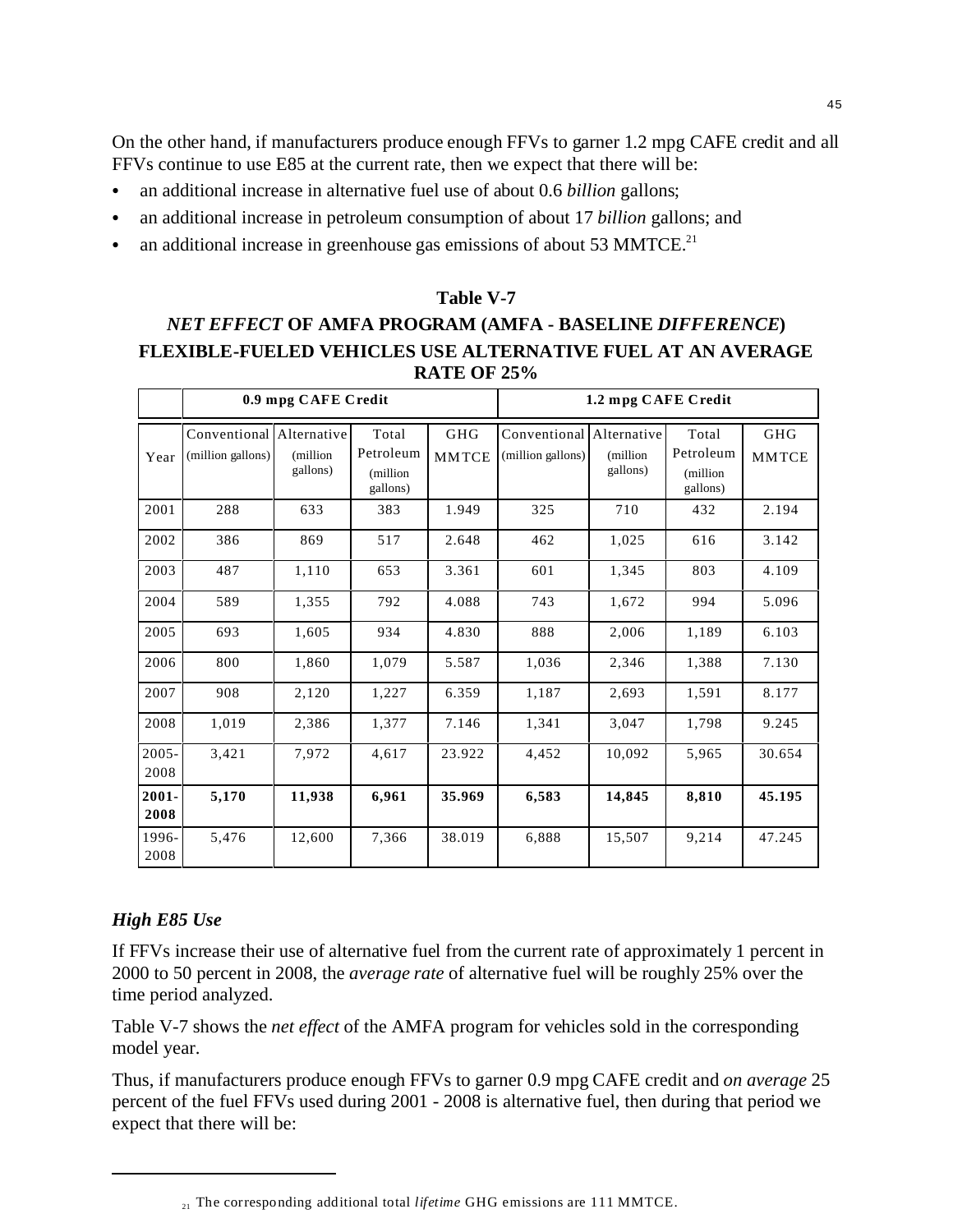- � an additional increase in alternative fuel use of about 12 *billion* gallons;
- � an additional increase in petroleum consumption of about 7 *billion* gallons; and
- an additional increase in greenhouse gas emissions of about 36 MMTCE.<sup>22</sup>

On the other hand, if manufacturers produce enough FFVs to garner 1.2 mpg CAFE credit and *on average* 25 percent of the fuel FFVs used during 2001 - 2008 is alternative fuel, then we expect that there will be:

- � an increase in alternative fuel use of about 15 *billion* gallons;
- � an increase in petroleum consumption of about 9 *billion* gallons; and
- an increase in greenhouse gas emissions of about 45 MMTCE.<sup>23</sup>

In all cases, the amount of petroleum used and the amount of greenhouse gases produced increases when the credit is extended to 2008.

### *Sensitivity Cases*

In addition to the four cases discussed above, we considered the case that FFVs would use E85 an average of 50 percent the time, as assumed in the Act, and the case that FFVs would use E85 all the time (100 percent). This analysis is shown on Table V-8 below.

In the 50 percent case, petroleum consumption remains unchanged, if the credit is extended to 2008. However, the amount of greenhouse gases produced still increases if the credit is extended compared to the option of allowing the program to expire in 2004. If FFVs use E85 100 percent of time, petroleum consumption declines, although greenhouse gases still increase.

46

<sup>22</sup> The corresponding additional total *lifetime* GHG emissions are 70.1 MMTCE.

<sup>23</sup> The corresponding additional total *lifetime* GHG emissions are 95.2 MMTCE.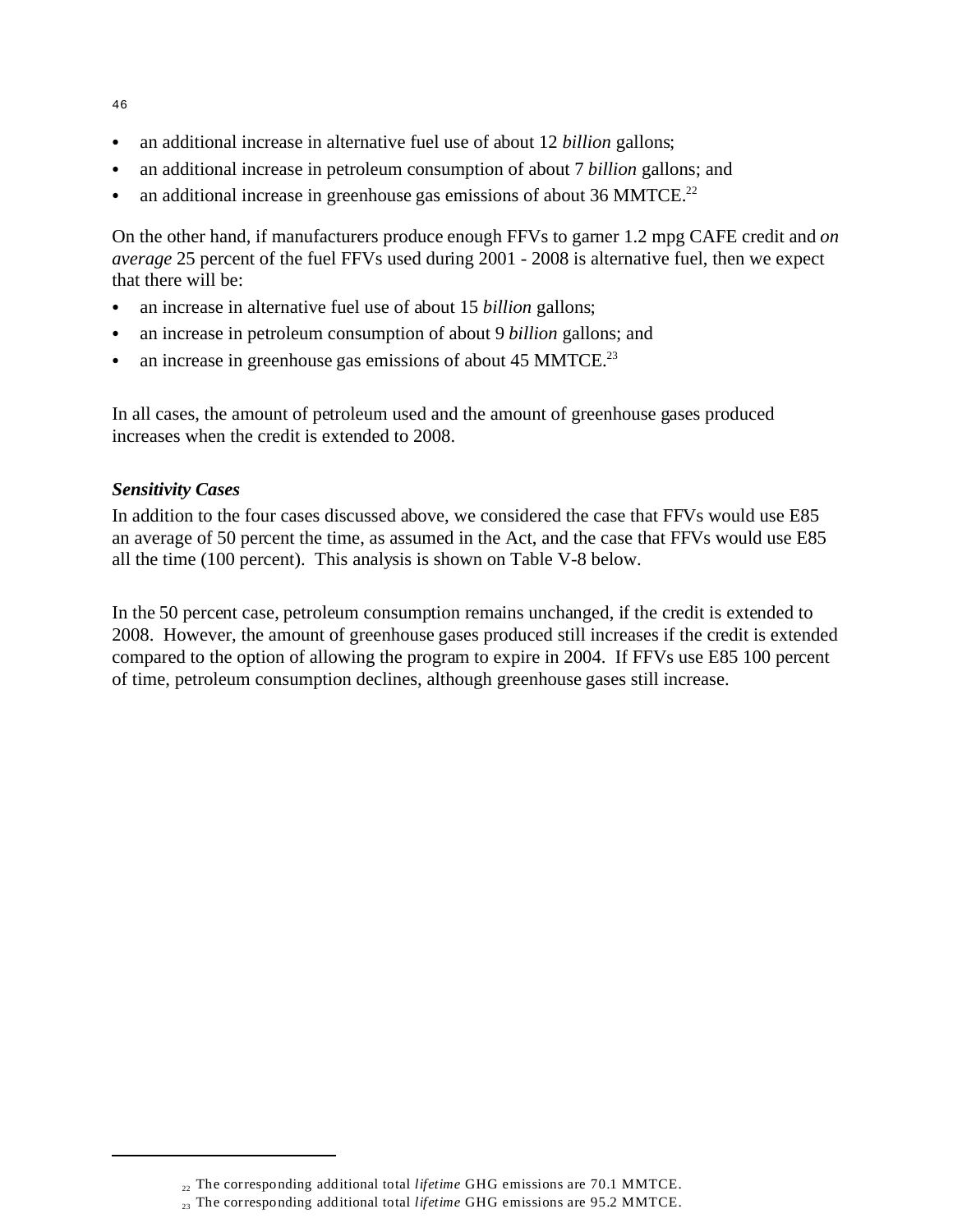#### **Table V-8**

## *NET EFFECT* **OF AMFA PROGRAM (AMFA - BASELINE** *DIFFERENCE***) MANUFACTURERS PRODUCE FLEXIBLE-FUELED VEHICLES TO GARNER 0.9 MPG CAFE CREDIT**

|                  | FFVs Use E85 50% of the Time                     |                       |                                             |                            | FFVs Use E85 100% of the Time                    |                       |                                            |                            |
|------------------|--------------------------------------------------|-----------------------|---------------------------------------------|----------------------------|--------------------------------------------------|-----------------------|--------------------------------------------|----------------------------|
| Year             | Conventional Alternative<br>(million<br>gallons) | (million)<br>gallons) | Total<br>Petroleum<br>(million)<br>gallons) | <b>GHG</b><br><b>MMTCE</b> | Conventional Alternative<br>(million<br>gallons) | (million)<br>gallons) | Total<br>Petroleum<br>(million<br>gallons) | <b>GHG</b><br><b>MMTCE</b> |
| 2001             | $-174$                                           | 1.267                 | 16                                          | 1.618                      | $-1.097$                                         | 2,533                 | $-717$                                     | 0.956                      |
| 2002             | $-248$                                           | 1,738                 | 13                                          | 2.193                      | $-1,515$                                         | 3,476                 | $-994$                                     | 1.283                      |
| 2003             | $-323$                                           | 2,219                 | 10                                          | 2.780                      | $-1,941$                                         | 4,438                 | $-1,276$                                   | 1.617                      |
| 2004             | $-399$                                           | 2.710                 | $\tau$                                      | 3.378                      | $-2,376$                                         | 5.419                 | $-1,563$                                   | 1.958                      |
| 2005             | $-478$                                           | 3,210                 | $\overline{4}$                              | 3.989                      | $-2,820$                                         | 6,420                 | $-1,857$                                   | 2.305                      |
| 2006             | $-557$                                           | 3,720                 | 1                                           | 4.611                      | $-3,272$                                         | 7,441                 | $-2,156$                                   | 2.660                      |
| 2007             | $-639$                                           | 4,241                 | $-3$                                        | 5.246                      | $-3,734$                                         | 8,482                 | $-2,461$                                   | 3.021                      |
| 2008             | $-722$                                           | 4,772                 | $-6$                                        | 5.894                      | $-4,204$                                         | 9,544                 | $-2,773$                                   | 3.390                      |
| $2005 -$<br>2008 | $-2,396$                                         | 15,943                | $-5$                                        | 19.740                     | $-14,030$                                        | 31,886                | $-9,247$                                   | 11.376                     |
| 2001-<br>2008    | $-3,540$                                         | 23,877                | 42                                          | 29.709                     | $-20.960$                                        | 47,753                | $-13,797$                                  | 17.190                     |
| 1996-<br>2008    | $-3,716$                                         | 25,201                | 64                                          | 31.414                     | $-22,100$                                        | 50,402                | $-14,539$                                  | 18.206                     |

This apparent paradox is explained by the fact that, in the case of petroleum consumption, 85 percent of E85 fuel used by FFVs offsets the increase in gasoline use that results from the lower fuel economy associated with the credit. However, in the case of greenhouse gas emissions, the offset is only about 25 percent, since FFVs burning E85 still generate some greenhouse gas emissions.

#### *Summary*

Conducting an assessment of the energy and environmental impacts of the dual-fuel vehicle credit incentive is complicated by behavioral uncertainty. While the use of alternative fuels can reduce petroleum consumption and greenhouse gas emissions, the energy consumption and environmental impacts cannot be assessed with any reasonable amount of certainty because we cannot determine what manufacturers would have done in the absence of the credit incentive. If vehicle manufacturers took advantage of the incentive to relax the effect of the CAFE standard on the rest of their fleet, then the credit incentive has resulted in an increase in alternative fuel use (almost all E85), and some slight increase in petroleum consumption (about one percent) and greenhouse gas emissions (well less than one percent). The effects beyond 2000 will depend almost entirely on the amount of E85 fuel used by FFVs. Unless actions are taken to significantly expand the availability and use of alternative fuels, the CAFE credit incentive program will not result in any reduced petroleum consumption or greenhouse gas emissions in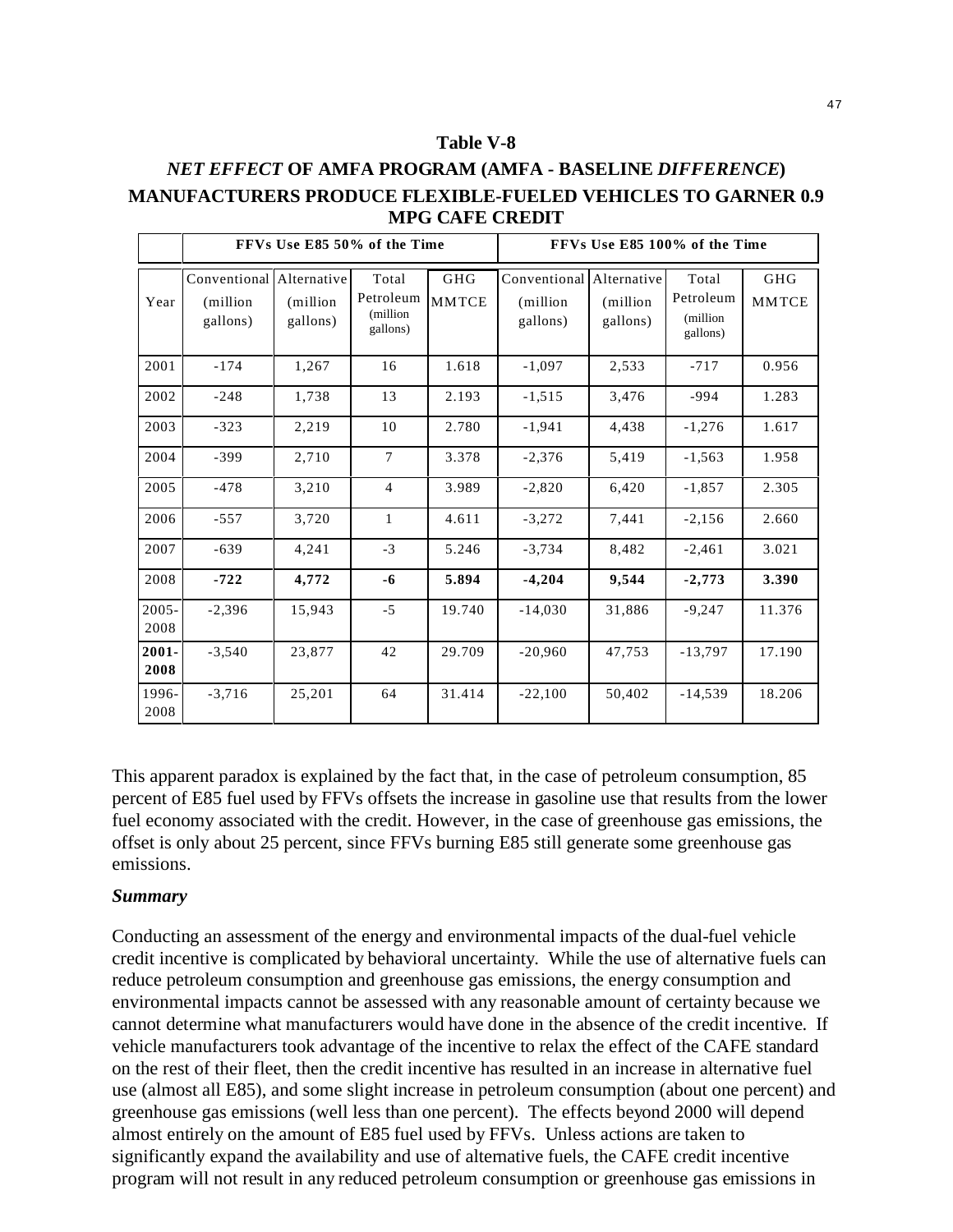the future.

It is also possible that manufacturers might have responded to strong consumer demand for performance and utility and produced the same vehicles without the provision as they did with it. In this case, manufacturers would have chosen to pay civil penalties rather than meet the CAFE standard. Under this scenario, the main effect of the program has been to greatly expand the population of vehicles that have the potential to use alternative fuels.

In light of recent events, both in the U.S. and abroad, it is important to be increasing alternative fuel capability throughout the fleet for several reasons. Introducing mass quantities of alternative fuel vehicles - specifically ethanol flexible-fuel vehicles - could potentially contribute to the future transition away from petroleum consumption, could facilitate an expansion of the alternative fuels infrastructure, and provide consumers with an alternative if there are gas shortages, if gas prices increase significantly, or if a future energy crisis occurs. Ethanol is not only an alternative fuel, but it is a domestic fuel. Thus, its increased use would decrease our petroleum use and our reliance on foreign oil. The existence of large number of E85 flex-fuel vehicles should make a possible "emergency" switch to alternative fuels much easier in the future. Because these vehicles are manufactured with the capability to operate on E85, there would be no need to convert these vehicles to allow them to utilize ethanol.

In view of the nation's energy security interests, it is important to be increasing alternative fuel capability throughout the fleet. The need to ensure the nation's long-term energy security is of such vital concern that it takes precedent over possible short-term petroleum consumption and environmental impacts.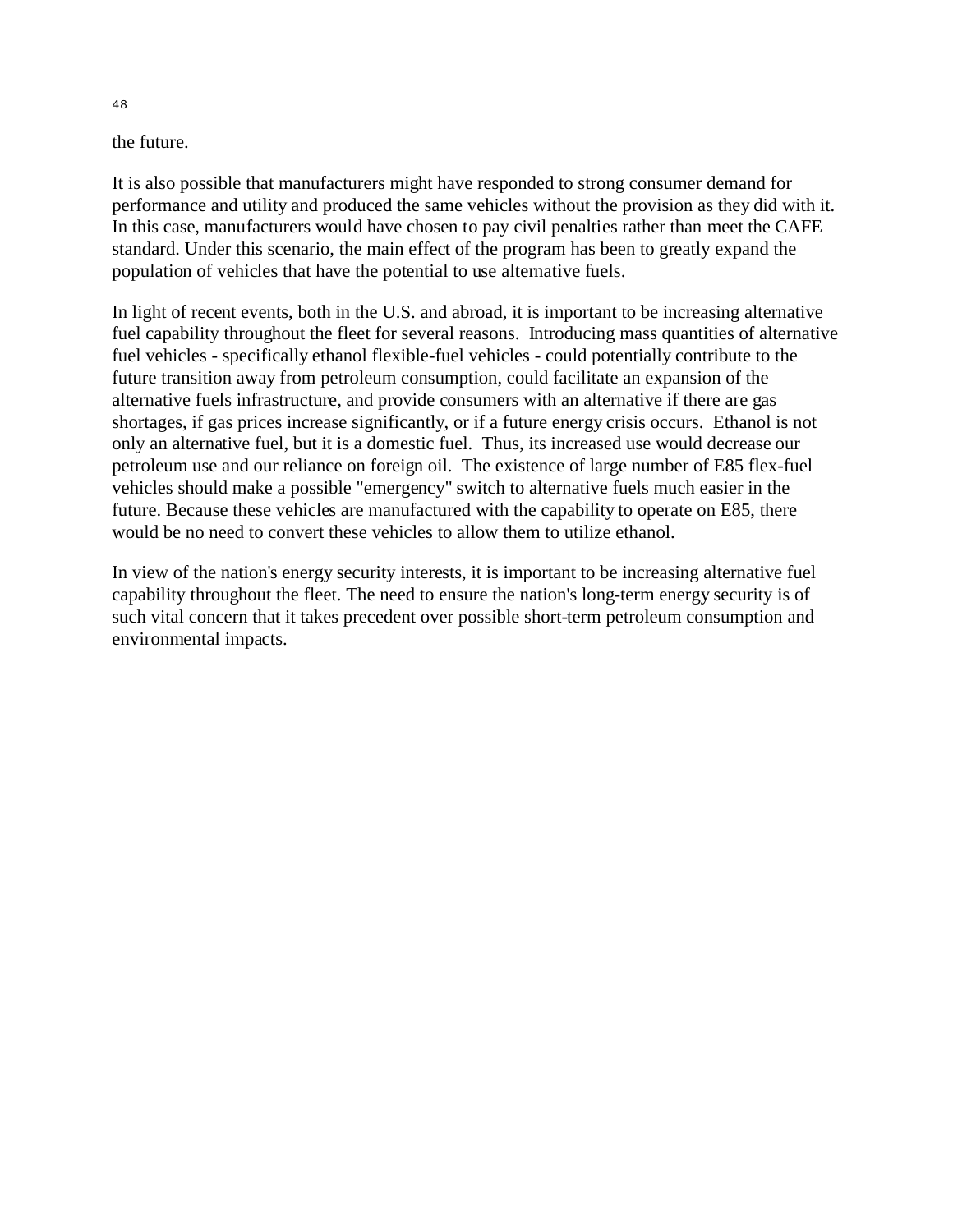## **VI. Summary of Findings and Recommendations**

The term "alternative fuel" has been used to describe any fuel other than gasoline or diesel fuel suggested for transportation use. Today's situation resembles in many ways the beginning of the twentieth century, when buyers of early automobiles could choose among internal combustion vehicles, steam vehicles, or electric vehicles. Similar to today, the early 1900's saw great debates about which fuels were best suited for transportation uses, and the availability of fuels and the advantages and drawbacks of the vehicles dictated the choices that consumers made. As history tells us, the internal combustion engine operating on gasoline (and later diesel) was the final winner in that debate.

Alternative fuels have been used extensively in the past in transportation. As mentioned before, electric vehicles enjoyed some measure of popularity in the early 1900's, and both liquefied petroleum gas vehicles and natural gas light- and medium-duty trucks have been in use since the 1950's. The current interest in alternative fuels stems from the ability of these fuels to provide the U.S. with energy security benefits (less dependence on foreign oil for transportation energy needs) and environmental benefits. Additionally, the U.S. could see economic benefits related to reduction of the trade deficit and the production and use of domestically-produced fuels. Therefore, programs that facilitate the development of alternative fuels and alternative fuel vehicles are vital to our national interests.

Our evaluation of the AMFA CAFE credit incentive policy for dual-fuel vehicles indicates that the program has had mixed results. Key findings include:

- � The AMFA CAFE credit program has been successful in stimulating a significant increase in the availability of alternative fuel vehicles. Nearly all of these have been flexible-fuel vehicles that can operate on gasoline or E85 fuel (a mixture of 15 percent gasoline and 85 percent ethanol). There are currently about 1.2 million of these vehicles on the road. Because manufacturers had to overcome technological challenges, nearly the entire increase in the number of these vehicles has been in the past three years.
- The auto manufacturers stated that the CAFE incentive program has been a major factor in developing and manufacturing alternative fuel vehicles in high volumes. They also stated that extension of the credit provision will be a major factor in their decision to continue offering dual-fuel vehicles in the volumes that are being produced today.
- While the availability and use of alternative fuels has increased since the inception of the CAFE credit incentive provision, it has not nearly kept pace with the increase in the number of alternative fuel vehicles. Although there are 176,000 gasoline stations nationwide, there are only 5,236 alternative fuel refueling sites and just 121 of these offer E85. The Federal government, and specifically DOE, the General Services Administration and the U.S. Department of Agriculture (USDA) are involved with efforts to promote the use and expansion of alternative fuels and the alternative fuel infrastructure. A major focus of these efforts is the development of different feedstocks for ethanol and on partnerships that result in the expansion of the ethanol fueling infrastructure.
- Due to the lagging development of the alternative fuel infrastructure and the fact that E85 fuel is typically more expensive on a gasoline-equivalent basis, the vast majority of dual-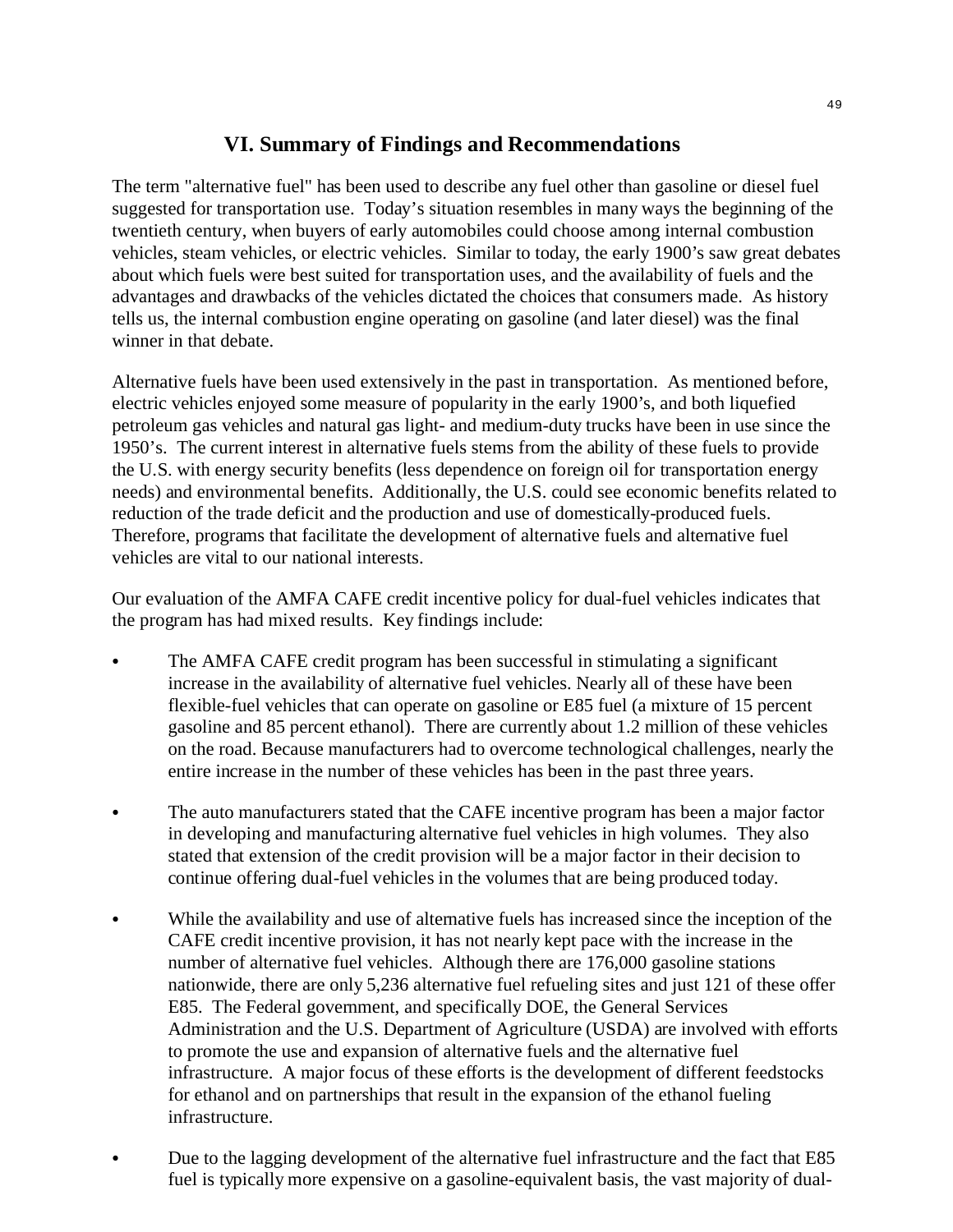fuel vehicles rarely operate on alternative fuel. Even under these circumstances, use of E85 increased from 694,000 gasoline gallon equivalents in1996, to more than 3.3 million gasoline gallon equivalents in 2000. It is also important to note that even if relatively few of these vehicles are actually being operated on E85, it is still valuable to be increasing that capability throughout the fleet because it could potentially contribute to the future transition away from petroleum, could spur an increase in the number of E85 refueling sites, and provide consumers an alternative if there are gas shortages or gas prices increase significantly.

- � Conducting an assessment of the energy and environmental impacts of the dual-fuel vehicle credit incentive is complicated by uncertainty regarding automobile manufacturers' behavior. While the use of alternative fuels can reduce petroleum consumption and greenhouse gas emissions, the energy consumption and environmental impacts cannot be assessed with any reasonable amount of certainty because we cannot determine what manufacturers would have done in the absence of the credit incentive.
- � If it is assumed that vehicle manufacturers took advantage of the incentive to relax the effect of the CAFE standard on the rest of their fleet, then the credit incentive has resulted in an increase in alternative fuel use (almost all E85), and some slight increase in petroleum consumption (about one percent) and greenhouse gas emissions (well less than one percent). Unless the availability and use of alternative fuels is significantly expanded, the CAFE credit incentive program will not result in any reduced petroleum consumption or greenhouse gas emissions in the future.
- � It is also possible that manufacturers might have responded to strong consumer demand for performance and utility and produced the same vehicles without the provision as they did with it. In this case, manufacturers would have chosen to pay civil penalties rather than meet the CAFE standard. Under this scenario, the main effect of the program has been to greatly expand the population of vehicles that have the potential to use alternative fuels.
- In the past year, three significant initiatives have addressed issues related to the dual-fuel vehicle CAFE credit incentive. The National Energy Policy Development Group, in its May 17, 2001, report on the National Energy Policy states that, "ethanol vehicles offer tremendous potential if ethanol production can be expanded." Additionally, the report states that, "a considerable enlargement of ethanol production and distribution capacity would be required to expand beyond their current base in the Midwest in order to increase use of ethanol-blended fuels." In July 2001, the National Academy of Sciences' report on CAFE recommended that credits for dual-fuel vehicles should be eliminated, with the provision that enough lead-time be given to limit adverse impacts on the automotive industry." Finally, on August 2, 2001, the U.S. House of Representatives passed H.R. 4, which is entitled the Securing America's Future Energy (SAFE) Act of 2001. This bill, which has been placed on the Senate legislative calendar, includes a provision that would extend the dual-fuel vehicle CAFE credit incentive program through model year 2008.